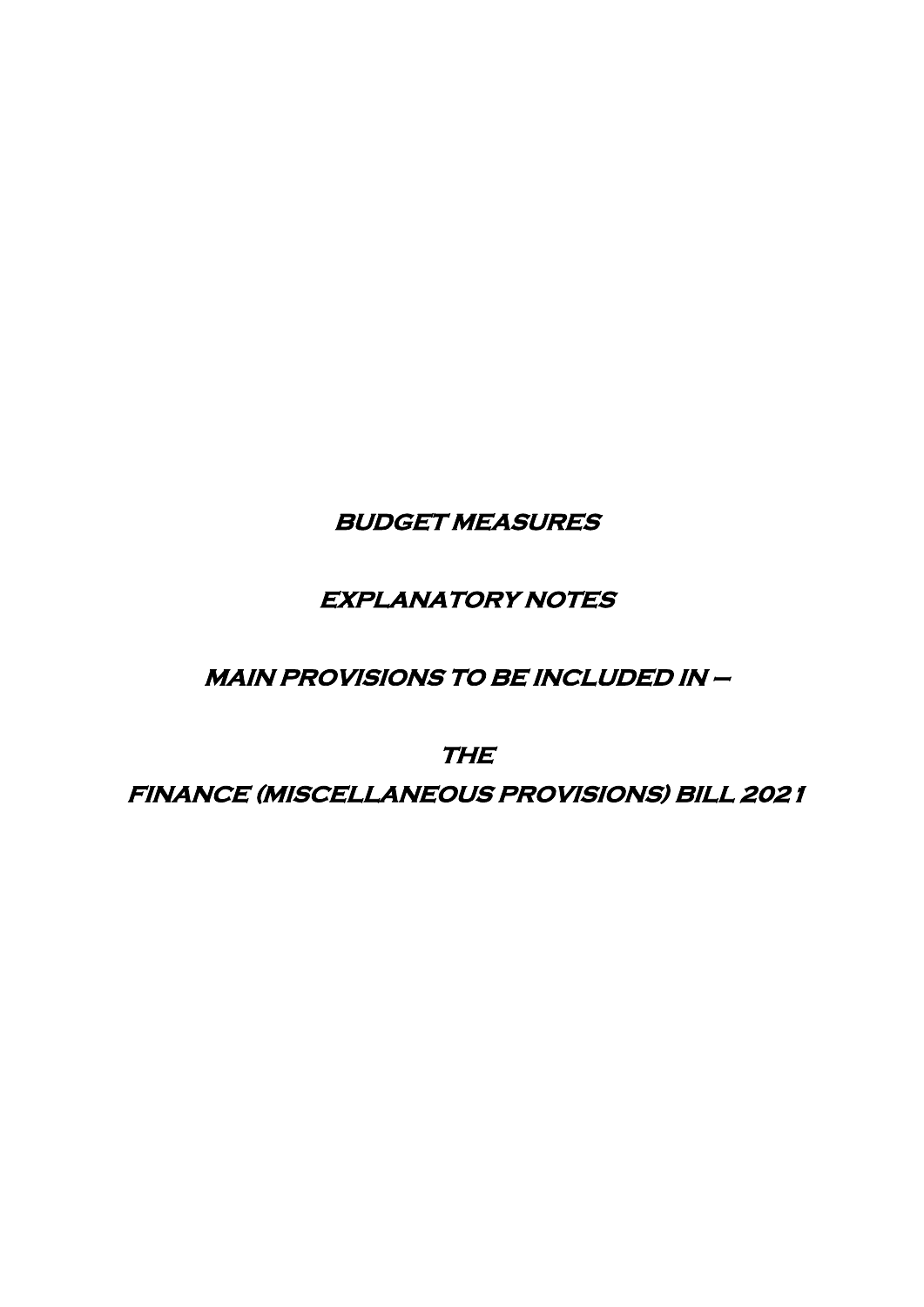# *Contents*

|  |  | <b>Part A – Taxation and Public Finance</b> |  |  |  |
|--|--|---------------------------------------------|--|--|--|
|--|--|---------------------------------------------|--|--|--|

| A.1.        |                                                           |
|-------------|-----------------------------------------------------------|
| A.2.        |                                                           |
| A.3.        |                                                           |
| A.4.        |                                                           |
| A.5.        |                                                           |
| A.6.<br>Act | Training Levy under the Human Resource Development        |
| A.7.        |                                                           |
| A.8.        |                                                           |
| A.9.        |                                                           |
| A.10.       |                                                           |
| A.11.       |                                                           |
| A.12.       | Duty Free Shops and Deferred Duty and Tax Scheme (DDTS)   |
| A.13.       |                                                           |
| A.14.       |                                                           |
| A.15.       |                                                           |
|             | <b>Part B - Other Budget Measures</b>                     |
| B.1.        |                                                           |
| B.2.        | Reviewing the Grading Structure and Grade Ceilings for    |
| B.3.        | Promoting Renewable Energy and Energy Efficiency33        |
| B.4.        |                                                           |
| B.5.        | Enhancing our Banking and Financial Services Sectors35    |
| B.6.        | Promoting the Mauritius International Financial Centre 36 |
| B.7.        |                                                           |
| B.8.        |                                                           |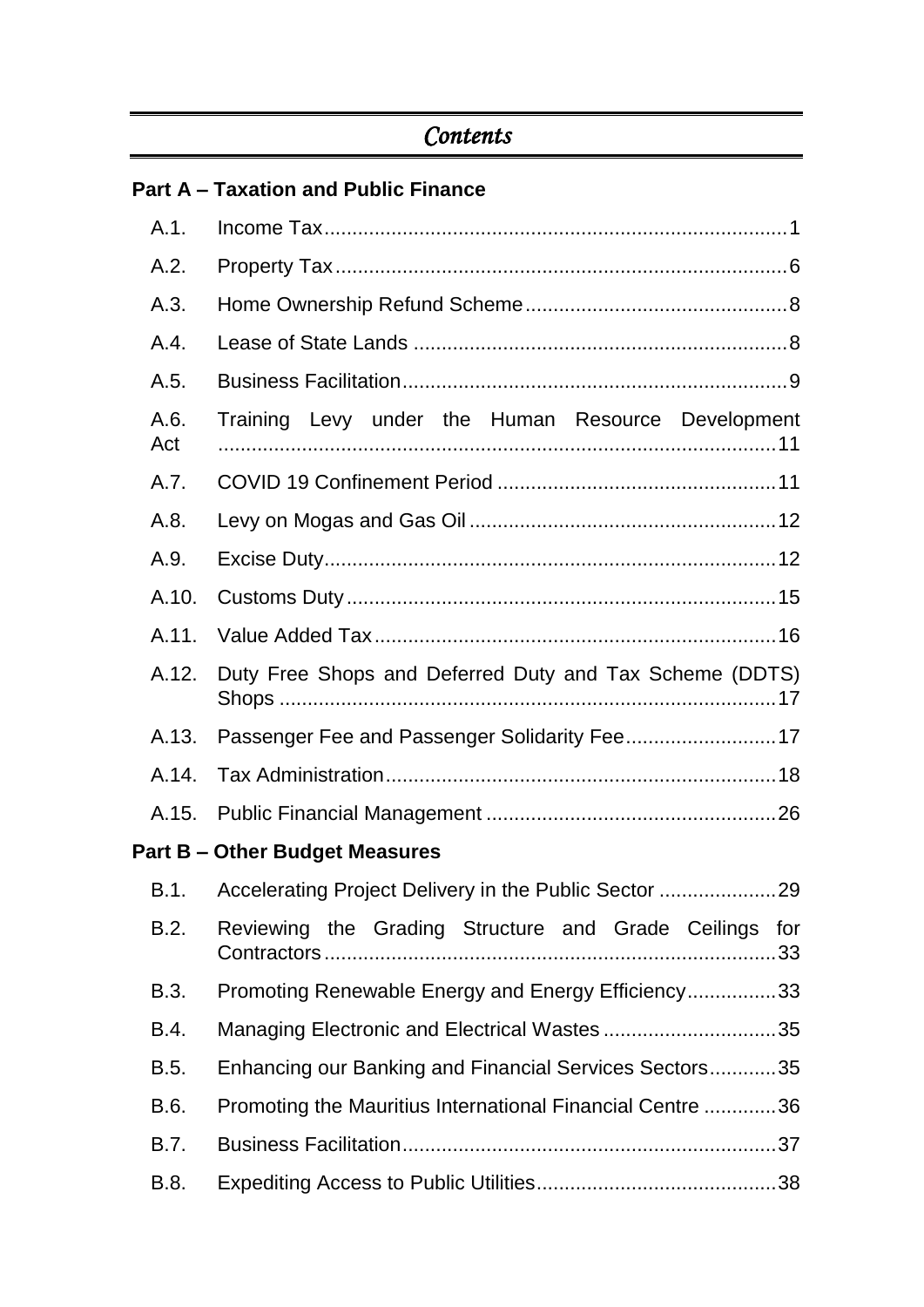| B.9.               |                                                    |  |  |
|--------------------|----------------------------------------------------|--|--|
| B.10.              |                                                    |  |  |
| B.11.              | Extending the Export Credit Insurance Scheme 40    |  |  |
| B.12.              | Setting up a Business Regulatory Review Council 41 |  |  |
| B.13.              |                                                    |  |  |
| B.14.              |                                                    |  |  |
| B.15.              |                                                    |  |  |
| B.16.              |                                                    |  |  |
| B.17.              |                                                    |  |  |
| B.18.              |                                                    |  |  |
| B.19.              |                                                    |  |  |
| B.20.<br>Community | Alleviating hardships of the Sugar Cane Planting   |  |  |
|                    |                                                    |  |  |
| B.21.              |                                                    |  |  |
| B.22.              |                                                    |  |  |
| B.23.              | Sustaining Car Operators in the Tourism Sector 48  |  |  |
|                    | <b>Part C - Other Legislations</b>                 |  |  |
| C.1.               |                                                    |  |  |
| C.2.               |                                                    |  |  |
| C.3.               |                                                    |  |  |
| C.4.               |                                                    |  |  |
| C.5.               |                                                    |  |  |
| C.6.               |                                                    |  |  |
| C.7.               |                                                    |  |  |
| C.8.               |                                                    |  |  |
| C.9.               |                                                    |  |  |
| C.10.              |                                                    |  |  |
| C.11.              |                                                    |  |  |
|                    |                                                    |  |  |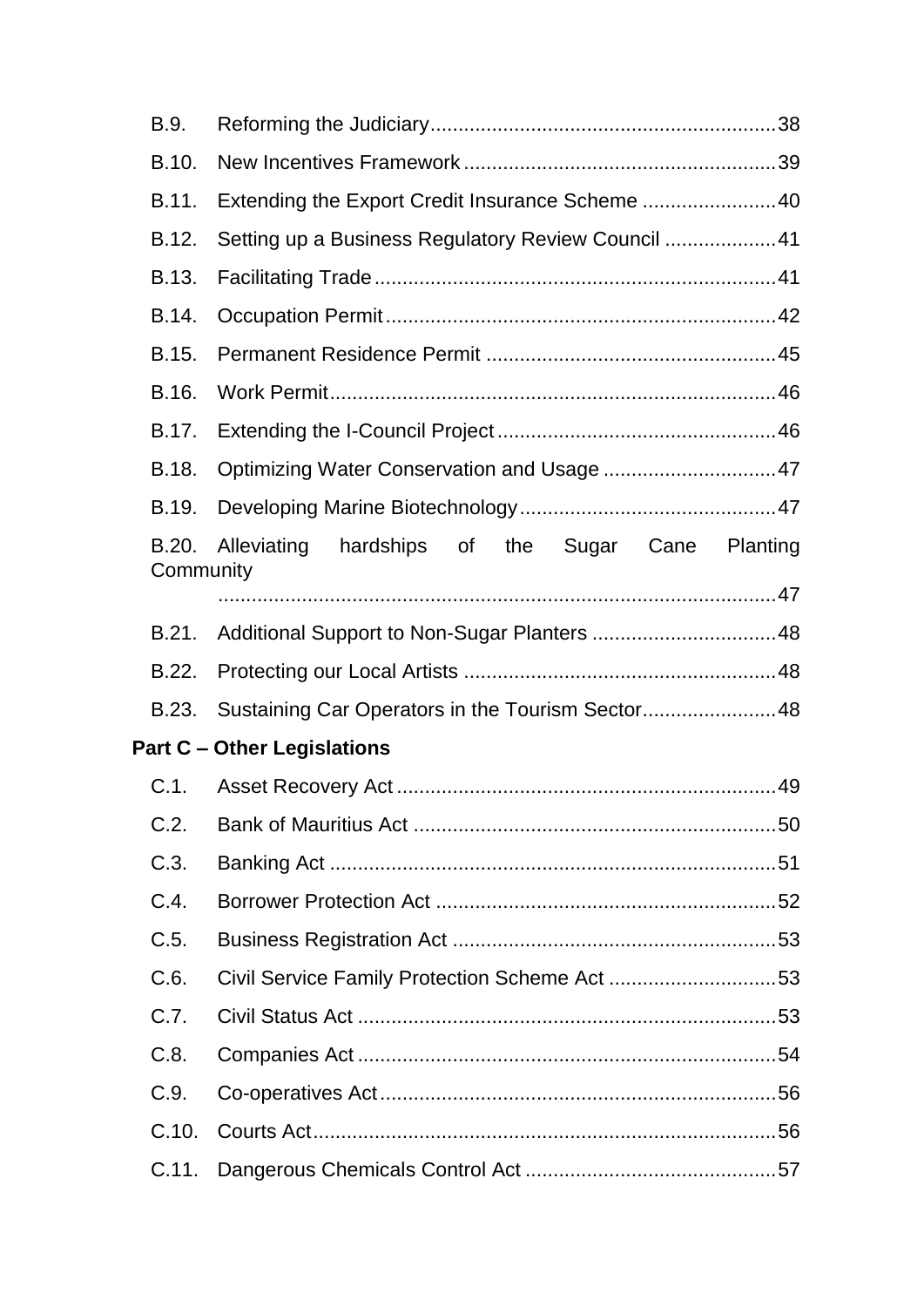| C.12. |                                                         |  |
|-------|---------------------------------------------------------|--|
| C.13. |                                                         |  |
| C.14. |                                                         |  |
| C.15. | Financial Intelligence and Anti-Money Laundering Act 59 |  |
| C.16. |                                                         |  |
| C.17. |                                                         |  |
| C.18. |                                                         |  |
| C.19. |                                                         |  |
| C.20. |                                                         |  |
| C.21. |                                                         |  |
| C.22. |                                                         |  |
| C.23. |                                                         |  |
| C.24. |                                                         |  |
| C.25. |                                                         |  |
| C.26. |                                                         |  |
| C.27. |                                                         |  |
| C.28. |                                                         |  |
| C.29. |                                                         |  |
| C.30. |                                                         |  |
| C.31. |                                                         |  |
| C.32. |                                                         |  |
| C.33. |                                                         |  |
| C.34. |                                                         |  |
| C.35. | Mauritius Institute of Training and Development Act73   |  |
| C.36. |                                                         |  |
| C.37. | Mauritius Research and Innovation Council Act73         |  |
| C.38. |                                                         |  |
| C.39. |                                                         |  |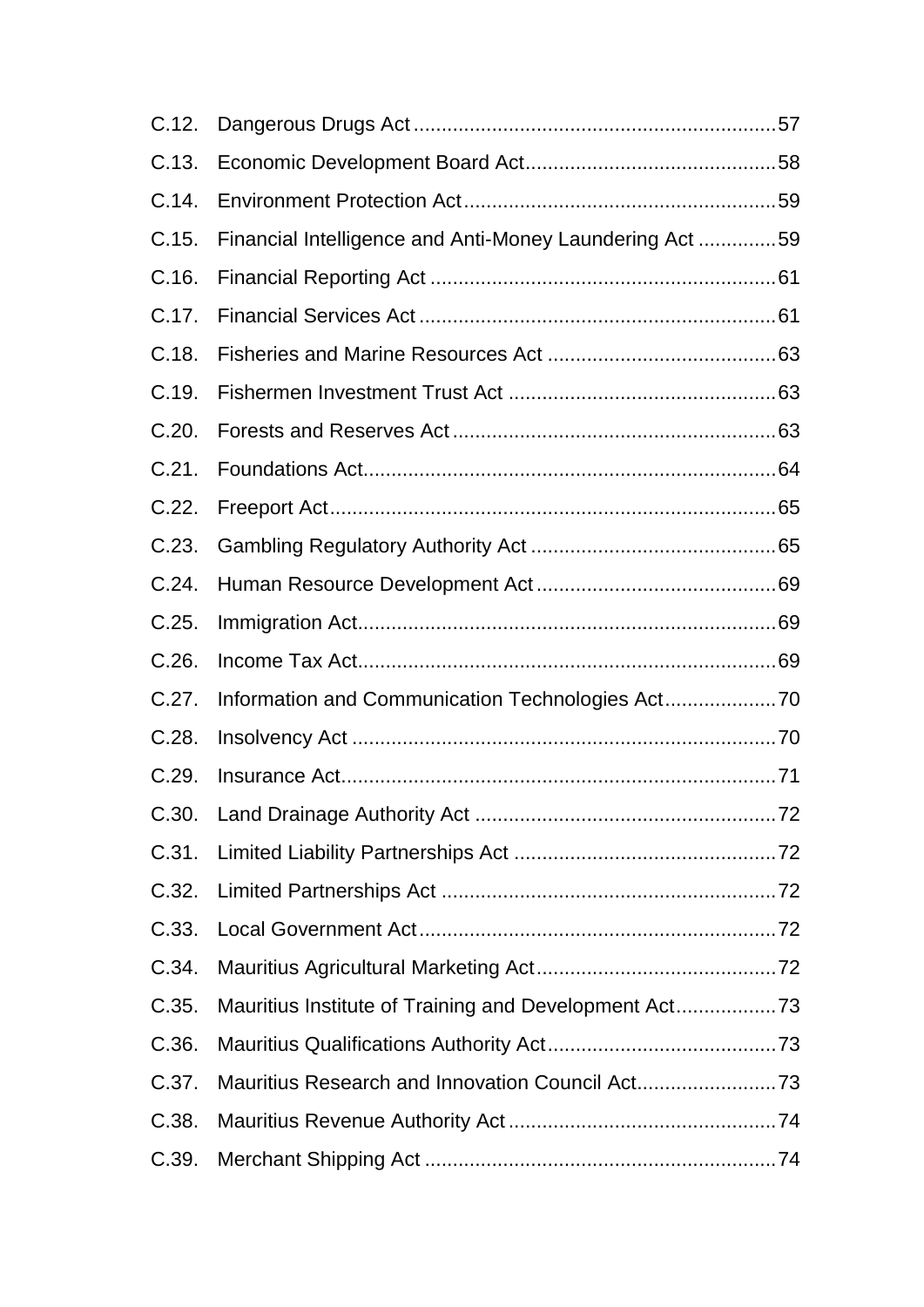| C.40. |                                                                 |  |
|-------|-----------------------------------------------------------------|--|
| C.41. |                                                                 |  |
| C.42. |                                                                 |  |
| C.43. |                                                                 |  |
| C.44. |                                                                 |  |
| C.45. |                                                                 |  |
| C.46. |                                                                 |  |
| C.47. |                                                                 |  |
| C.48. |                                                                 |  |
| C.49. |                                                                 |  |
| C.50. |                                                                 |  |
| C.51. |                                                                 |  |
| C.52. |                                                                 |  |
| C.53. |                                                                 |  |
| C.54. |                                                                 |  |
| C.55. |                                                                 |  |
| C.56. |                                                                 |  |
| C.57. |                                                                 |  |
| C.58. |                                                                 |  |
| C.59. |                                                                 |  |
| C.60. |                                                                 |  |
| C.61. |                                                                 |  |
| C.62. | United Nations (Financial Prohibitions, Arms Embargo and Travel |  |
| C.63. |                                                                 |  |
| C.64. |                                                                 |  |
| C.65. |                                                                 |  |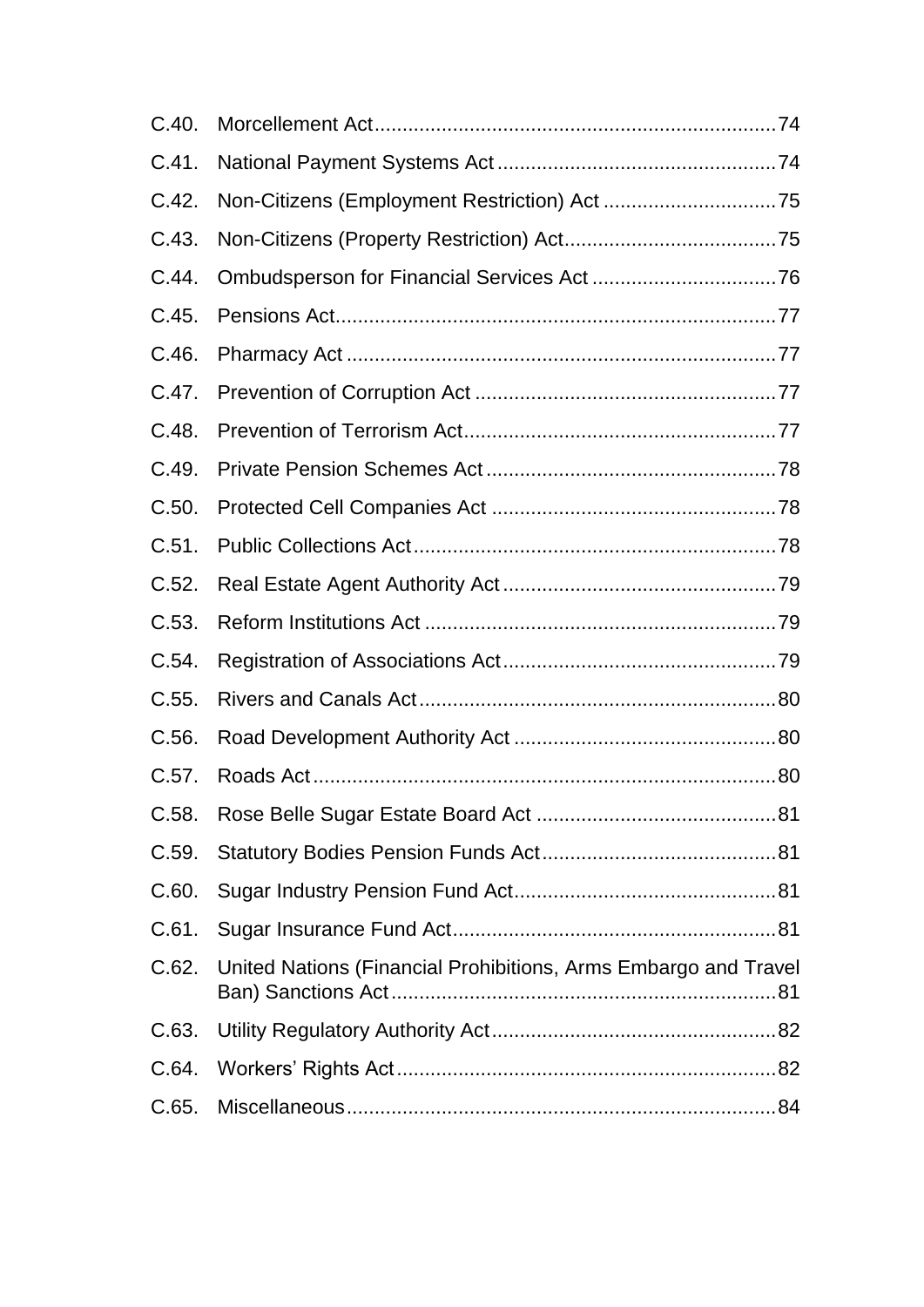# *Part A – Taxation and Public Finance*

## <span id="page-5-1"></span><span id="page-5-0"></span>**A.1. Income Tax**

### $(a)$ **Self-Employed Assistance Scheme**

In order for a self-employed individual to benefit from the Self-Employed Assistance Scheme, he or she should be paying the Contribution Sociale Généralisée (CSG) as from 1 July 2021.

Moreover, the self-employed individual will also be required to submit an income tax return. In this context, the Mauritius Revenue Authority (MRA) will devise a simple return whereby a self-employed person whose income does not exceed the basic income exemption threshold will be able to declare only an estimate of income derived during the year.

### $(b)$ **Assistance to Small and Medium Enterprises (SMEs) for Salary Compensation**

The Income Tax Act will be amended to cater for the decision of Government to refund to an SME the salary compensation paid to its employees, that is a maximum of Rs 375 per employee monthly, for the period January to June 2021. The amendment will be effective as from1 January 2021.

An SME which is an export-oriented enterprise will be refunded a maximum of Rs 235 per employee monthly.

The maximum salary compensation of Rs 375 will be extended for the period 1 July 2021 to 30 June 2022.

This assistance is not payable to an SME for a particular month if it has benefitted from the Wage Assistance Scheme in that month.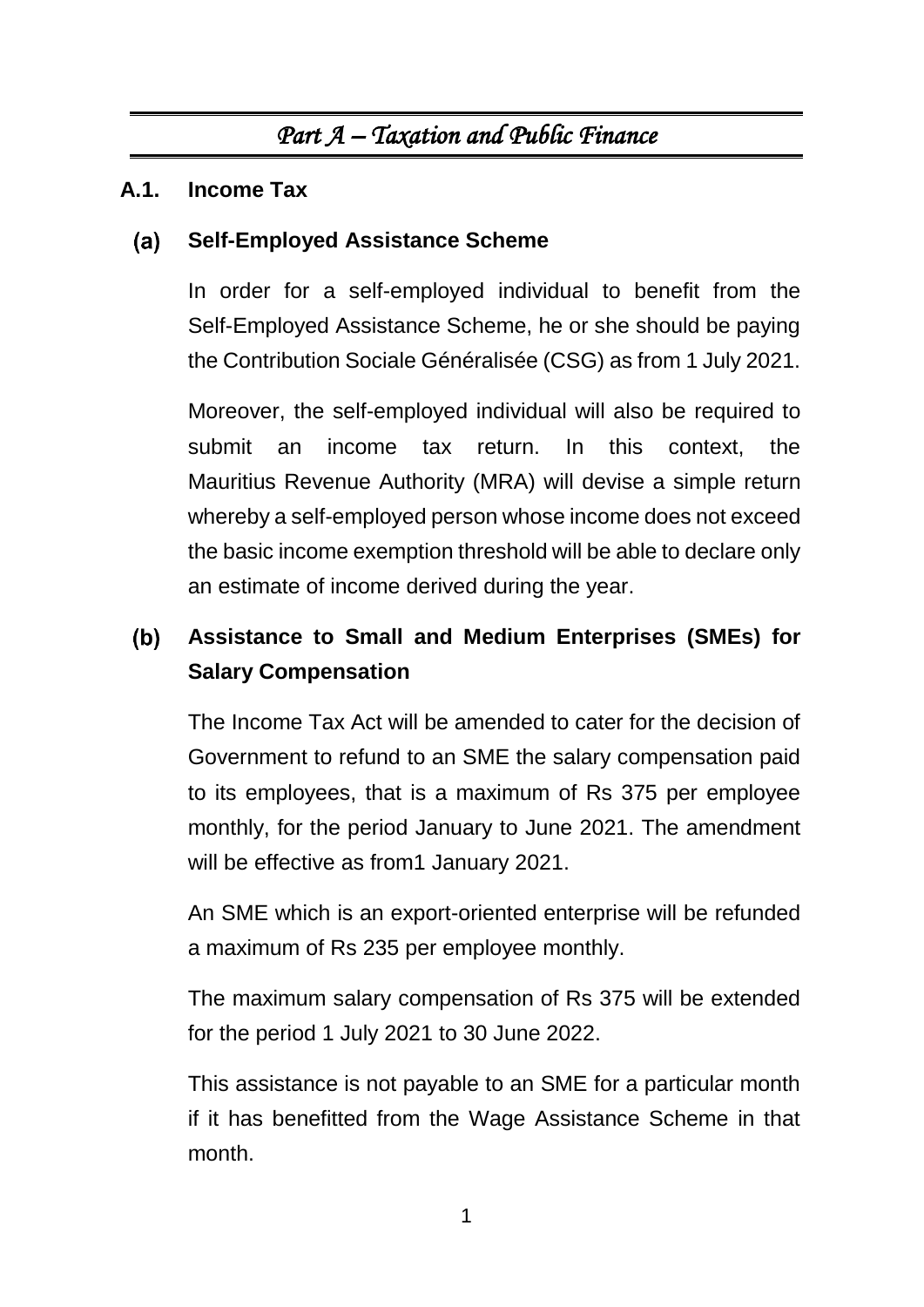### $(c)$ **Deduction for Dependent who is a Bedridden Next of Kin**

Since last year, a taxpayer is allowed to claim as dependent a bedridden next of kin who is in his care.

It will be clarified that any financial assistance provided to the bedridden person under the National Pensions Act such as basic retirement pension, basic invalidity pension, carer's allowance and contributory invalidity pension will not be taken into account in determining his eligibility as a dependent.

### $(d)$ **Contributions to COVID-19 Vaccination Programme Fund**

Individuals and enterprises contributing to the COVID-19 Vaccination Programme Fund will be allowed to deduct the amount contributed from their taxable income at the time of submission of their income tax return.

An individual may carry forward any unrelieved deduction in an income year for a maximum period of two successive income years.

### $(e)$ **Double Deduction of Expenditure Incurred on Research & Development (R&D)**

In order to encourage our local companies to export on the African market, a manufacturing company will be entitled to a double tax deduction in respect of expenditure incurred for market research and product development targeting the African market.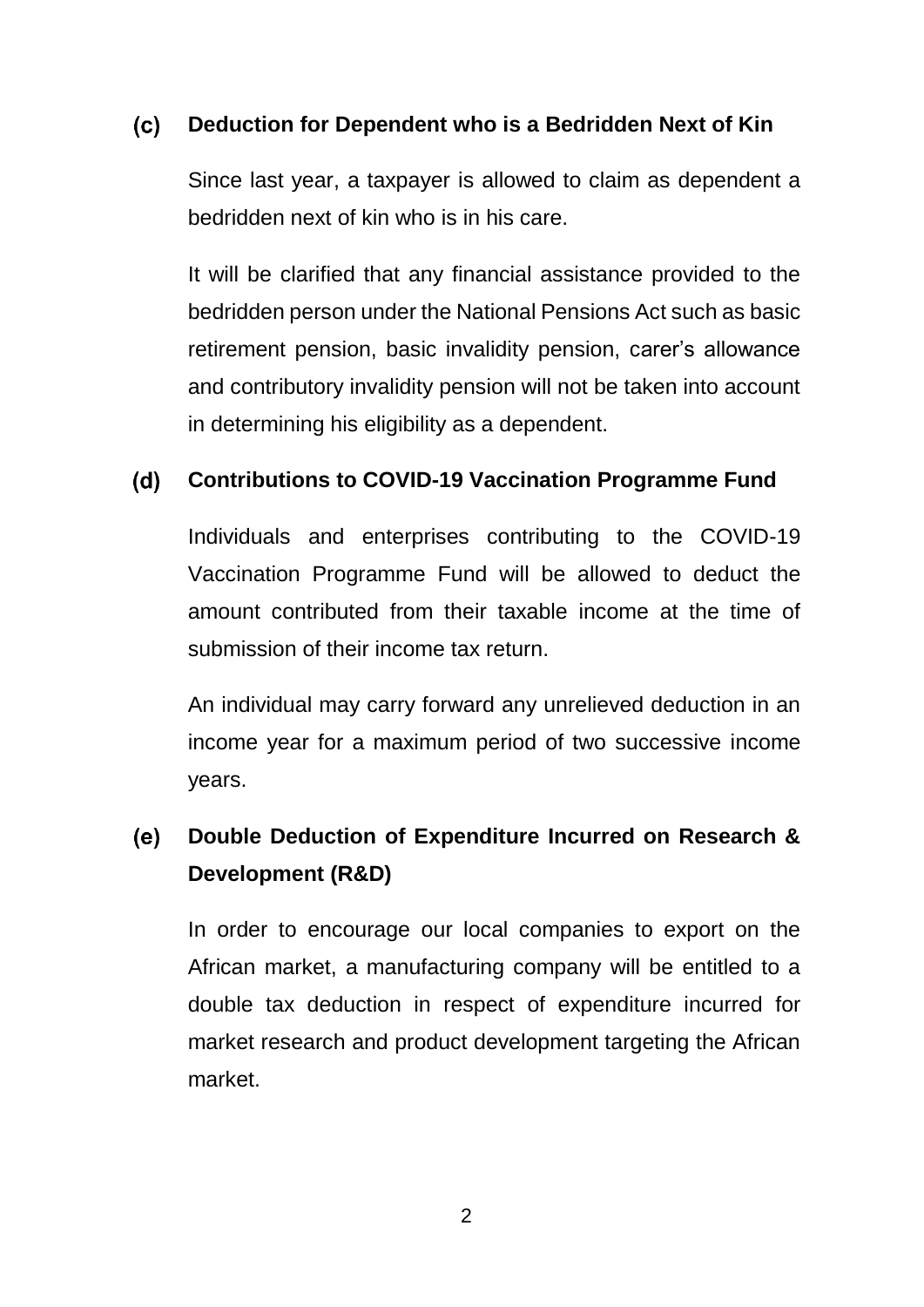### $(f)$ **Premium Visa**

A Premium Visa Scheme has been introduced with the objective to encourage eligible foreigners to come for long stay in Mauritius for a period of at least one year with the possibility of renewal.

To make this Scheme attractive and also to avoid any administrative hurdles, a holder of a Premium Visa, spending 183 days or more in the Republic of Mauritius, will be subject to income tax as follows –

- (i) the Mauritian-sourced income of a Premium Visa Holder (e.g. emoluments for work performed remotely in Mauritius) will be taxed on a remittance basis, that is in the same manner as foreign-sourced income;
- (ii) money spent in Mauritius through the use of foreign credit or debit cards by the holder of a Premium Visa will not be deemed to have been remitted to Mauritius; and
- (iii) income brought and deposited in a bank account in Mauritius will be liable to tax except if a declaration is made by the holder of a Premium Visa that the required tax has been paid thereon in his country of origin or residence.

These amendments will be backdated to take effect as from 1 November 2020.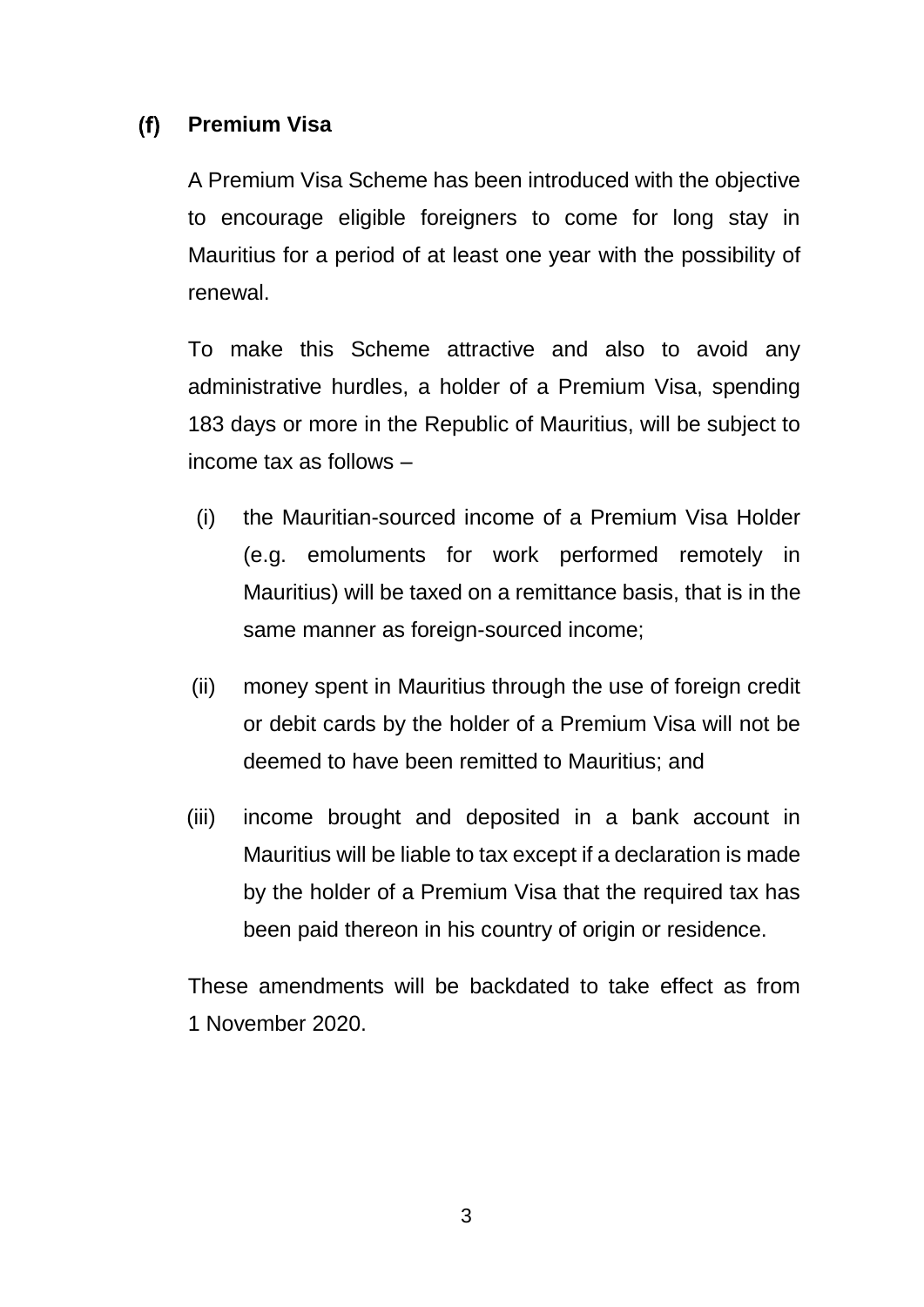### **Tax Holiday**  $(q)$

## *Asset/Fund Manager*

A 5-year tax holiday is granted on emoluments of an asset manager, a fund manager or asset and fund manager who manages an asset base of not less than USD 100 million and who has been issued with a certificate on or after 1 September 2016.

Holders of a certificate issued on or after 1 September 2016 will be exempted from tax on their emoluments for an additional 5 years while new certificate holders will be eligible to a tax holiday of 10 years.

In addition, the threshold of USD 100 million in respect of asset base being managed by an Asset/Fund Manager will be reduced to USD 50 million.

### $(h)$ **Foundations and Trusts**

The Income Tax Act will be amended to ensure that foundations and trusts benefitting from a preferential tax regime comply with the OECD standards, including substantial activity requirements.

### $(i)$ **Tax payment under Advance Payment System**

The method for computing tax liability of companies under the Advance Payment System will be amended to cater for companies which are subject to corporate tax at a lower rate than the 15% standard tax rate.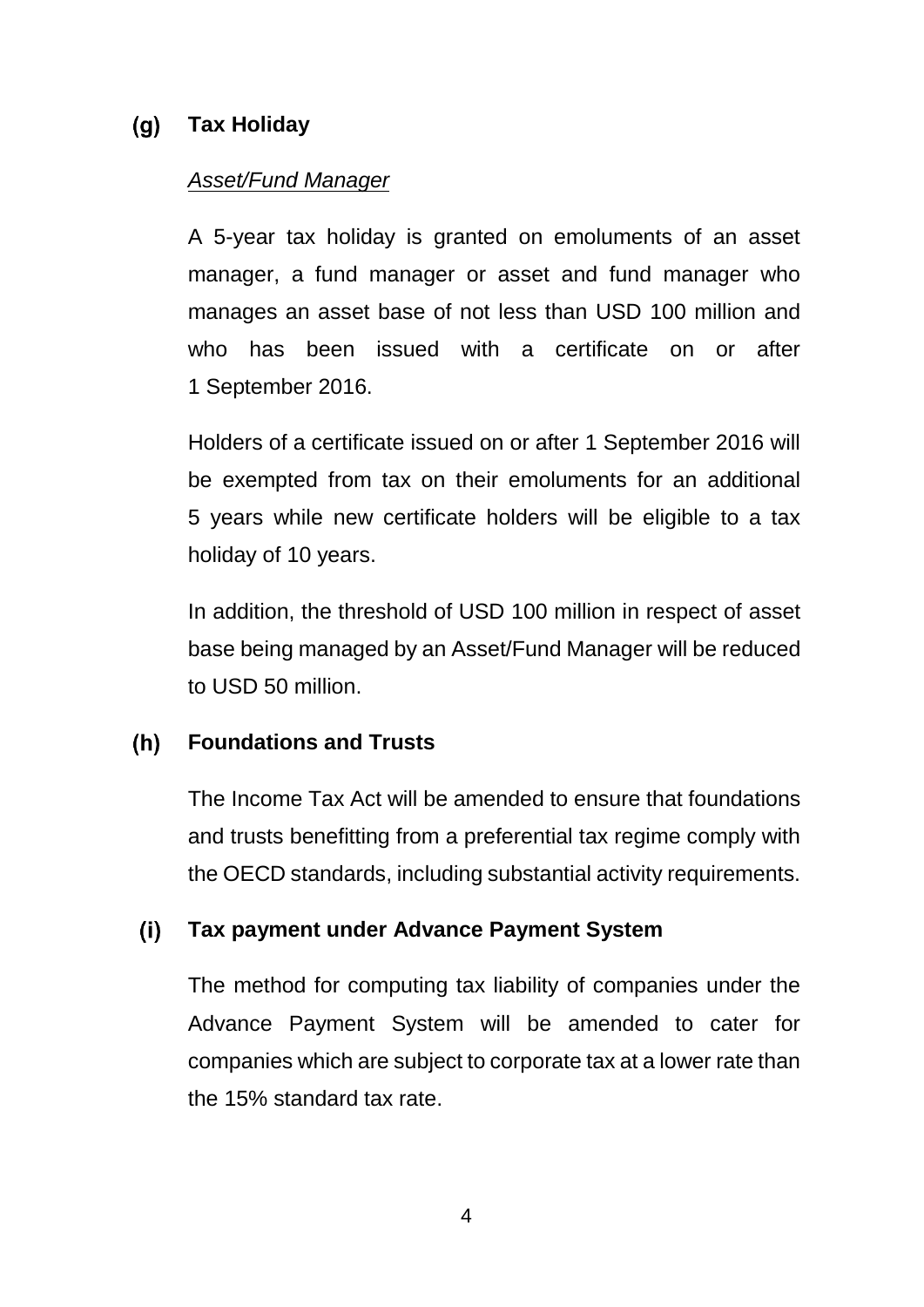### $(i)$ **Tax payment under Current Payment System**

The method for computing tax liability of a self-employed individual under the Current Payment System will be amended to cater for those persons who are subject to tax at the lower rate of 10%.

### $(k)$ **Investment Tax Credit**

It will be clarified that any unrelieved investment tax credit of a manufacturing company may be carried forward for 10 years.

### $(1)$ **Small Enterprise paying Presumptive Tax**

A small enterprise is eligible, at its option, to pay a presumptive tax of 1% of its turnover and is not required to declare its chargeable income. It will, therefore, be clarified that such an enterprise is exempted from Corporate Social Responsibility (CSR) obligation.

### $(m)$ **Deferral of tax payment**

The Income Tax Act will be amended to ratify the decision for the  $-$ 

- (i) income tax liability of companies under the Advance Payment System (APS) due in November 2020 up to May 2021, to be deferred until 30 June 2021; and
- (ii) advance payment of personal income tax by self-employed individuals under the Current Payment System (CPS) in the income year 2020/2021 to be deferred up to October 2021, that is at time of submission of their income tax return.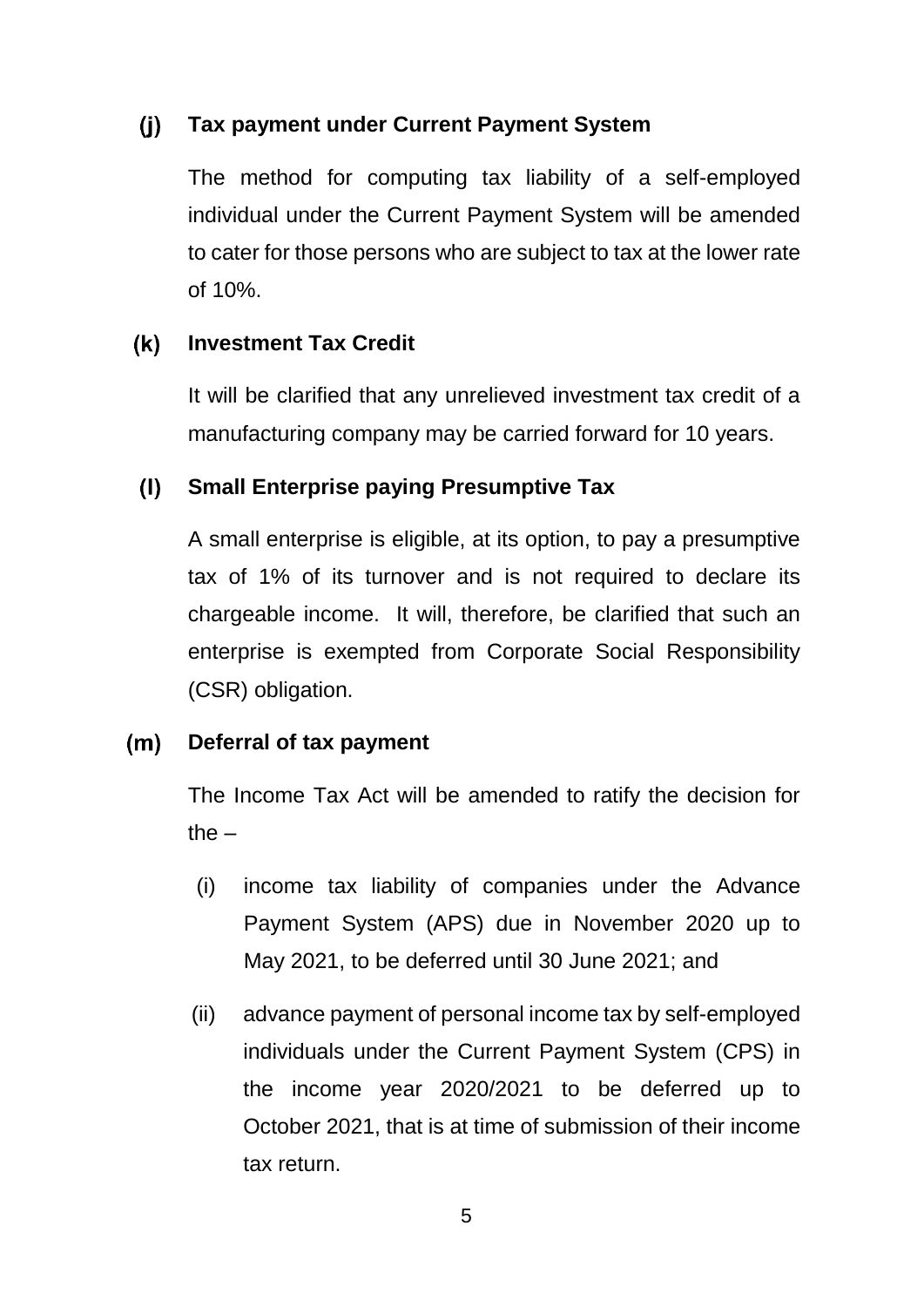### $(n)$ **Corporate Social Responsibility**

A company is allowed to use 25% of its CSR Funds to implement a CSR Programme or finance a non-governmental organisation implementing a CSR Programme in the specified priority areas of intervention.

The list of priority areas of intervention will be extended to include the restoration of a building designated as a national heritage under the National Heritage Fund Act 2003.

### $(o)$ **Tax on Winnings**

The 10% tax imposed on winnings will cover also winners of Lotterie Vert.

### $(p)$ **Gambling Levy**

The Levy paid by gambling operators as per Section 114 of the Gambling Regulatory Authority Act will not be allowed as a deduction for income tax purposes.

## <span id="page-10-0"></span>**A.2. Property Tax**

### $(a)$ **Tax on Transfer of Leasehold Rights in State Lands for hotels**

To enable hotels built on State lands and in financial distress to restructure and attract equity financing, the rate of tax on transfer of leasehold rights will be halved. Thus, the current tax rate of 20% payable equally by the buyer (10%) and the seller (10%) will be reduced to 5% each.

This reduction will apply for a period of 2 years starting as from 1 July 2021.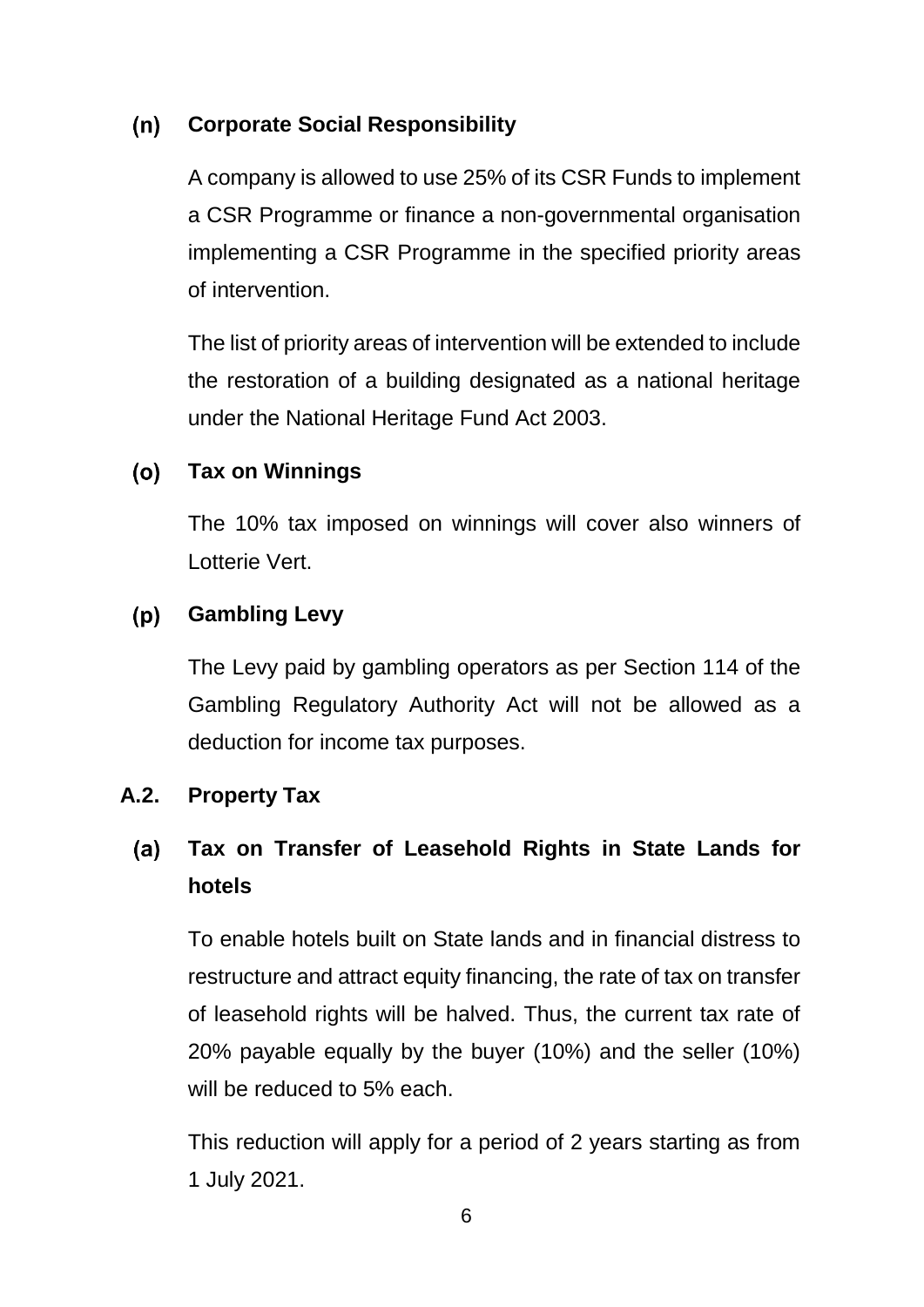### $(b)$ **Tax on Transfer of Leasehold Rights in State Lands**

The sale of a residential unit in a project developed on State land relating to senior living under the Property Development Scheme will be exempted from the payment of tax on transfer of leasehold rights in State lands.

### **Waiver of 50% of Registration Duty on Electric**   $(c)$ **Autocycle/Motorcycle**

The Registration Duty Act will be amended to ratify the waiver of 50% of registration duty payable to the Registrar-General's Department on the first registration of an electric autocycle/motorcycle purchased before 31 March 2021.

In order to benefit from the waiver, the deed of sale should be registered on or before 31 December 2021.

The registration duty payable before and after the waiver will be as follows –

| <b>Autocycle/ Motor cycles</b>               | <b>Registration duty payable upon</b><br><b>First Registration in Mauritius</b> |            |  |
|----------------------------------------------|---------------------------------------------------------------------------------|------------|--|
| of a power rating capacity                   | <b>Current</b>                                                                  | 50% Waiver |  |
| Not exceeding 1.5 kW                         | 1,000                                                                           | 500        |  |
| Exceeding 1.5 kW but not<br>exceeding 7.5 kW | 2,500                                                                           | 1,250      |  |
| Exceeding 7.5 kW                             | 3,300                                                                           | 1,650      |  |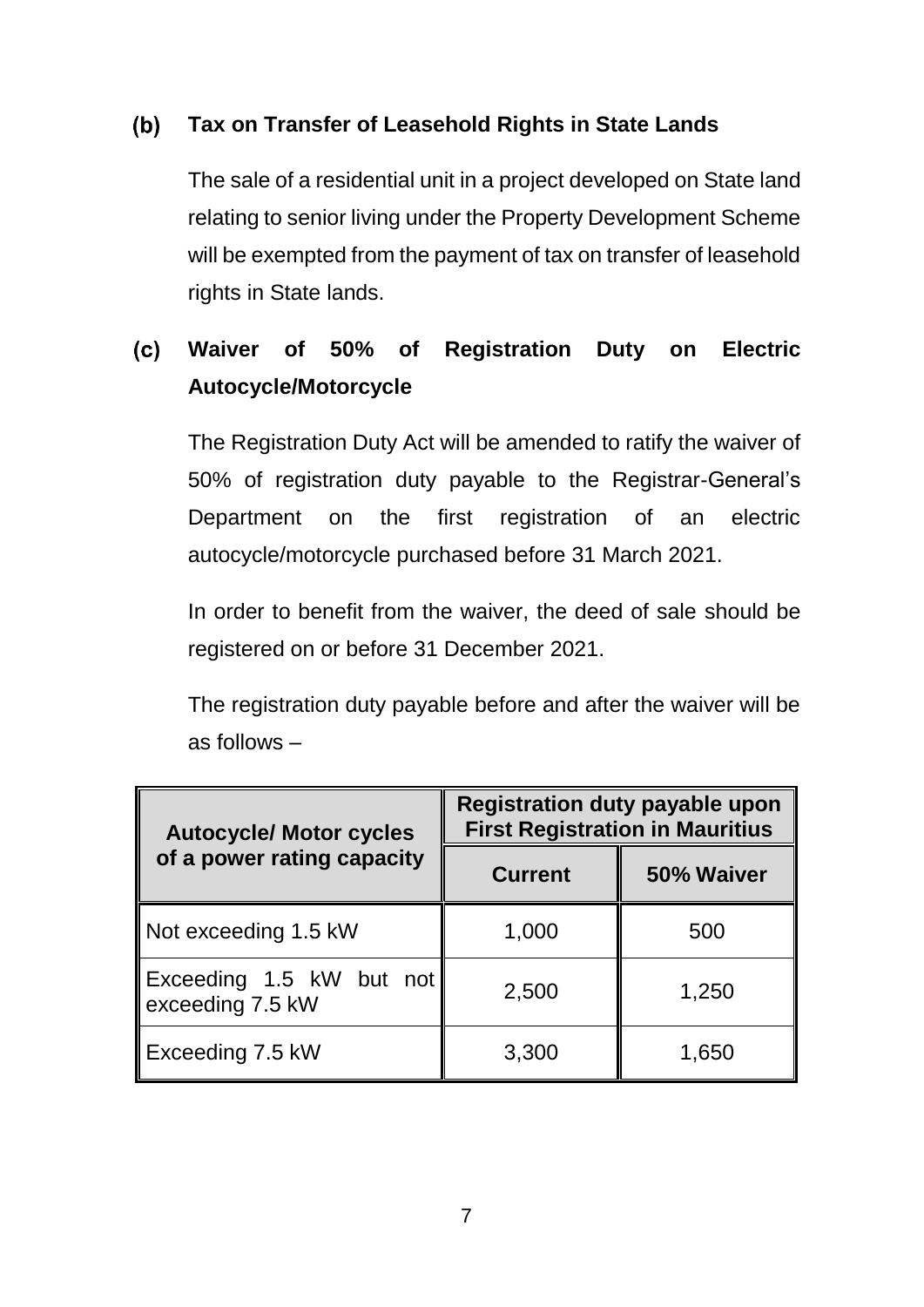### $(d)$ **VAT payable on the Acquisition of an Immovable Property**

Value Added Tax (VAT) is payable on the transfer of a commercial or industrial building. It will be clarified that land duties and taxes will be levied on the value of the immovable excluding any VAT payable.

This amendment will be backdated to take effect as from 1 January 2021.

## <span id="page-12-0"></span>**A.3. Home Ownership Refund Scheme**

Under the Scheme, a Mauritian Citizen acquiring, in financial year (FY) 2021-2022, a house, an apartment or bare land to construct a residential unit will be eligible to a payment representing 5% of the declared value of the immovable property up to a maximum of Rs 500,000 per property acquired.

The payment will be in respect of the purchase of residential properties in the financial year and the refund will be granted even if the purchaser has been exempted from payment of registration duty on the acquisition of the property. If the property is sold within a period of one year of the date of acquisition, the amount received under the Scheme will have to be refunded.

## <span id="page-12-1"></span>**A.4. Lease of State Lands**

# **Deferment of Rental for Tourist-Related Activities on State Lands**

The annual rental payment for industrial leases of State lands is presently payable in advance by 31 July of each financial year. The payment date will be changed to 30 June that is at the end of a financial year for –

(a) a hotel including a hotel under construction;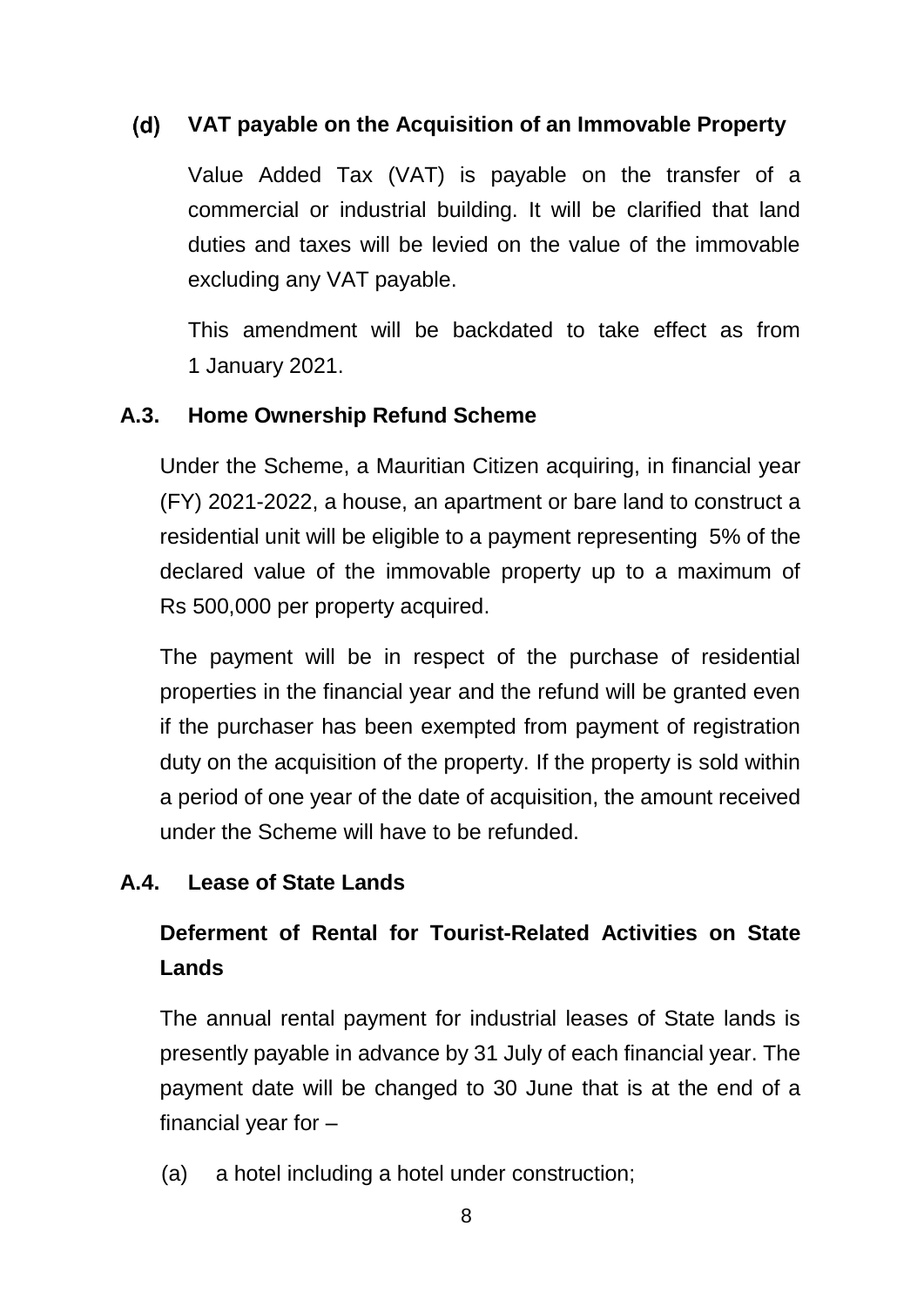- (b) a guest house, a tourist residence and a domaine holding a tourist accommodation certificate issued under the Tourism Authority Act;
- (c) a holder of a tourist enterprise licence or an operator licensed by the Tourism Authority; and
- (d) a business operating a seaplane and other similar touristrelated businesses.

Thus, for the upcoming financial year the due date for payment for those categories of lessees will be 30 June 2022 instead of 31 July 2021.

## <span id="page-13-0"></span>**A.5. Business Facilitation**

### $(a)$ **Sale of Serviced Land**

The promoter of a project under the Smart City Scheme is presently allowed to sell one plot of serviced land not exceeding 2,100  $m^2$  to a non-citizen holder of Occupation permits, Permanent Residence Permit or a Residence Permit.

The time limit will be extended for another period of two years, that is, up to 30 June 2024 instead 30 June 2022. This measure will be extended to the Property Development Scheme (PDS).

The non-citizen will have to complete the construction of a residential building within a period of 5 years. The total area of all plots of serviced land for sale should not exceed 25% of the land area planned for the construction of residential properties.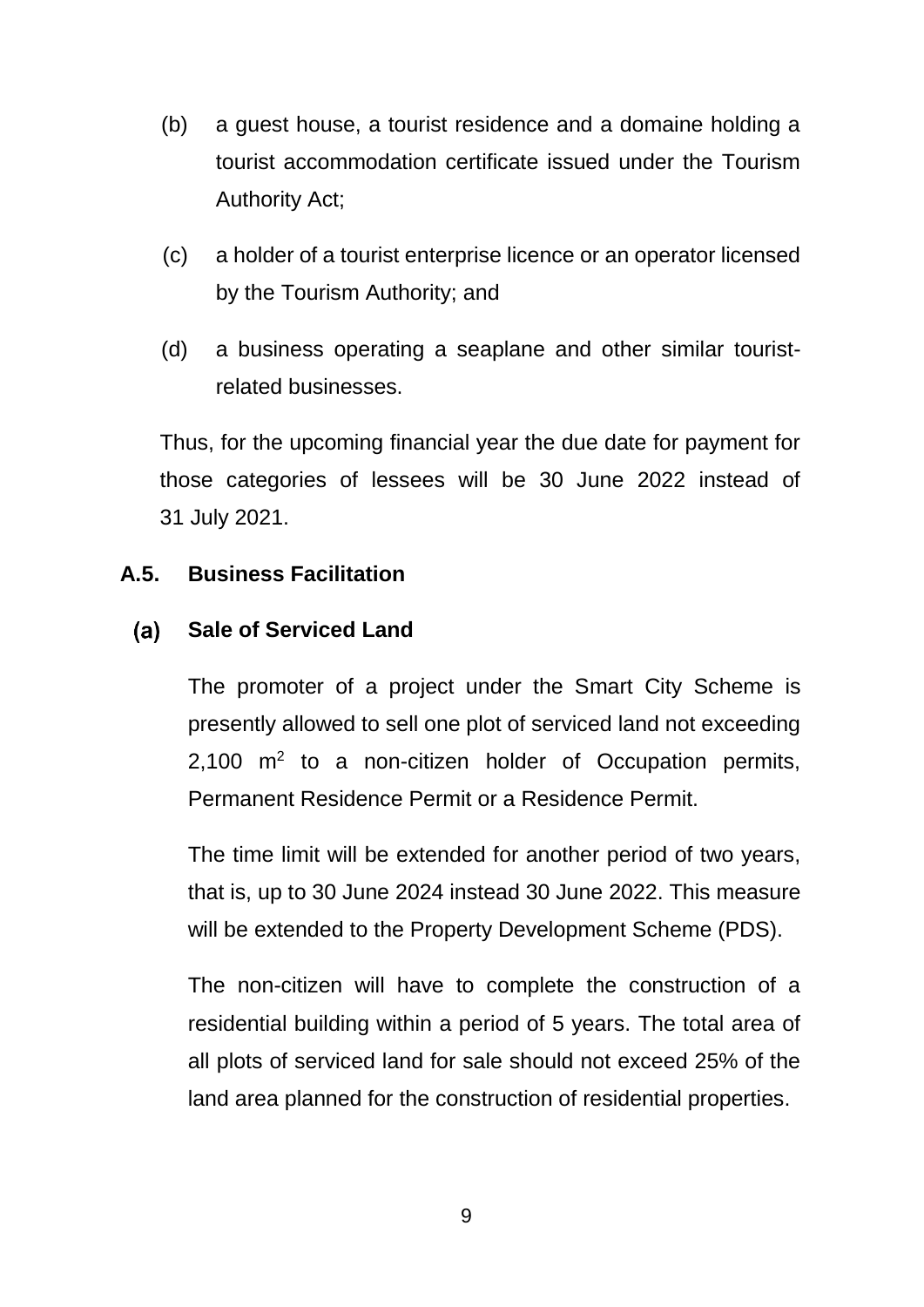### $(b)$ **National Regeneration Programme**

An area regeneration plan approved by the Economic Development Board (EDB) under the National Regeneration Programme (NRP) is currently valid for a period of 2 years.

The validity period will be extended to 5 years to give ample time for approved projects to benefit from the package of incentives under the NRP.

### $(c)$ **Invest Hotel Scheme**

Currently, the sale of units in an approved hotel development under the Invest Hotel Scheme is limited to 60% of the total number of units in the hotel. This limit will be increased to 80% of the total number of units.

The Invest Hotel Scheme will allow owners to occupy their units for a total period of 180 days instead of 90 days in a year. In the case of owners holding a Premium Visa, there will be no restriction in terms of the number of days that they can occupy their units.

### $(d)$ **Integrated Resort Scheme (IRS)/Real Estate Scheme (RES)**

To create a level playing field with other property schemes and accelerate the sale of a few remaining IRS/RES units, registration duty on the sale of an IRS or RES residential property will be levied at the rate of 5% or USD 70,000 whichever is the lower.

Certain provisions of the repealed IRS and RES regulations will be reinstated to enable sale of remaining immovable property in those projects.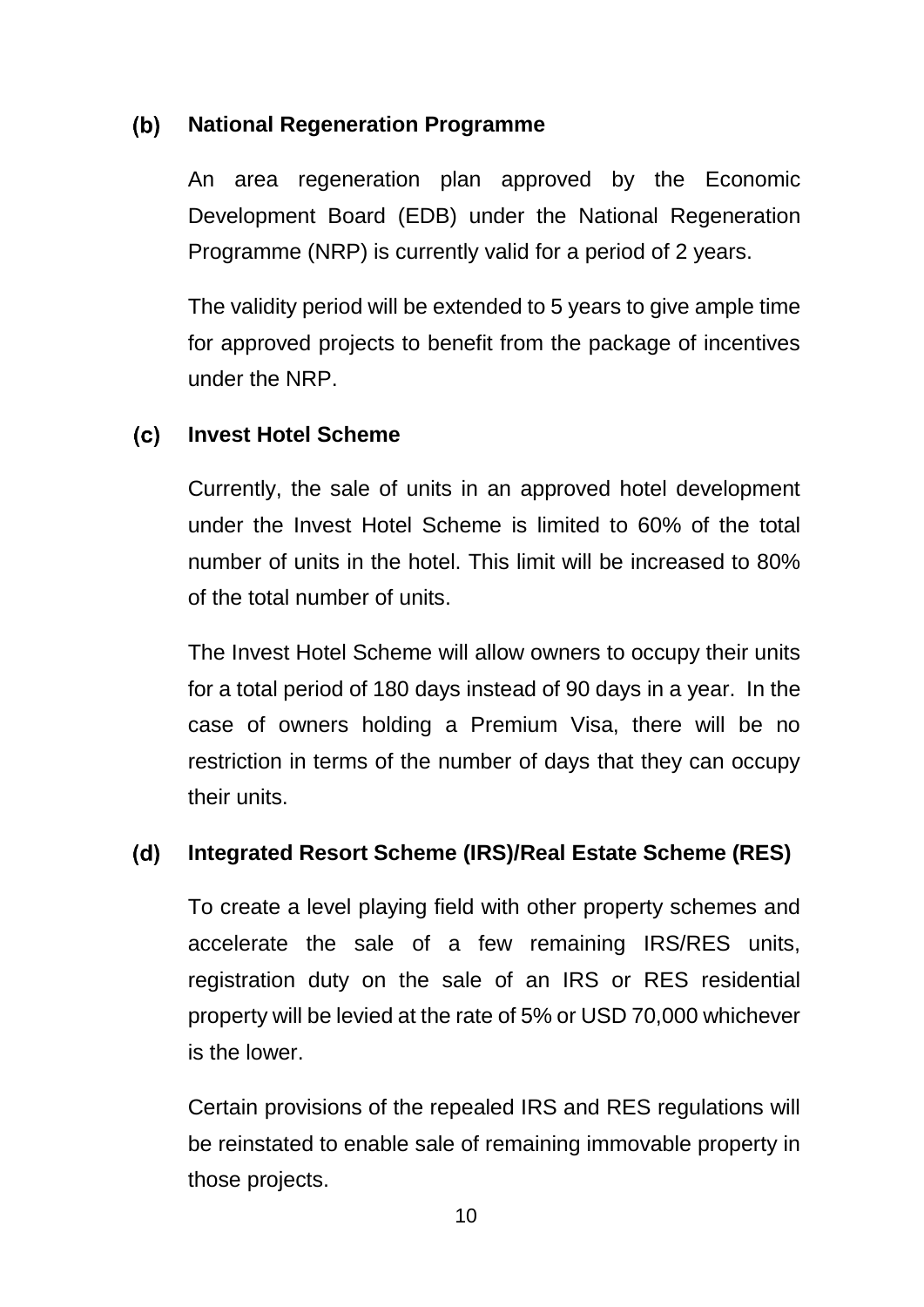## <span id="page-15-0"></span>**A.6. Training Levy under the Human Resource Development Act**

#### $(a)$ **Waiver of surcharge**

Surcharges payable in respect of the Training Levy will be reduced by 80% provided that an application for the reduction is made to the MRA on or before 30 June 2021 and the outstanding Training Levy together with the balance of surcharges is paid on or before 31 March 2022.

#### $(b)$ **Allowable Expenditure**

Eligible SMEs will be allowed to use their unutilised contribution of training levy with the Human Resource Development Council (HRDC) to finance external business advisory services up to a maximum amount of Rs 50,000 per annum.

This will allow enterprises which have been negatively impacted by the COVID-19 pandemic to restructure their business model by resorting to, for example through independent financial services or a business review from professional consultants.

This measure will apply for a period of 2 years starting as from 1 July 2021.

## <span id="page-15-1"></span>**A.7. COVID 19 Confinement Period**

Various enactments will be amended to cater for the impact of the second wave of the novel coronavirus (2019-n CoV) in Mauritius, the infectious disease commonly known as COVID-19, as a result of which Mauritius underwent a second confinement starting from 10 March 2021, and to provide for matters connected, consequential and related thereto.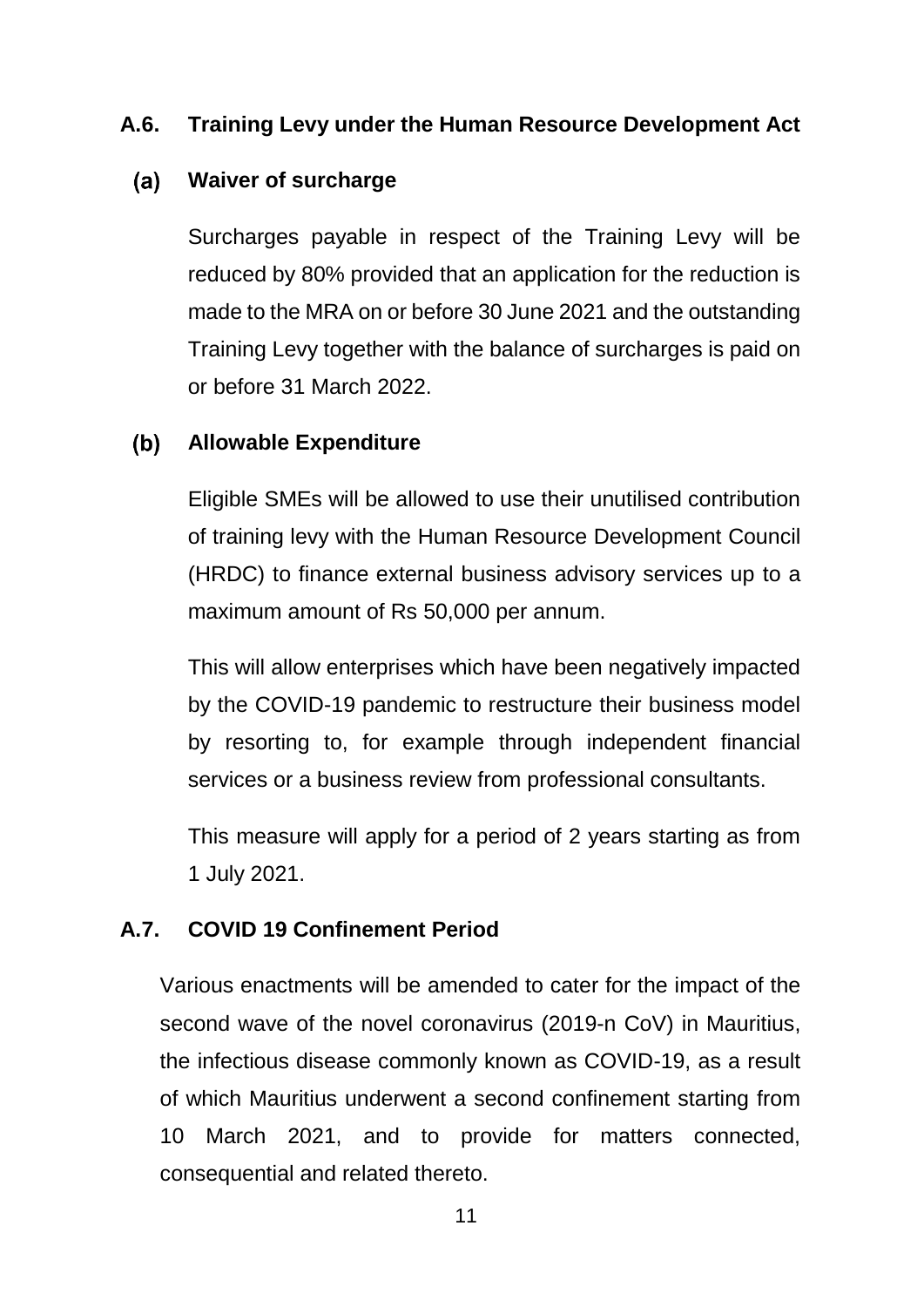## <span id="page-16-0"></span>**A.8. Levy on Mogas and Gas Oil**

An additional levy of Rs 2 per litre of Mogas and Gas Oil will be applied as from 1 July 2021 to finance the cost of COVID-19 vaccines.

## <span id="page-16-1"></span>**A.9. Excise Duty**

### $(a)$ **Alcoholic products**

Effective as from 12 June 2021, the following rates of excise duty on alcoholic products will be applicable –

| <b>Alcoholic Product</b>                        | <b>Current</b> | <b>New</b>  |
|-------------------------------------------------|----------------|-------------|
| Beer (per litre)                                |                |             |
| Up to 9 degrees                                 | Rs 39.60       | Rs 43.60    |
| Above 9 degrees                                 | Rs 55.10       | Rs 60.60    |
| Spirit Cooler (per litre)                       | Rs 51.70       | Rs 56.90    |
| Fruit Wine (per litre)                          | Rs 32.10       | Rs 35.30    |
| Made Wine (per litre)                           | Rs 68.80       | Rs 75.70    |
| Wine of grapes (per litre)                      |                |             |
| In Bulk for Bottling Purposes                   | Rs 110.60      | Rs 121.70   |
| In Bottle                                       | Rs 194.00      | Rs 213.40   |
| Champagne (per litre)                           | Rs 924.00      | Rs 1,016.40 |
| Rum (per litre of absolute alcohol)             | Rs 544.00      | Rs 598.40   |
| Cane Spirits (per litre of absolute<br>alcohol) | Rs 544.00      | Rs 598.40   |
| Whisky (per litre of absolute alcohol)          |                |             |
| In Bulk for Bottling Purposes                   | Rs 1,051.00    | Rs 1,156.00 |
| In Bottle                                       | Rs 1,680.00    | Rs 1,848.00 |
| Liqueur (per litre of absolute alcohol)         | Rs 369.60      | Rs 406.60   |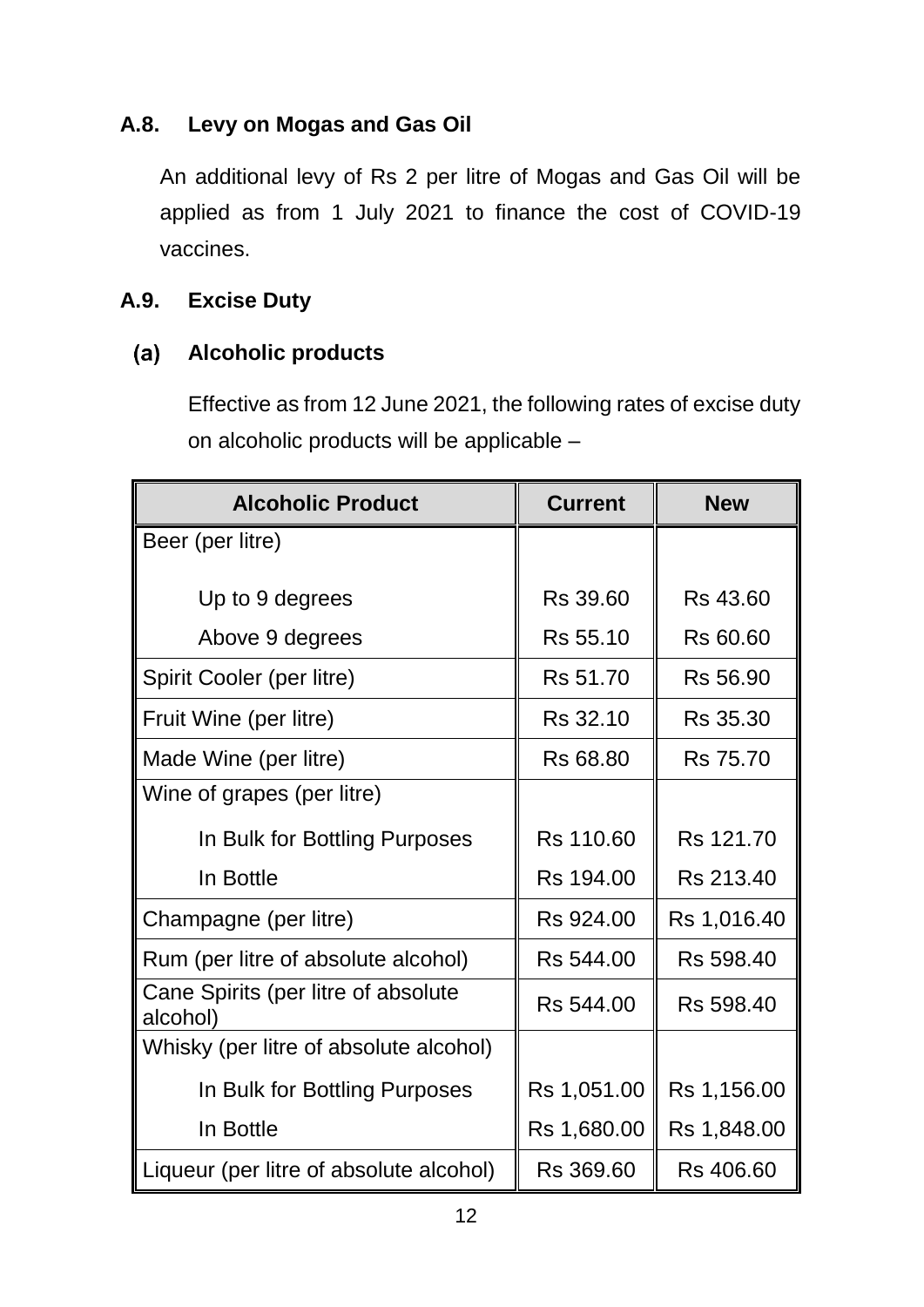### $(b)$ **Tobacco products**

Effective as from 12 June 2021, the following rates of excise duty on tobacco products will be applicable -

| <b>Tobacco Products</b>     | <b>Current</b> | <b>New</b> |  |
|-----------------------------|----------------|------------|--|
| $\parallel$ Cigars (per kg) | Rs 17,662<br>I | Rs 19,430  |  |
| Cigarillos (per thousand)   | Rs 10,313<br>I | Rs 11,345  |  |
| Cigarettes (per thousand)   | Rs 5,111       | Rs 5,625   |  |

#### **Excise Duty on Sugar Sweetened Products**   $(c)$

- (i) The tax of 6 cents per gramme of sugar on locally manufactured and imported non-staple sweetened products, which was announced in the Annex to the Budget Speech 2020-21, will be effective as from 1 July 2022.
- (ii) Sugar-sweetened products with total sugar content of up to 4 grammes per 100 grammes or 4 grammes per 100 millilitres will be exempted from the tax.
- (iii) Fruit purées for infants will be excluded from the coverage of the tax.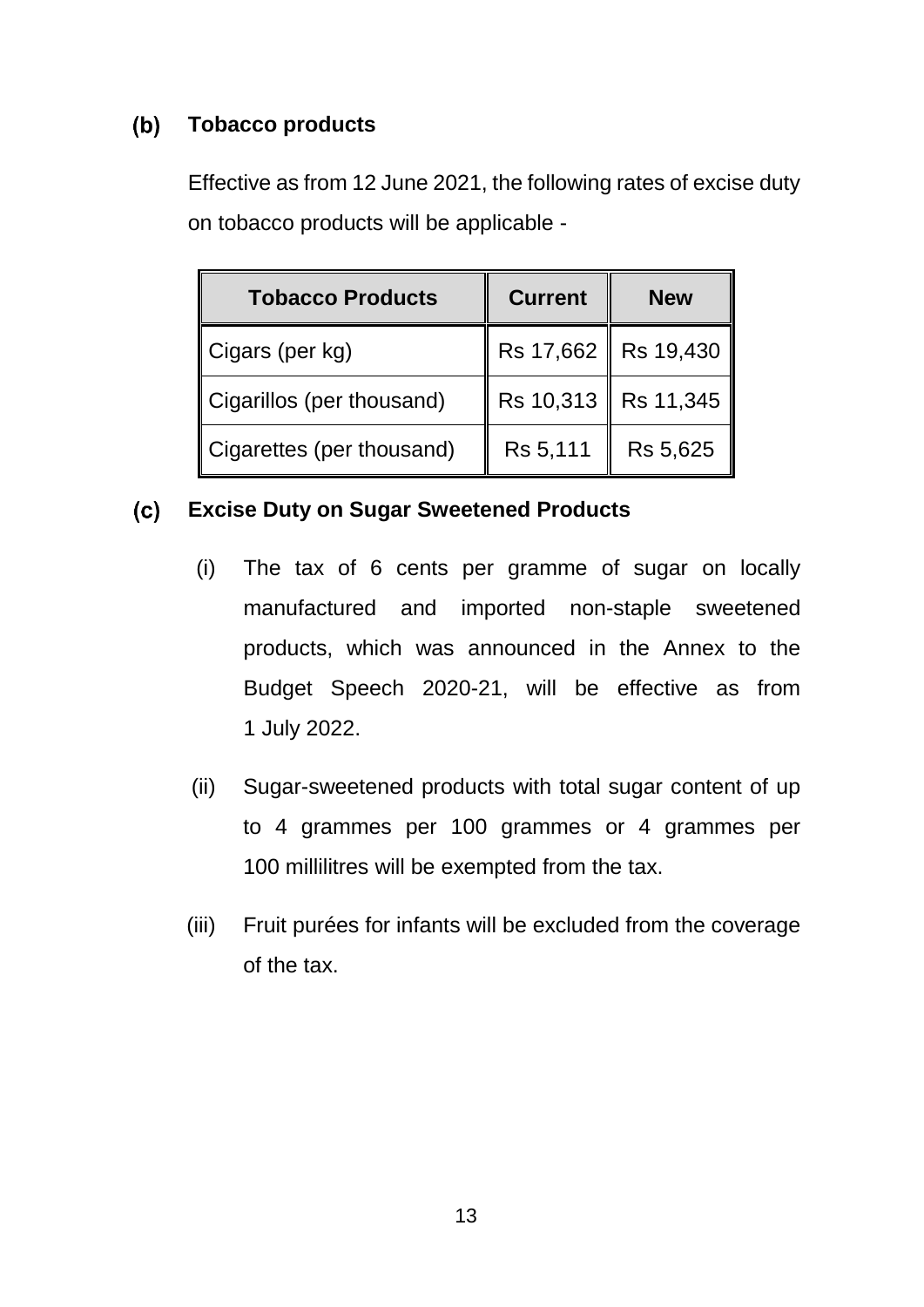### $(d)$ **Motor Vehicles**

- (i) The excise duty rebate scheme on motor vehicles currently being granted will be extended for a further period of one year up to 30 June 2022. The rebate scheme is as follows
	- a. **a motor car up to 1,000 cc (whether hybrid or not)**: 40% rebate on the excise duty payable on the motor car; and
	- b. **a motor car (whether hybrid or not) above 1,000 cc, double/single space cabin vehicle and van:** 30% rebate on the excise duty payable on the motor vehicle.
- (ii) The 5% excise duty on electric vans of up to 180kW used solely for the transport of goods will be abolished.
- (iii) A beneficiary of a duty exempted motor vehicle will be allowed to benefit from another duty exempted motor vehicle within a period of 4 years provided that the full amount of duties and taxes exempted on the current motor vehicle is reimbursed.
- (iv) A motor vehicle with an internal combustion engine and electric assistance for propulsion, other than one charged by plugging to an external source, will be subject to the same rate of excise duty as a hybrid motor vehicle.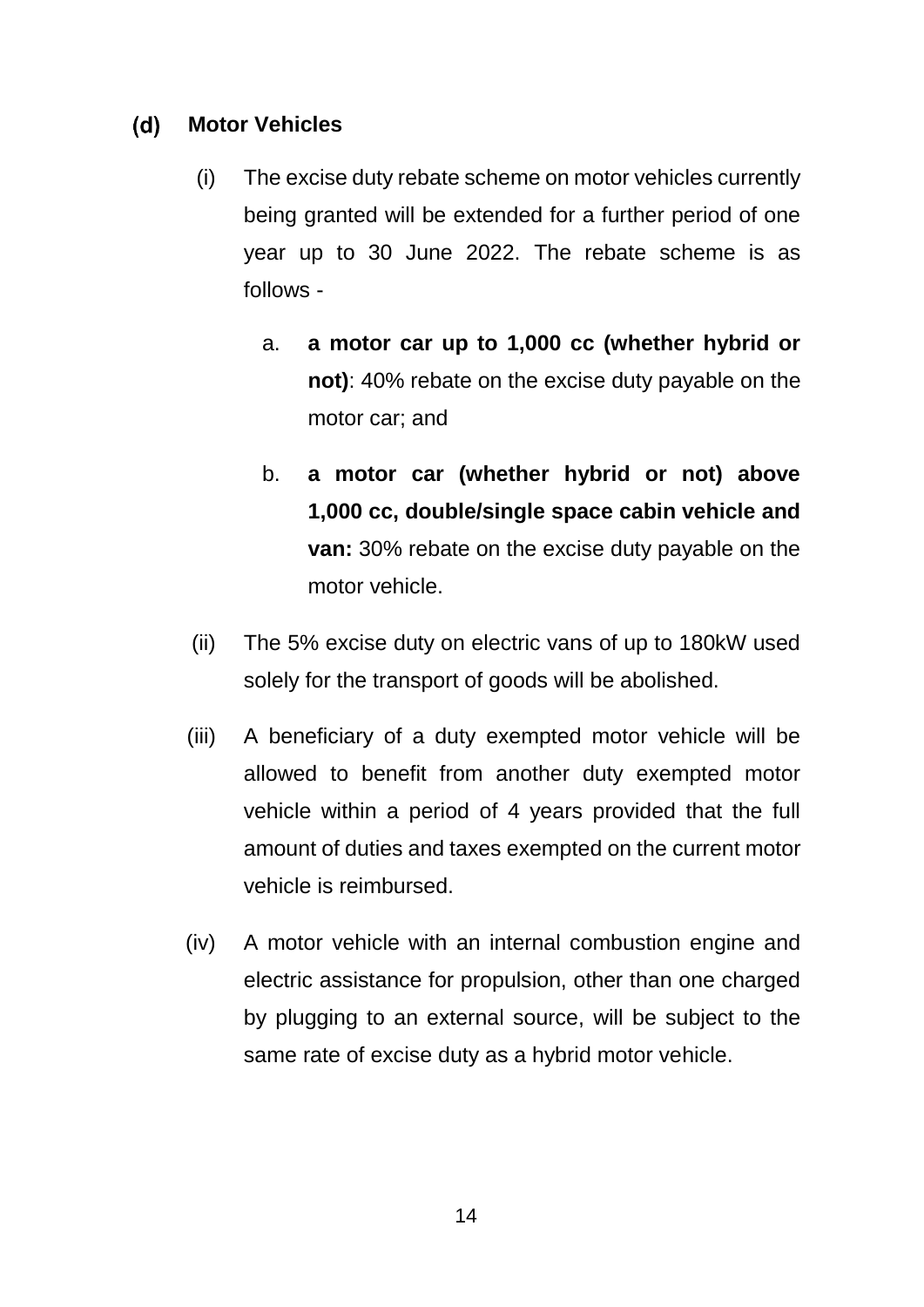## <span id="page-19-0"></span>**A.10. Customs Duty**

### $(a)$ **Customs tariff liberalisation commitments taken by Mauritius**

The commitments which will be implemented during FY 2021-22 are as follows -

- (i) the last phase of tariff reduction for finished goods will come into operation as from 1 January 2022 for the following Agreements
	- a. the Interim Economic Partnership Agreement with the European Union;
	- b. the Economic Partnership Agreement between the Eastern and Southern African States and the United Kingdom; and
	- c. the Free Trade Agreement between Mauritius and Turkey;
- (ii) the second phase of tariff reduction, with effect from 1 January 2022, for the following Agreements
	- a. the Free Trade Agreement between Mauritius and China; and
	- b. the African Continental Free Trade Area Agreement;
- (iii) the second phase of tariff reduction, with effect from 1 April 2022, under the Comprehensive Economic Cooperation and Partnership Agreement between Mauritius and India.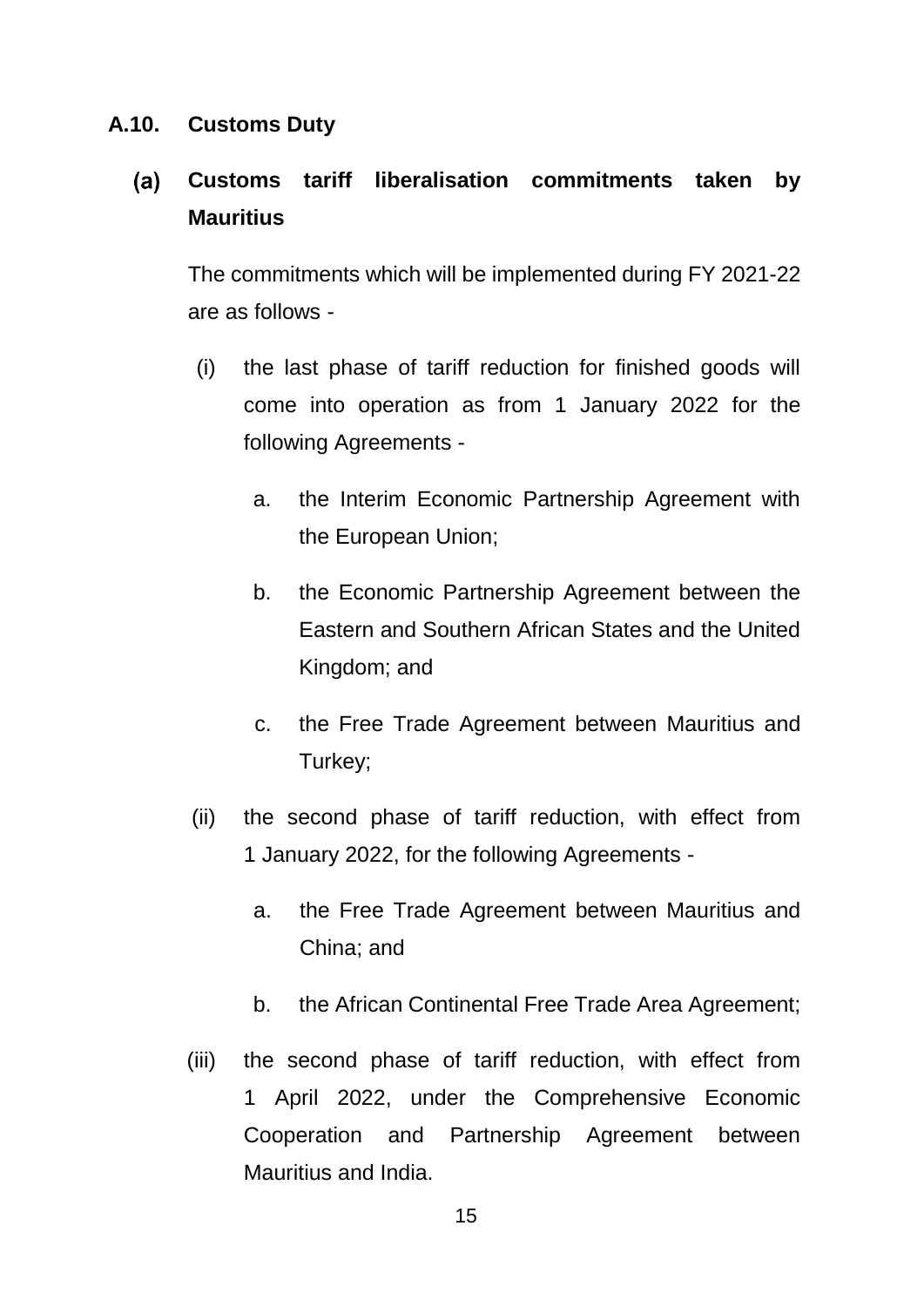### $(b)$ **Customs duty rebate on buses**

The 30% customs duty rebate currently being granted on buses will be extended for a further period of one year up to 30 June 2022.

## <span id="page-20-0"></span>**A.11. Value Added Tax**

- (a) It will be clarified that the preparation and supply of dumplings made up of meat, fish, squid, crab, chicken, vegetables or milk, whether cooked or uncooked, to final consumers is zero-rated for VAT purposes.
- (b) The National Empowerment Foundation and the New Social Living Development Ltd will be made exempt bodies for VAT purposes in respect of the construction of social housing.
- (c) The remittance of 0.4% of net VAT collection credited by MRA on a quarterly basis into the Film Promotion Fund will be discontinued.
- (d) The following criteria will be applicable for refund of VAT on construction of a house or residential apartment:
	- (i) the cost of construction of a residence or the purchase price of the residence should not exceed Rs 3 million;
	- (ii) the aggregate limit on the amount of refund will be Rs 300,000;
	- (iii) the household income eligibility threshold for the refund will be Rs 1 million per annum; and
	- (iv) the refund will be applicable on the construction or purchase of a first residence.

The above criteria will be applicable for new construction or purchase.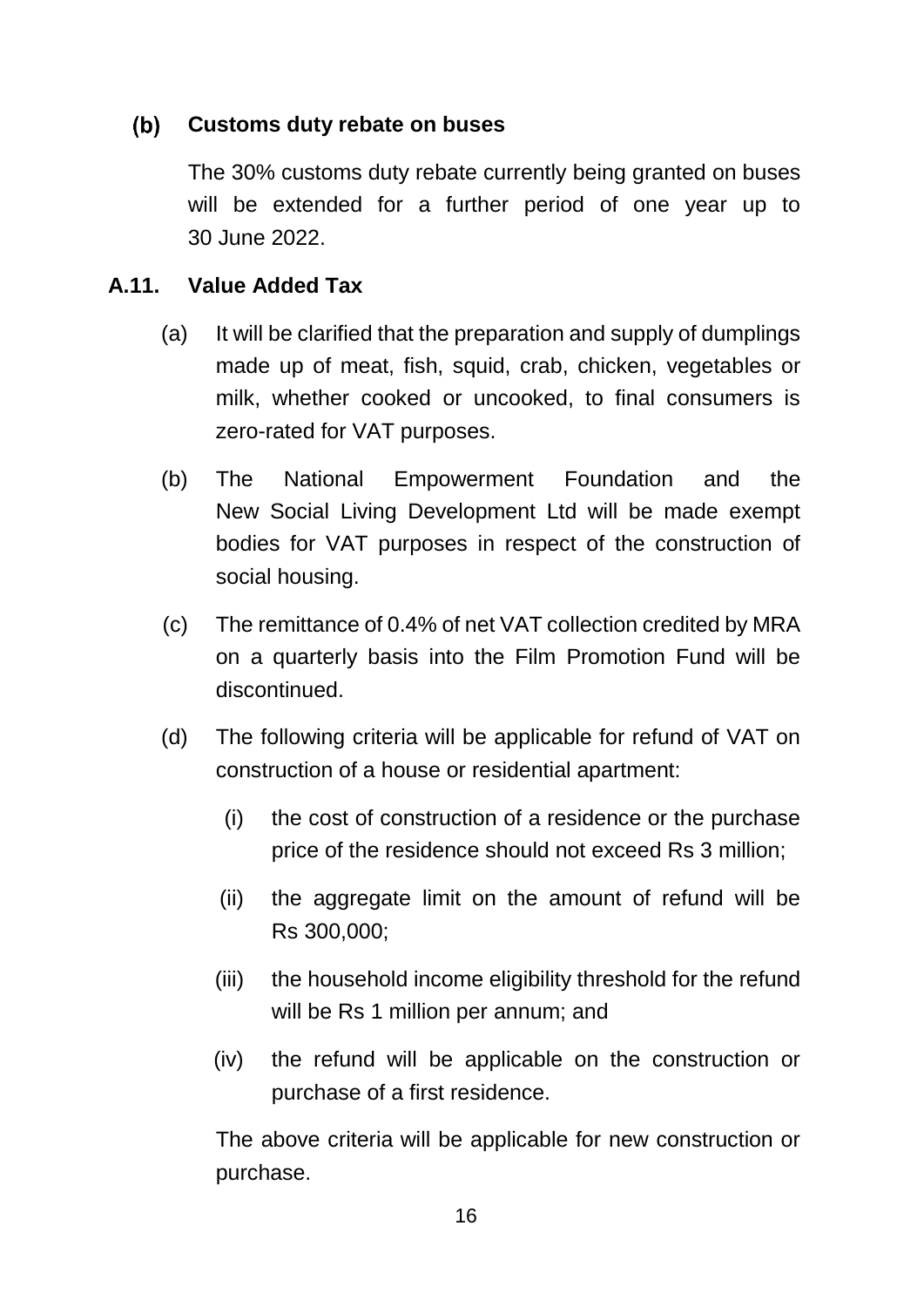# <span id="page-21-0"></span>**A.12. Duty Free Shops and Deferred Duty and Tax Scheme (DDTS) Shops**

The authorisation granted last year to Duty Free Shops and DDTS shops to sell goods on the local market without any limit on quantity but with payment of duties and taxes will be extended up to 30 June 2022.

## <span id="page-21-1"></span>**A.13. Passenger Fee and Passenger Solidarity Fee**

The Passenger Fee and Passenger Solidarity Fee will be levied in dollar instead of rupee as follows –

|                                                 | <b>Current</b>                                                                                                                |                            | <b>Proposed</b>                                                                                                                      |                            |
|-------------------------------------------------|-------------------------------------------------------------------------------------------------------------------------------|----------------------------|--------------------------------------------------------------------------------------------------------------------------------------|----------------------------|
| <b>Passengers</b>                               | <b>Passengers</b><br>whose journey<br>originally<br>starts from<br>Reunion,<br>Madagascar,<br>Seychelles or<br><b>Comoros</b> | <b>Other</b><br>passengers | <b>Passengers</b><br>whose journey<br>originally<br>starts from<br>Reunion,<br>Madagascar,<br><b>Seychelles or</b><br><b>Comoros</b> | <b>Other</b><br>passengers |
|                                                 | <b>Rs</b>                                                                                                                     | <b>Rs</b>                  |                                                                                                                                      |                            |
| Children below 2 years                          | 0                                                                                                                             | $\Omega$                   | 0                                                                                                                                    | 0                          |
| Children aged 2 and above<br>but below 12 years | 300                                                                                                                           | 700                        | 7.50                                                                                                                                 | 17.50                      |
| Passengers aged 12 years<br>and above           | 600                                                                                                                           | 1400                       | 15                                                                                                                                   | 35                         |

## **(a) Passenger Fee**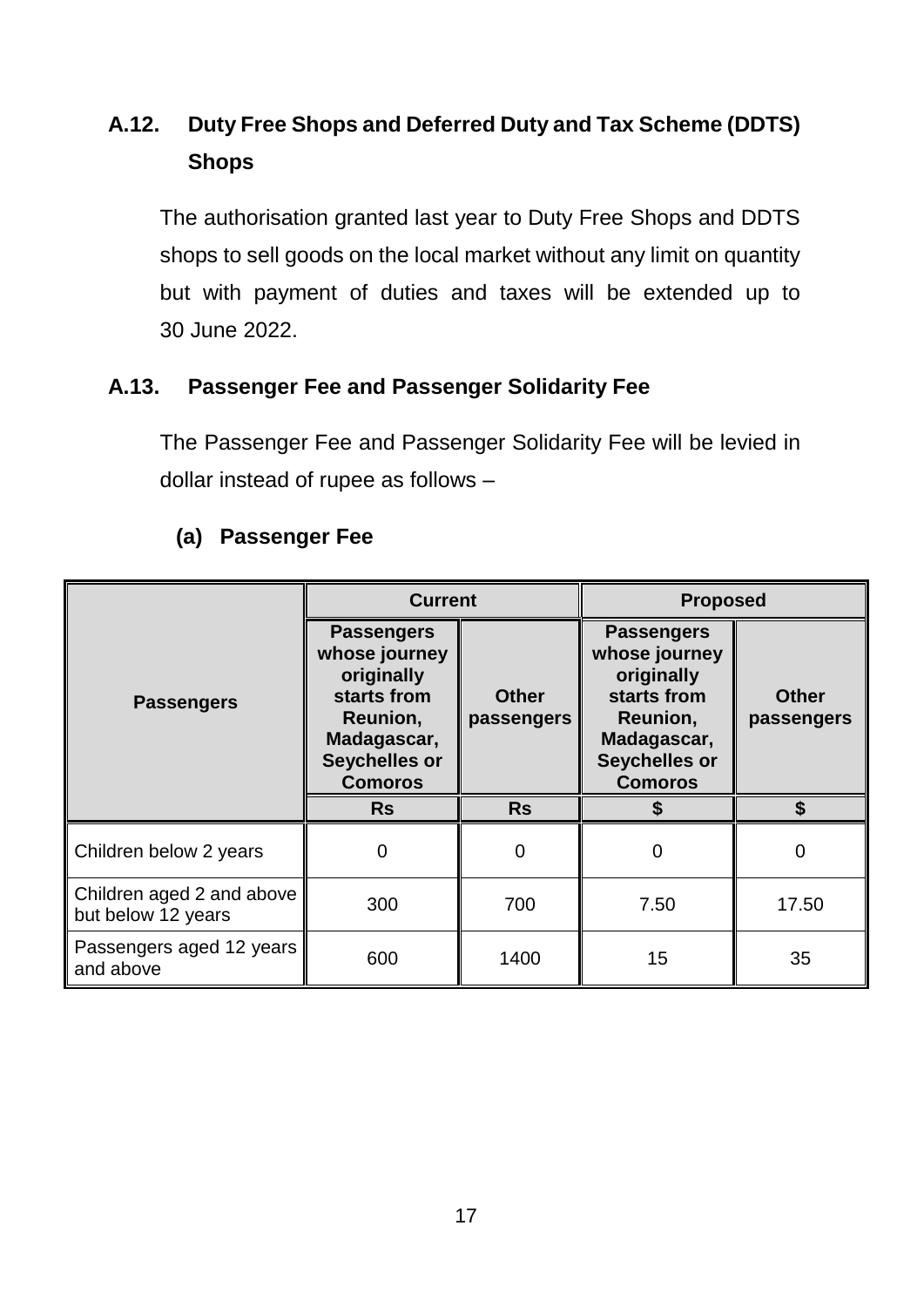## **(b) Passenger Solidarity Fee**

| <b>Passengers travelling</b> |           | Current    Proposed |  |
|------------------------------|-----------|---------------------|--|
| in:                          | <b>Rs</b> |                     |  |
| Economy class                | 40        |                     |  |
| Other classes                |           |                     |  |

## <span id="page-22-0"></span>**A.14. Tax Administration**

### $(a)$ **Tax Administration: Income Tax**

## *(i) Tax Arrears Settlement Scheme (TASS)*

The Tax Arrears Payment Scheme has been re-introduced. The Scheme provides for full waiver of penalties and interest where tax arrears, outstanding as at 31 October 2020 under the Income Tax Act, the VAT Act and the Gambling Regulatory Authority Act, are paid in full by 31 December 2021 and provided the taxpayer registers under the Scheme by 30 June 2021.

Taxpayers having assessments pending before the Assessment Review Committee, the Supreme Court or Judicial Committee of the Privy Council, and who wish to take advantage of the scheme, may do so by withdrawing the case before these institutions.

As regard SMEs, the scheme will remain open to them up to December 2021.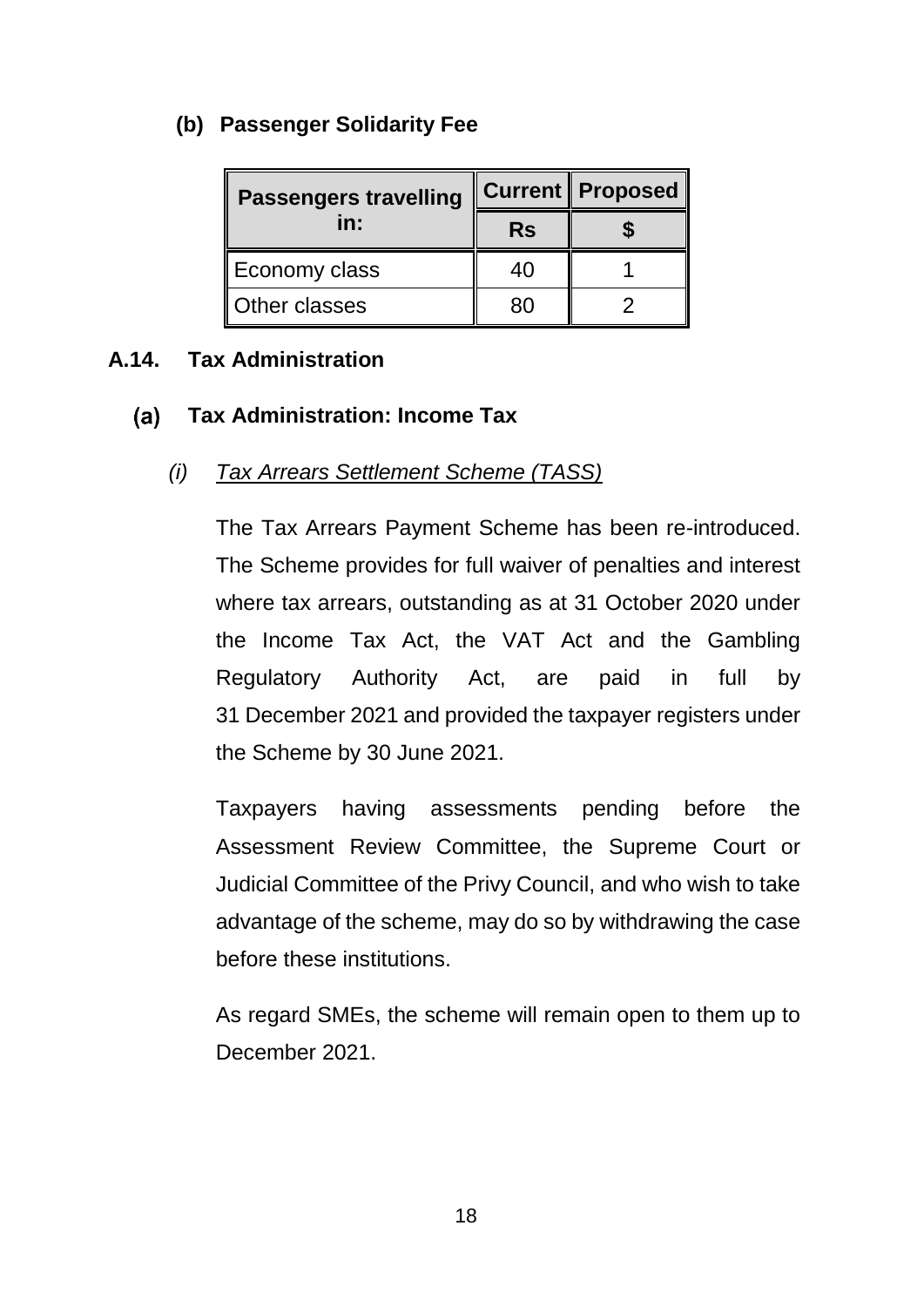## *(ii) Statement of Financial Transactions*

The monetary thresholds for submission of information by banks, non-bank deposit taking institutions, insurance companies and money changers to the MRA through a statement of financial transactions will be reduced by half.

Thus, a bank or a non-bank deposit taking institution shall report to the MRA a deposit made by an individual, a société or succession exceeding Rs 250,000 or deposits exceeding in the aggregate Rs 2 million in a year. As regards a corporate, the threshold will be Rs 500,000 and Rs 4 million respectively.

A money changer or an exchange dealer shall report any foreign currency transaction equivalent to Rs 100,000 or more. An insurance company, on its part, shall disclose to the MRA, insurance premium exceeding Rs 250,000 paid in respect of a person.

## *(iii) Tax on Winnings*

Licensed operators shall submit a statement of the amount of winnings exceeding Rs 20,000 paid to any person instead of Rs 50,000.

## *(iv) Arm's Length Test*

The Arm's Length Test as provided for in the Income Tax Act for domestic companies shall equally apply to Global Business Companies.

19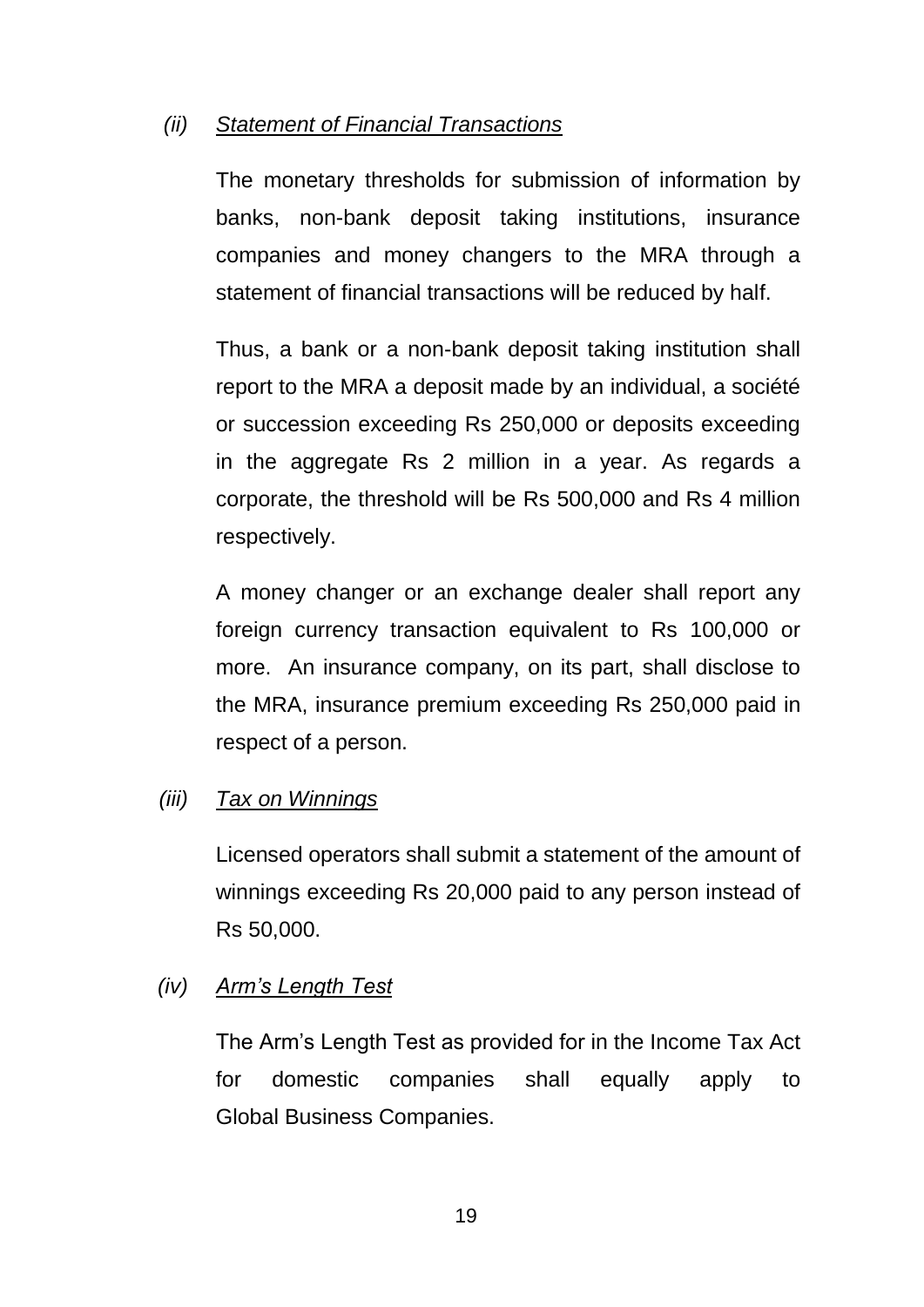## *(v) Submission of Return by Self-Employed Individuals*

All self-employed individuals will be required to submit an income tax return.

## *(vi) Request for Information*

It will be possible for MRA to request information from taxpayers to be provided electronically.

MRA will also be allowed to conduct virtual meetings with taxpayers through a teleconferencing device.

## *(vii) Tax Ruling*

The time limit of 30 days for MRA to issue a tax ruling shall run as from the date additional information sought by the MRA is received from the applicant.

## *(viii) Record Keeping*

The types of records that a person in business should keep at its premises and make available for audit purposes to the MRA shall be stipulated in regulations.

## *(ix) Exchange of Information with Treaty Partners*

In order to improve exchange of information with Treaty partners, penalties will be introduced for companies which fail to comply with MRA requests relating to exchange of information.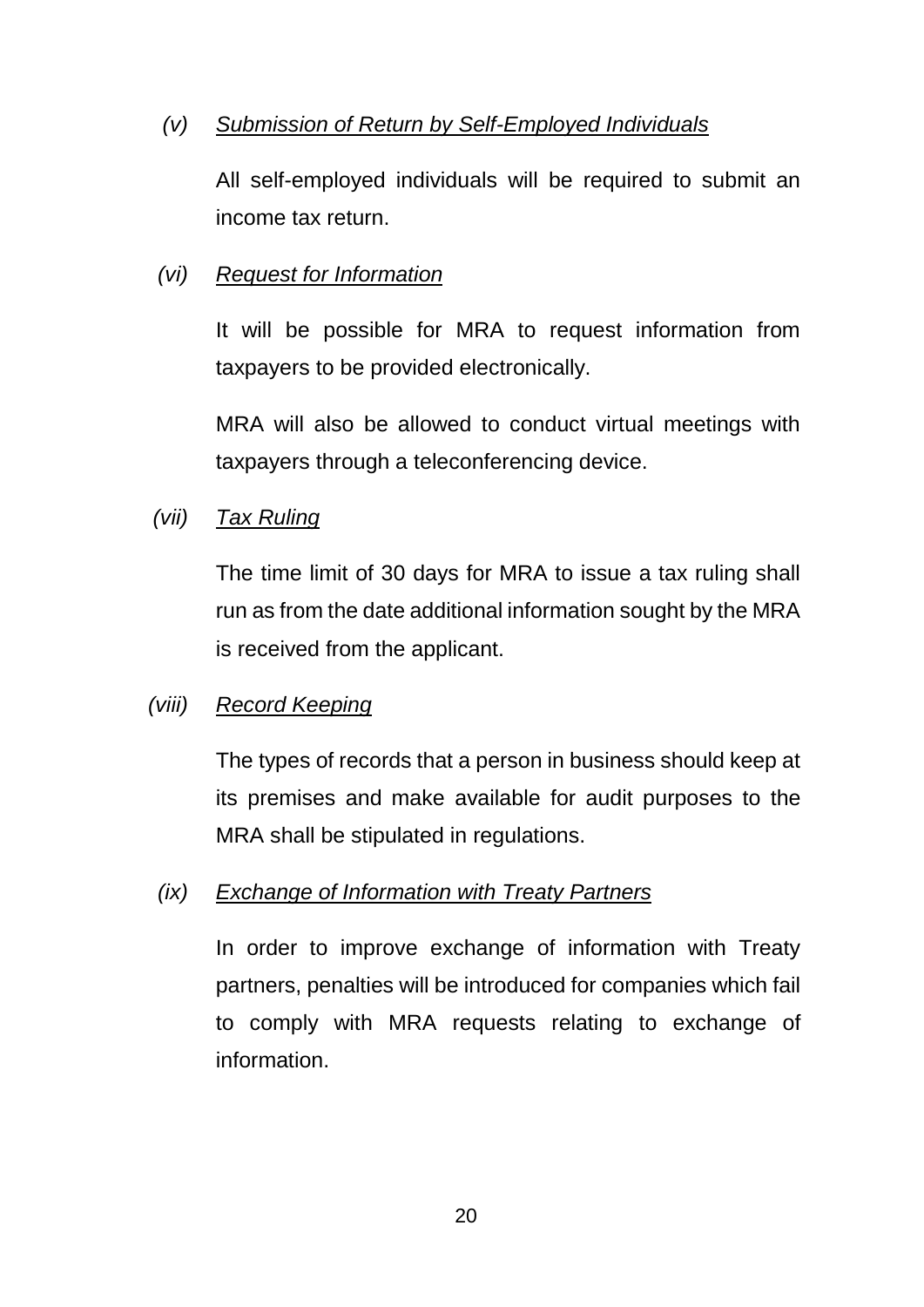#### $(b)$ **Tax Administration: Customs Act**

- (i) Presently, a fee of Rs 300 is payable for amendments to be made to the aircraft/ship cargo manifest. This fee will not be applicable for amendments arising due to causes beyond the control of the master or agent of the aircraft or ship such as natural calamities.
- (ii) MRA Customs will carry out the inspection of aircrafts/ships on a risk-management basis provided that the master/owner of the aircraft/ship has submitted all the required information in advance.
- (iii) MRA Customs will be empowered to issue clearance to any departing aircraft/ship electronically with a view to reducing cost and dwell time.
- (iv) Given that an increasing number of parcels of minimal value are being imported/exported by economic operators through post and courier services and it is an administrative hassle to make a Bill of Entry for each transaction, provision will be made to allow them to submit a consolidated Bill of Entry for such goods imported/exported by air during a month.
- (v) Provision will be made to allow electronic submission of bill of lading and other documents required for clearance of goods.
- (vi) Where an administrator, executor, receiver or liquidator is appointed to manage or wind up the business of a person transacting business with customs, he will have to inform MRA Customs of his appointment within 15 days.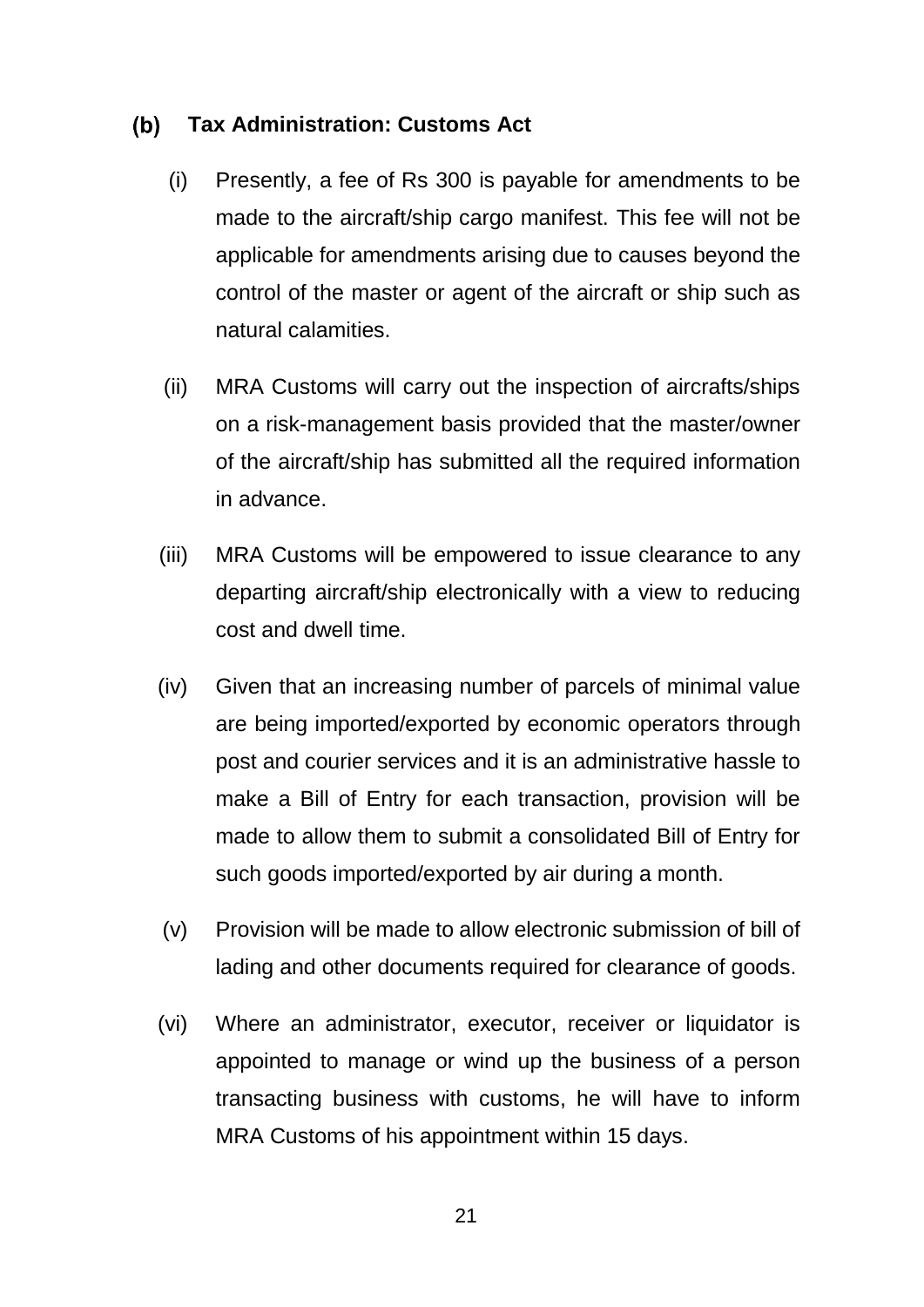- (vii) Provision will be made for MRA Customs to be required to keep all documents in its possession for at least 5 years.
- (viii) Duty free sales will be allowed between a duty-free shop and a Customs Approved Storeroom (duty free warehouse for aircraft supplies).
	- (ix) Provision will be made for penalty and interest to be applicable in case of non-payment of duties and taxes by the due date under the Deferred Payment Scheme.
	- (x) Failure by the master or agent of an aircraft or ship to amend his cargo manifest to account for any discrepancy between the manifested cargo and landed cargo within 5 working days after the vessel has been berthed or the aircraft has landed, a penalty of Rs 500 per day of non-compliance, subject to a maximum of Rs 5,000 will be applicable. An aggrieved person will have a right of appeal against the penalty.
	- (xi) In the context of the fight against money laundering and financing of terrorism, definitions for jewellery, precious metal and precious stone will be introduced in line with those in the Financial Intelligence and Anti-Money Laundering Act. In addition, it will be clarified that MRA Customs has the power to enforce customs laws where there is suspected money laundering involving precious stones and metals or any goods of high value.
- (xii) It will be clarified that goods may be imported for a maximum period of twelve months under the Temporary Admission Scheme. However, the maximum period will be three years for goods imported in connection with the implementation of a project.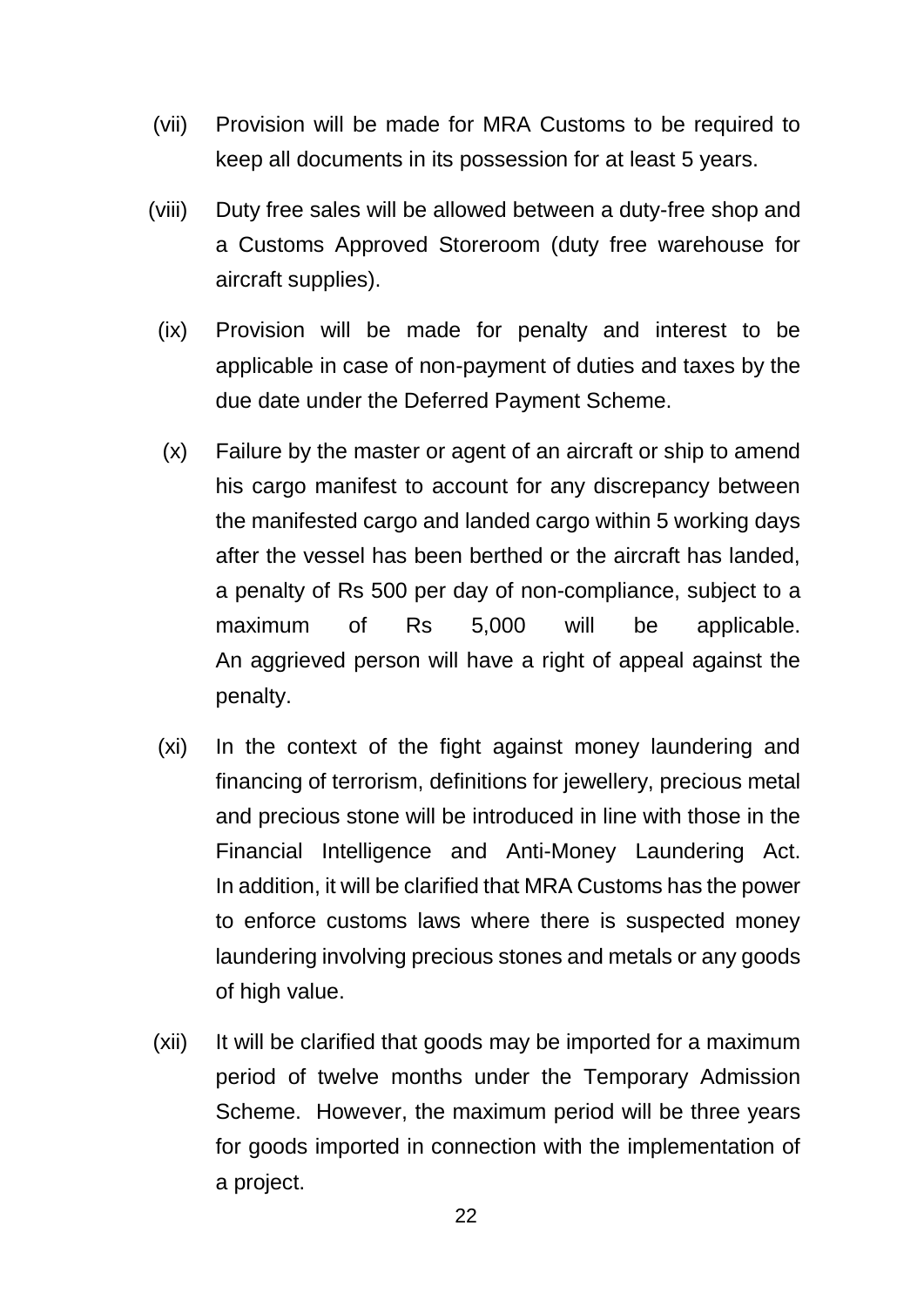(xiii) The maximum warehousing period for goods entered in a bonded warehouse during the period 2 November 2019 to 31 December 2020 was extended from 24 to 36 months from the date of entry with effect from 23 March 2020. The objective was to give additional time to importers to sell their goods in view of the difficult economic situation due to the COVID-19 pandemic. Amendment will be made to the Customs Act with retrospective effect.

### $(c)$ **Tax Administration: Customs Tariff Act**

The VAT Act stipulates that any provision of tax exemption granted to a statutory corporation or any other person in existing or new legislations, other than revenue legislations, is null and void. However, in the Customs Tariff Act and Excise Act, the provision is restricted to a statutory corporation. This omission will be corrected.

#### $(d)$ **Tax Administration: Excise Act**

(i) A manufacturer may require multiple excise licences if he engages in different types of economic activities. Currently, separate applications have to be made for each category of excise licence. With a view to reducing processing time, henceforth only a single application will be required for all excise licences. However, the fee for each excise licence will remain payable.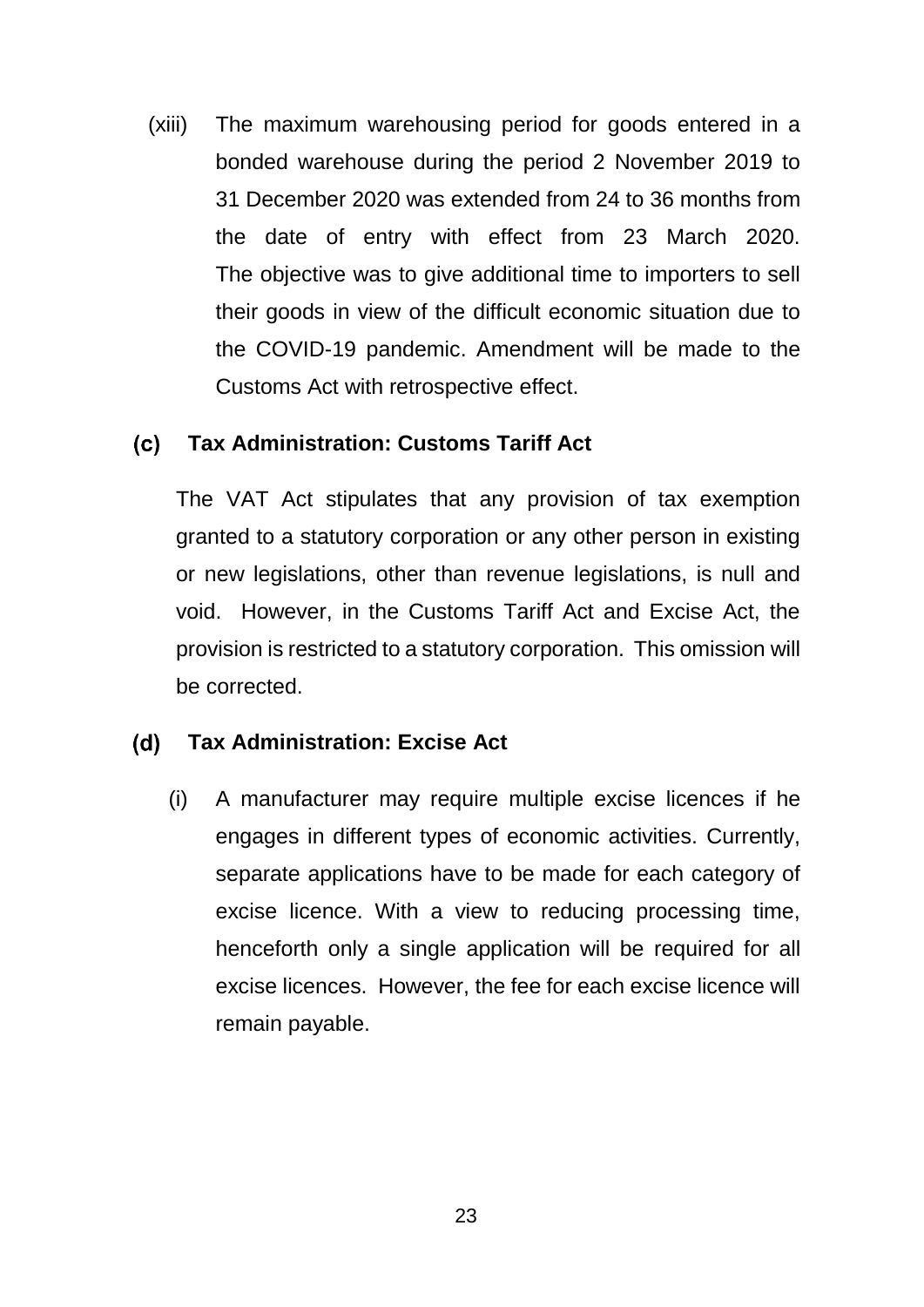- (ii) Provision will be made to allow manufacturers of sugar sweetened products to submit a consolidated Bill of Entry for goods warehoused and cleared during a month to reduce their administrative burden given that these manufacturers clear goods in small quantities every day. Taxes will have to be paid within 5 working days from the end of that month.
- (iii) The provisions regarding penalty and rate of interest payable on late payment of excise duty will be harmonised with those applicable under the Customs Act.
- (iv) MRA Customs will be empowered to recover erroneous payments made to exporters/recyclers in respect of waste PET bottles exported/recycled.
- (v) Consequential to the banning of single use plastic products subject to excise duty with effect from 15 January 2021, the validity period of excise licences granted to importers/manufacturers of such products, which was due to expire on 31 December 2020, was extended until 14 January 2021. Amendment will be made with retrospective effect for this extension.

#### **Tax Administration: Value Added Tax Act** (e)

- (i) The time limit of 30 days for MRA to give ruling on VAT issues will run as from the date of submission of all documents and information requested by MRA.
- (ii) Provision will be made to allow a taxpayer to submit electronically any information requested by MRA.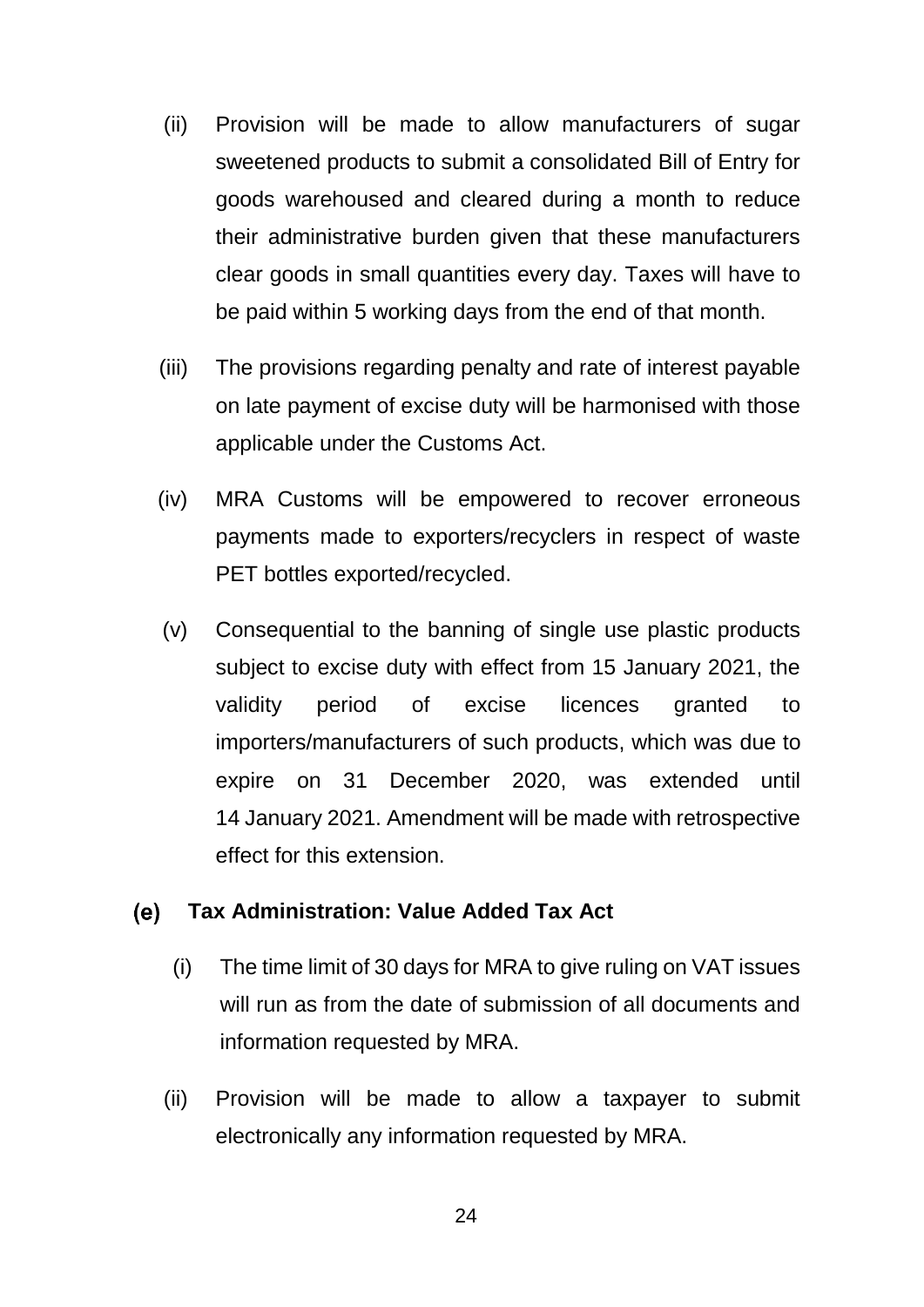### $(f)$ **Tax Administration: Registrar-General's Department**

## *Tax on transfer of leasehold rights in State land*

It will be clarified that the tax on transfer of leasehold rights in State land payable on the transfer of shares in a company which holds such rights will be computed by reference to the percentage of shares transferred.

### $(q)$ **Tax Administration: Mauritius Revenue Authority Act**

*(i) Securing presence of a Retired Government Valuer or any other person at the Assessment Review Committee (ARC)*

The law will be amended to compel the attendance and production of documents before the ARC by any person including a retired Government officer.

## *(ii) Lodging of Representations*

A taxpayer will be allowed to make representation to the Assessment Review Committee without any payment where an objection was lapsed by the MRA because the taxpayer has failed to provide requested information.

## *(iii) Money Laundering*

Money laundering in the MRA Act will be given the same definition as in the Financial Intelligence and Anti-Money Laundering Act.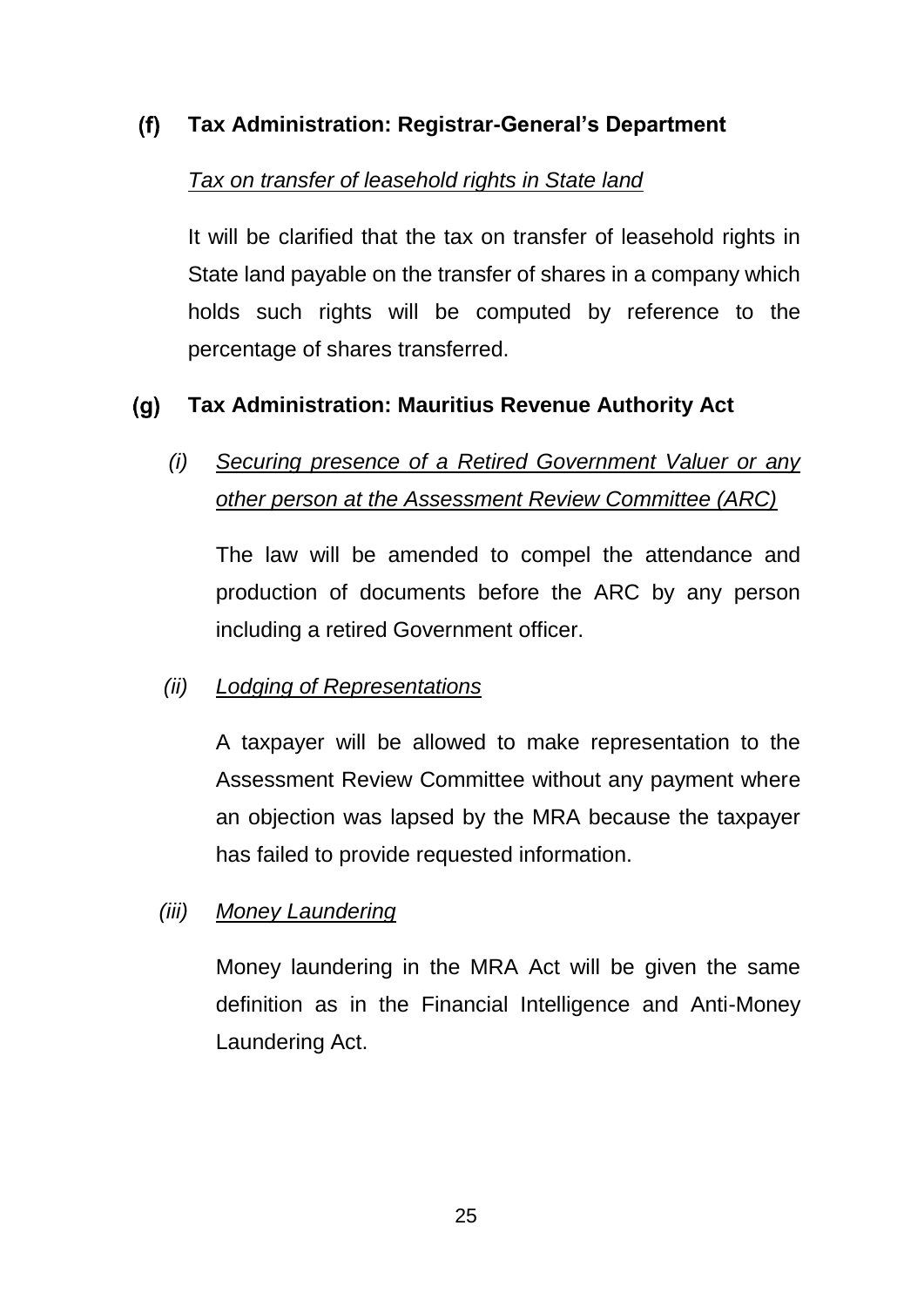## *(iv) Independent Tax Panel*

The Director-General of the MRA will not be required to seek the authorisation of the Independent Tax Panel under the Assessment Review Committee (ARC) to issue assessments under Revenue laws in cases of fraud or non-submission of tax return by a taxpayer.

Any aggrieved taxpayer will still be entitled to the normal objection and appeal process.

## <span id="page-30-0"></span>**A.15. Public Financial Management**

### $(a)$ **Performance Based Budgeting**

To further strengthen accountability and transparency in the management of public funds, the Budget Estimates Document 2021/2022 now includes Strategic Overviews of Ministries. It provides an overview of their strategic directions for public service delivery over the next three fiscal years with the funds appropriated by the National Assembly.

The rationale behind the change in the budget presentation is in line with Government's objective to consolidate public finances and focus on results and improvement in service delivery.

The budgetary focus will shift from an input-based annual activity to a performance-based exercise that improves the efficiency and effectiveness of resources and lays the foundation for the modernisation of public financial management.

### $(b)$ **Enhancing Reporting Responsibilities**

To ensure greater transparency in the management of public funds, a centralised dashboard on the website of the Ministry of Finance, Economic Planning and Development (MOFEPD) will be set up to capture the Annual Report on Performance of all Ministries/Departments.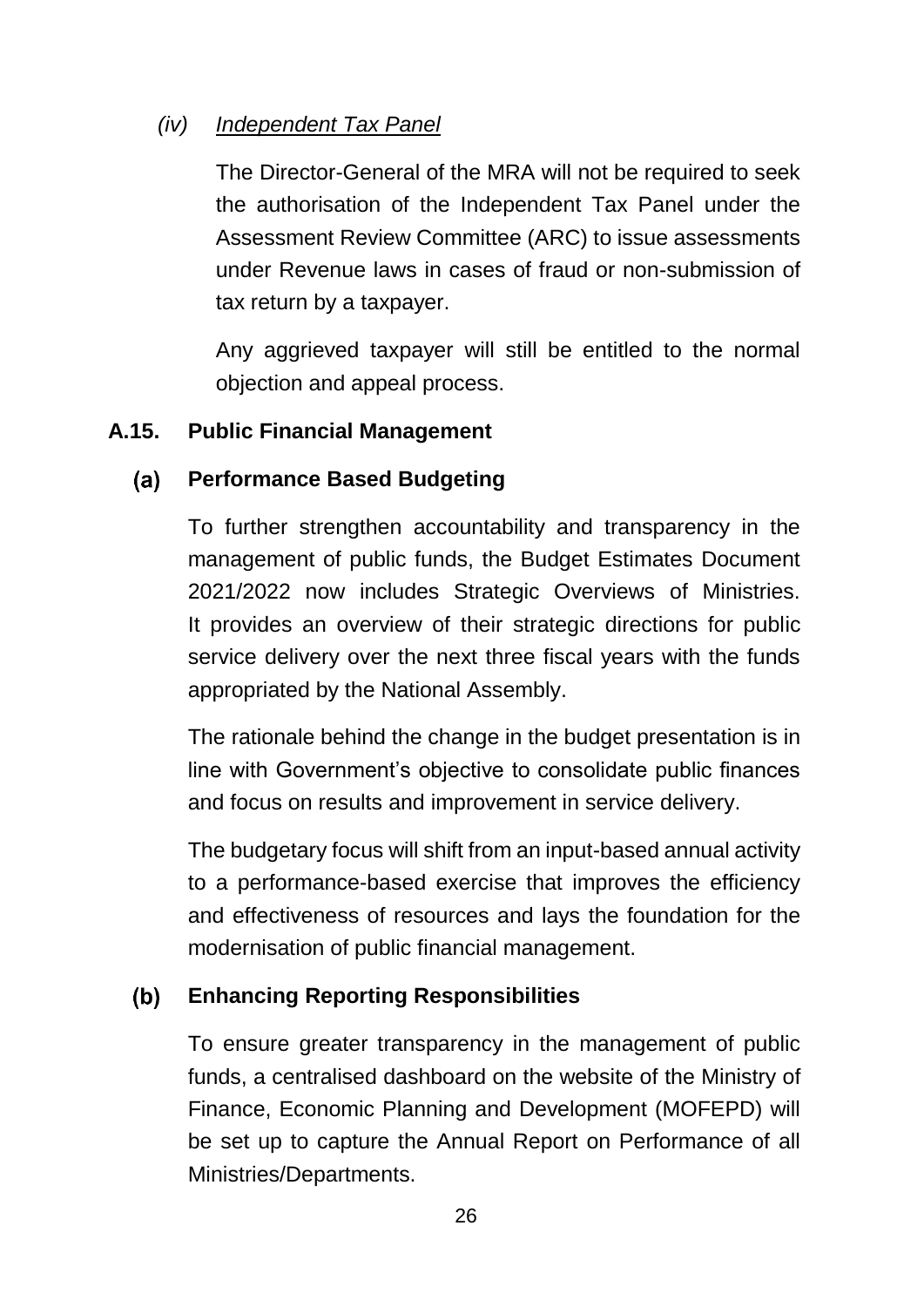### $(c)$ **Strengthening Internal Audit and establishing Risk Management in the Public Sector**

As an important component in public financial management system, the structure, effectiveness and function of internal audit will be improved through capacity development so as to provide quality internal audit services to Government in meeting its objectives.

Furthermore, a formal risk management framework will be established in the Public Sector to support Ministries/Departments in setting out the overall architecture for the management and mitigation of risks.

The Internal Control Cadre and the Audit Committees will assist Accounting Officers in establishing the risk management framework.

### $(d)$ **Management of Statutory Bodies**

A Central database on financial and non-financial information of state-owned enterprises (SOEs) will be developed to improve the recording, monitoring and sharing of information between relevant entities and facilitate decision making.

### (e) **Asset Management in the Public Sector**

To ensure that state assets are managed and utilised in the most efficient and effective way, Accounting Officers will be required to develop –

- (i) appropriate asset management strategies, including annual maintenance programme; and
- (ii) a replacement plan for assets on priority basis, taking into account their economic life.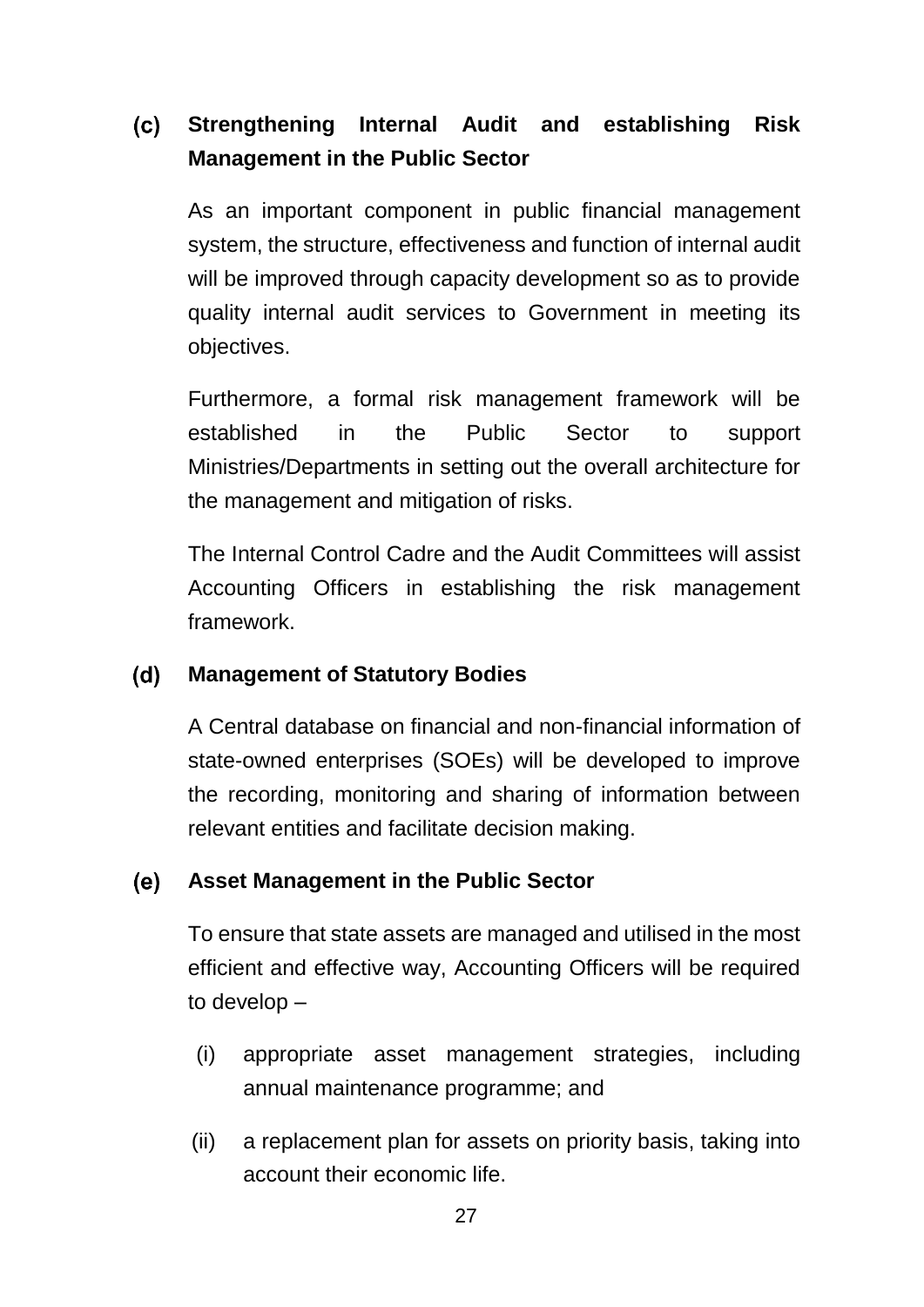### $(f)$ **Enhancing the process for Payroll System**

In line with Government policy to digitalise the public sector, an electronic Payroll system (e-Payroll system) has been developed to automate the processing of payroll by Ministries/Departments and ensure business continuity in Government operations. With the operationalisation of the e-Payroll, Public Officers will access their payslips electronically.

Financial Instructions will be issued to set out the procedures in the processing of Salaries and Wages and the process for managing the e-Payroll system.

### $(g)$ **Procurement and Warehousing Process**

To ensure that procurement and warehousing processes in Ministries/Departments are carried out efficiently and effectively, instructions will be issued to set out the procedures to be followed by Ministries and Department.

### $(h)$ **Ensuring Consistency in Reporting**

With a view to ensuring consistency and avoid duplication in the content of the Annual Reports as well as to address the timeframe for audit of Financial Statements, amendments will be brought to the Statutory Bodies (Accounts and Audit) Act, Local Government Act and Rodrigues Regional Assembly Act.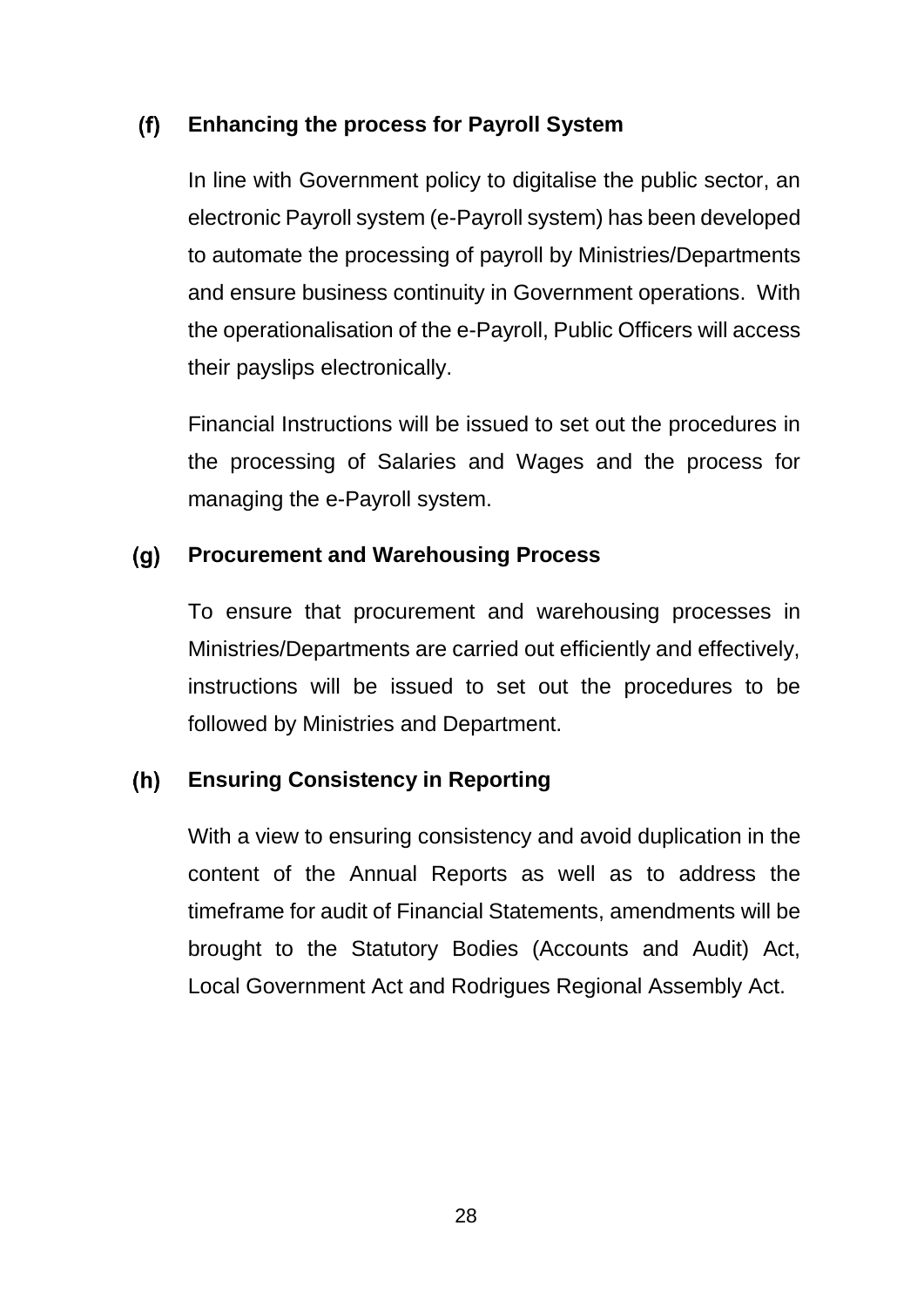# *Part B – Other Budget Measures*

## <span id="page-33-1"></span><span id="page-33-0"></span>**B.1. Accelerating Project Delivery in the Public Sector**

In order to accelerate project delivery as well as bringing efficiency in public spending and management of contracts, the following measures will be implemented -

- (a) the PSIP Unit of MOFEPD will be consolidated to regroup all Public Investment Management functions. This reinforced Unit will be responsible, amongst others, to –
	- (i) compile an integrated national investment plan which will include not only public sector projects, but also private projects that are facilitated by the EDB and projects being undertaken through the Public-Private Partnership route;
	- (ii) carry out project screening and appraisal, follow up and monitor implementation thereof and identify and address constraints and bottlenecks and report progress on a monthly basis; and
	- (iii) ensure capacity development for project implementation at public bodies' level and develop a centre of excellence on project implementation based on lessons learnt from past experience;
- (b) MOFEPD will issue a call for expression of investment intentions from line ministries in September of each year to allow adequate time for proper preparation of projects. The objective being to get a stream of projects ready for implementation for the following financial year;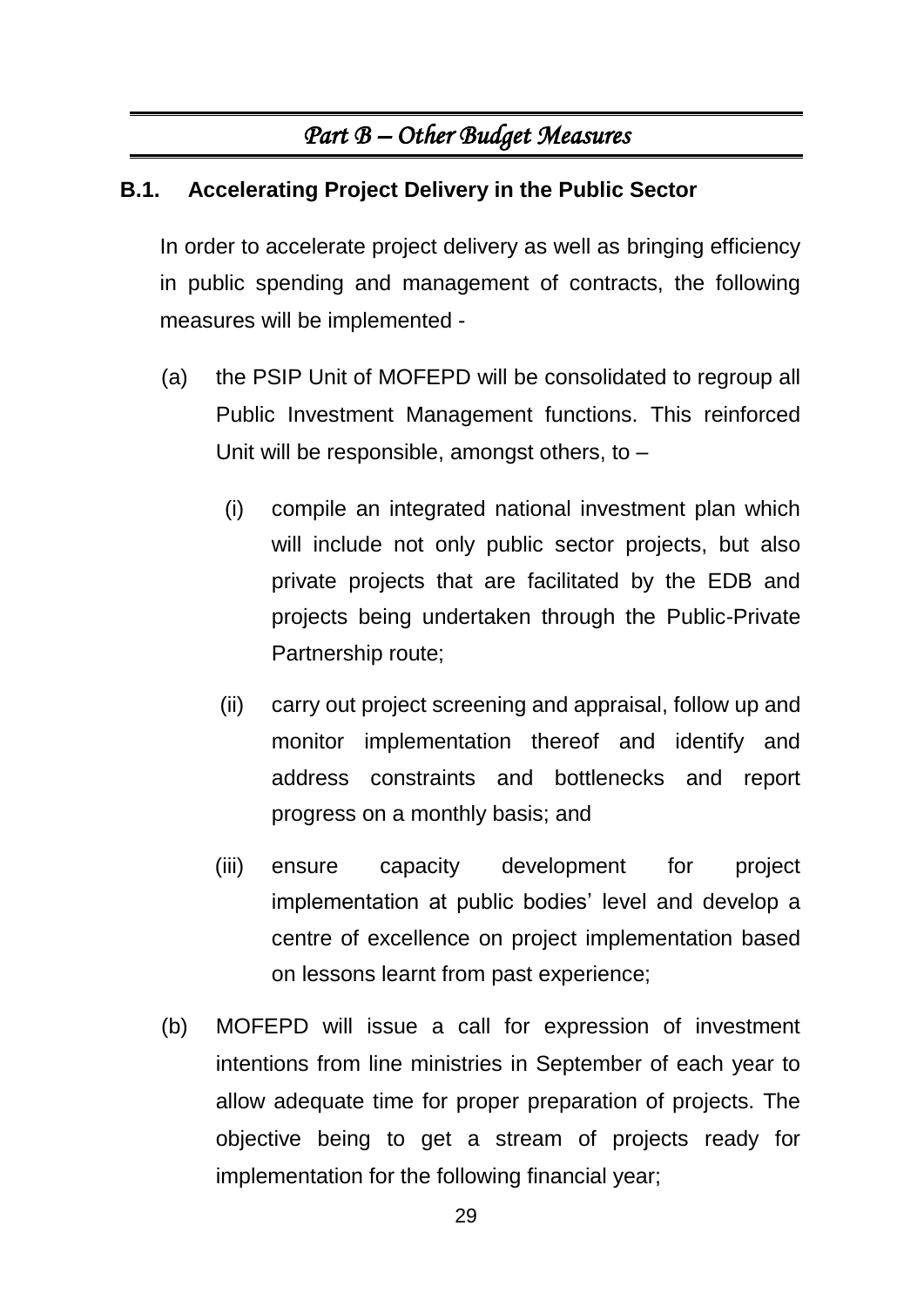- (c) Line Ministries will be required to update
	- (i) an online and secure digital platform, to be made available by MOFEPD, which will guide them towards a systemic and methodical approach for project preparation and management; and
	- (ii) an online project monitoring system to be made available by MOFEPD to track progress of implementation including constraints and bottlenecks;
- (d) MOFEPD will create and maintain, with the assistance of Development Partners, a databank of qualified experts, comprising Project Managers and Consultants to assist public bodies in project preparation, bidding exercise, contract management and supervision. Public bodies may hire their services as and when required after conducting a Request for Proposals exercise through a fast track mechanism;
- (e) the Procurement Policy Office (PPO) will
	- (i) seek the assistance of the Government of India to replicate their methodology for preparing estimates by setting up a regularly updated dynamic schedule of rates for Mauritius. This will address the problem of bids received being substantially above cost estimates;
	- (ii) require Public Bodies to prepare Bill of Quantities for all capital projects to enable more realistic budget provisioning, effective as from July 2021;
	- (iii) issue directives on emergency procurement to strengthen accountability and transparency in public procurement;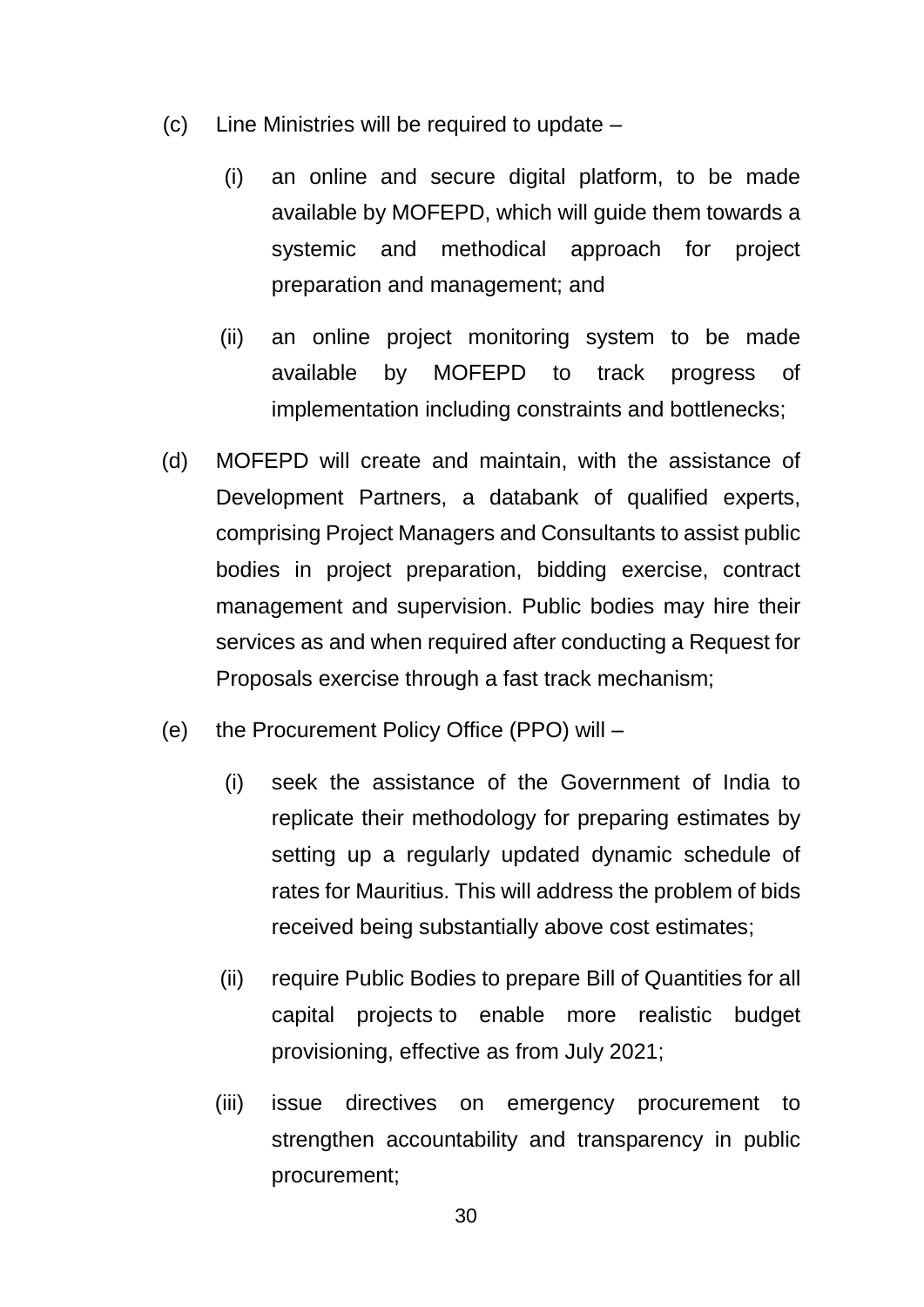- (iv) require Public Bodies to
	- a. inform the PPO of works contract exceeding Rs 50 million awarded to contractor within 7 days following the issue of the letter of acceptance; and
	- b. submit to the PPO a progress report of works and that of the Performance Review Committee in relation to major projects on quarterly basis. The report should be submitted within 15 days following the end of each quarter;
- (v) publish a database comprising the number and value of works contracts awarded to contractors and their history of poor performance online. This will monitor the performance of contractors and to ensure these contractors are not awarded with contracts exceeding their implementation capacity. These will be used for appropriate action to be taken against defaulting contractors in future bidding exercises;
- (vi) amend the conditions of contract to provide for sanctions where contractors have not submitted their claims as per the agreed terms of the contract. This will address the complaints from public bodies that funds have to be carried forward because some contractors take unreasonably long time to submit claims; and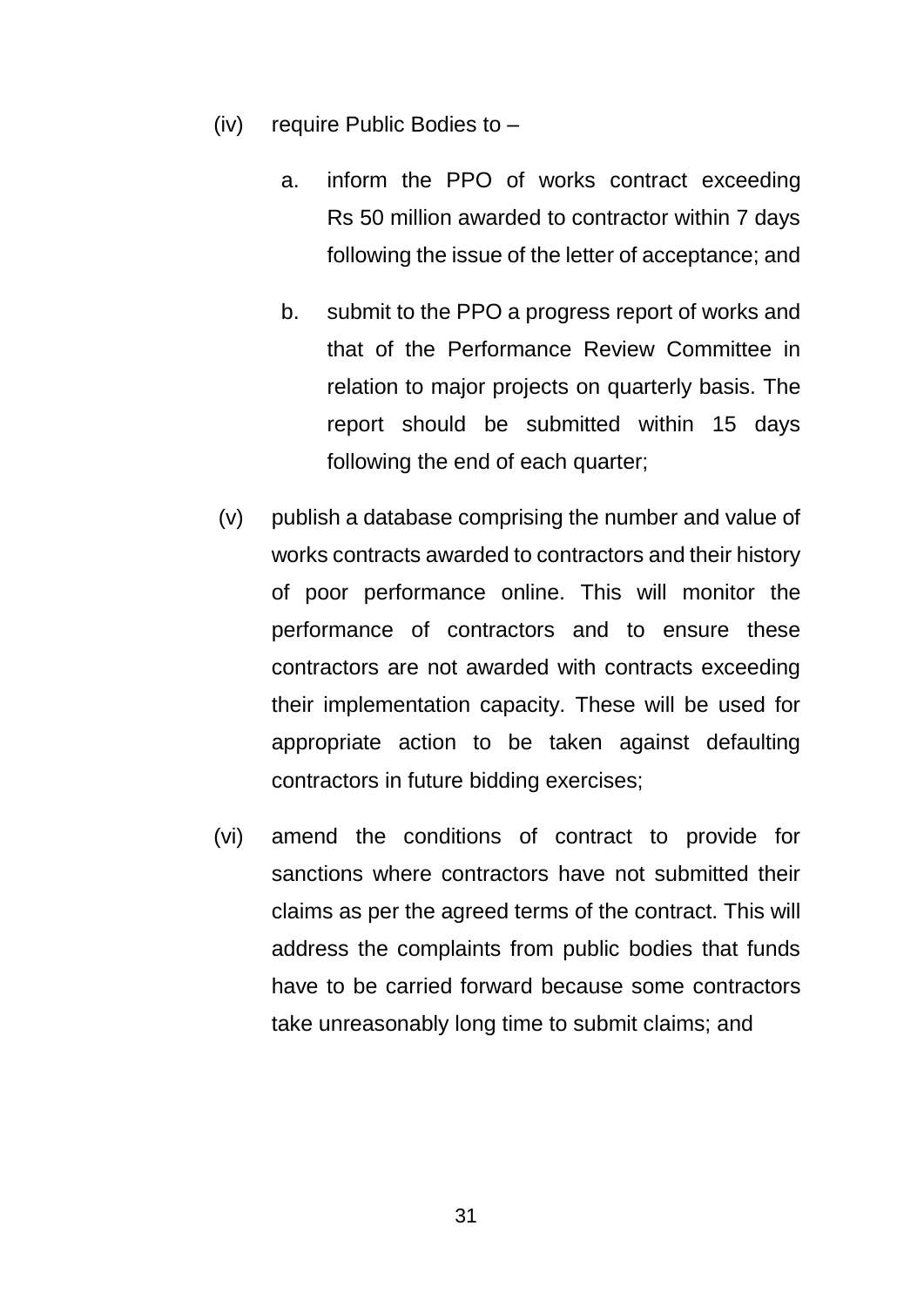- (vii) introduce a Sustainable Public Procurement Framework to ensure public bodies considers the environmental and social impact of their procurement decisions. The framework will be implemented in a phased manner, starting with the procurement of vehicles, cleaning materials, cleaning services, paper products and IT equipment as from January 2022. Thereafter, sustainable procurement for civil works and consultancy services will be implemented as from January 2023;
- (f) the Public Procurement Act will be amended to  $-$ 
	- (i) introduce new procurement methods, namely electronic reverse auction and competitive negotiations;
	- (ii) provide for termination of contracts by public bodies or suppliers where there is fundamental breach of contracts;
	- (iii) specify the procurement methods to be used during cases of extreme urgency; and
	- (iv) allow for sharing of information, relating to procurement proceedings, to public institutions conducting investigations;
- (g) the Public-Private Partnership (PPP) Act will be reinforced to increase private sector participation in public projects;
- (h) the PPP Act will be simplified to accelerate implementation of PPP projects with large commercial components; and
- (i) a PPP Toolkit comprising PPP templates will be issued with the assistance of the African Legal Support Facility (ALSF).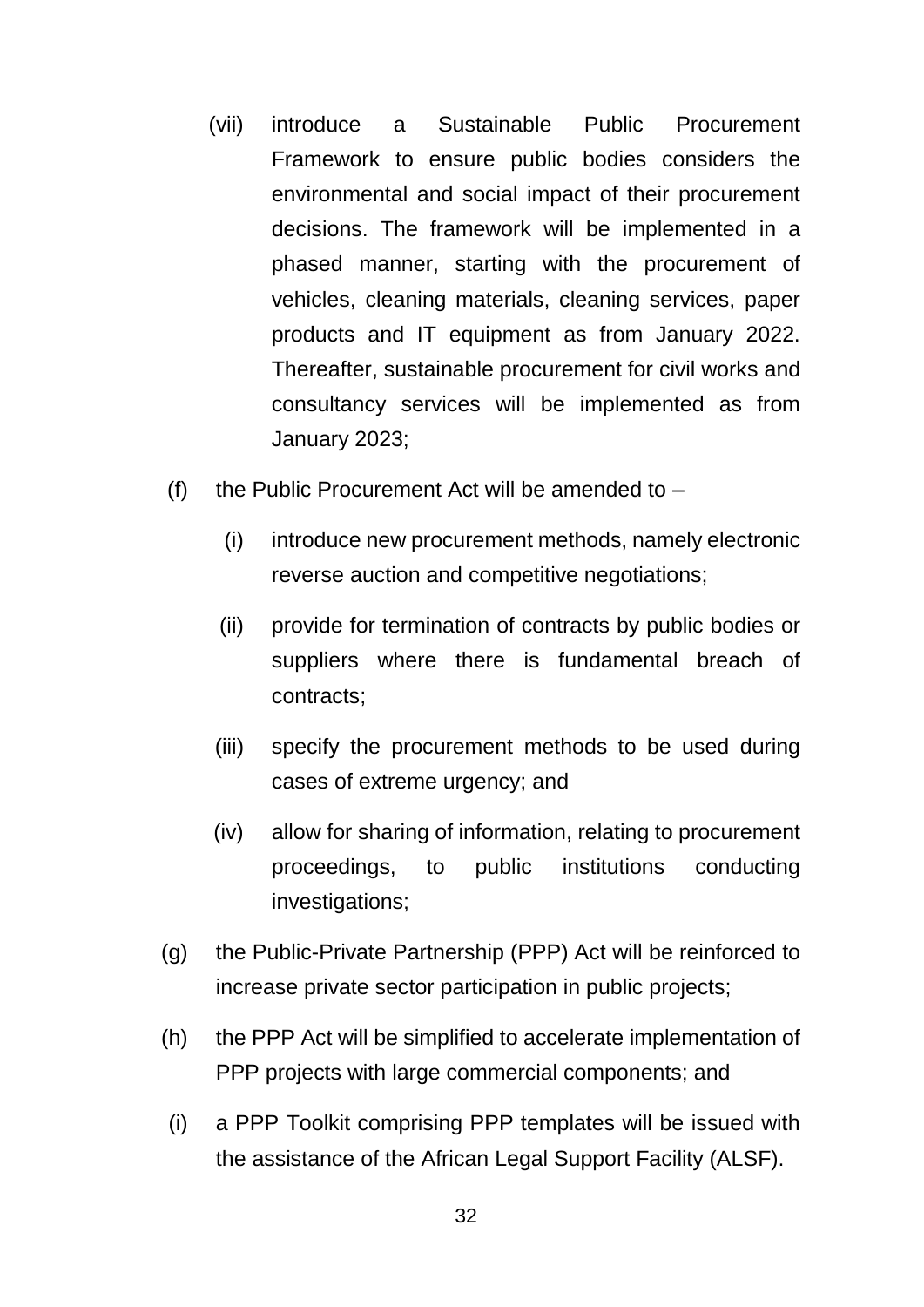# **B.2. Reviewing the Grading Structure and Grade Ceilings for Contractors**

The grading structure and grade ceilings for contractors will be reviewed. The new ceilings will be revised to a 3-tier grading structure, from Small to Large to allow contractors to venture into bidding for higher value projects. It will also ease the pressure on contractors to constantly seek an upgrade in order to be able to bid for higher value projects. This new system would open opportunities for SME contractors, in particular, to secure more projects within their capability and expertise.

The revised grading designation and value of contract which a contractor is allowed to undertake will be as follows –

| <b>Grading</b><br><b>Designation</b> | Value of contract which a contractor<br>is allowed to undertake<br>(Exclusive of VAT) |
|--------------------------------------|---------------------------------------------------------------------------------------|
| arge                                 | Up to any amount above Rs 500 million                                                 |
| Medium                               | Up to Rs 500 million                                                                  |
| Small                                | Up to Rs 10 million                                                                   |

# **B.3. Promoting Renewable Energy and Energy Efficiency**

With the aim of reducing the importation of fossil fuels, lowering carbon emissions, the deployment of renewable energy as well as use of electric vehicles will be encouraged and new energy efficiency norms will be introduced. In this respect, the following measures will be implemented -

- (a) a detailed feasibility study will be carried out on
	- (i) the implementation of offshore windfarms and for the setting up of mini hydro power plants; and
	- (ii) safe disposal and recycling of used solar panels and batteries;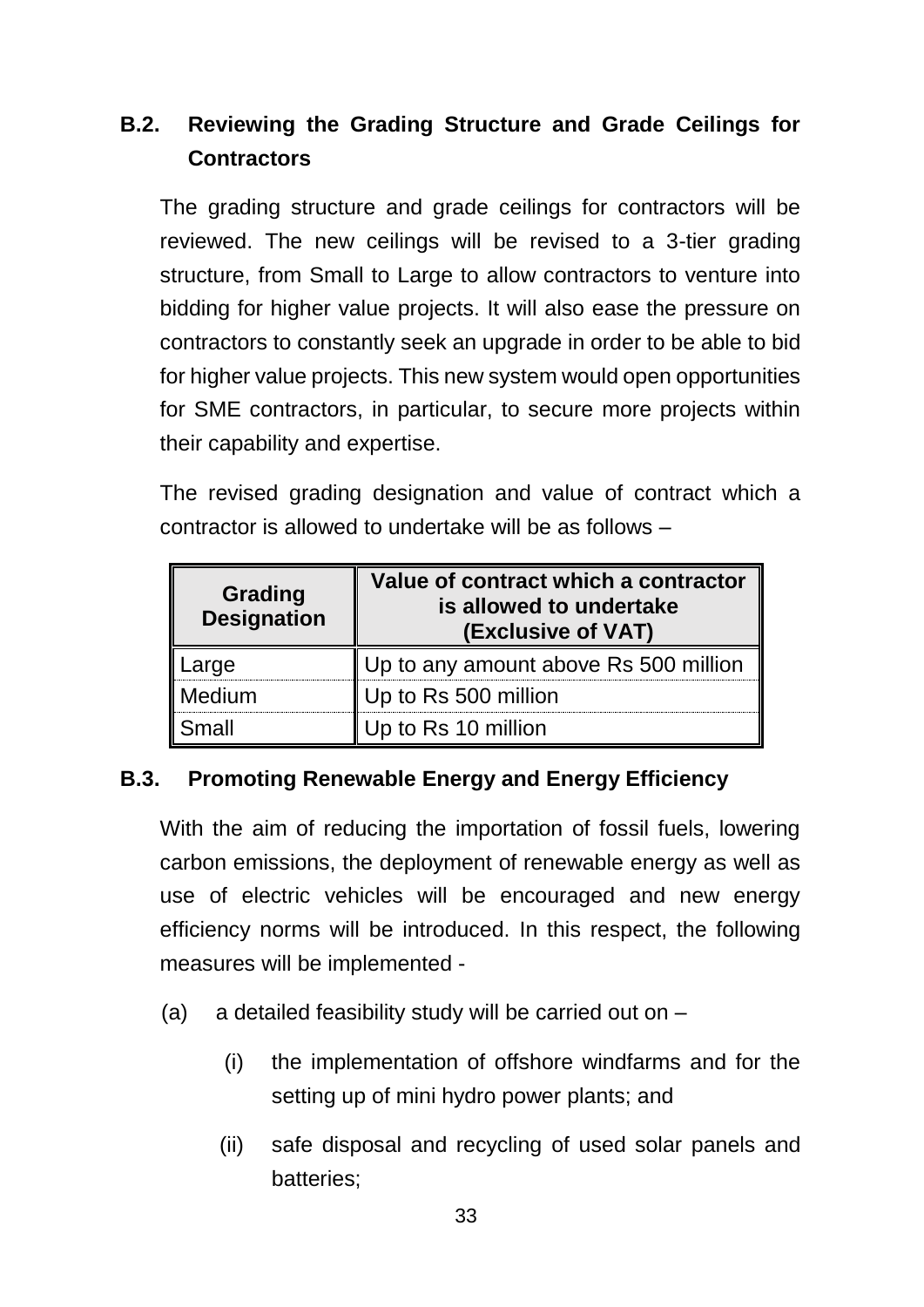- (b) the uptake of Electric Vehicles will be promoted to support the transition to zero emission road transport by –
	- (i) allowing owners, of electric vehicles, be it households or businesses, to install a PV system not exceeding 10 kW to charge their vehicles and export any surplus to the grid; and
	- (ii) setting up a scheme to encourage private investment in fast charging infrastructure points across the island;
- (c) importation of non-inverter type air conditioners will be banned in a phased manner by 2024, starting with those with capacity of at least 36,000 BTU as from January 2022;
- (d) the Energy Efficiency Management Office will issue guidelines for the proper installation and maintenance of air conditioners;
- (e) the existing ban on importation of incandescent light bulbs of at least 75 watts will be extended to all incandescent light bulbs used for general lighting in order to pave the way for more energy efficient lighting; and
- (f) all public institutions will be required to reduce their electricity consumption by at least 5% of its current electricity consumption. The Energy Efficiency Management Office will establish procedures to monitor energy efficiency and consumption.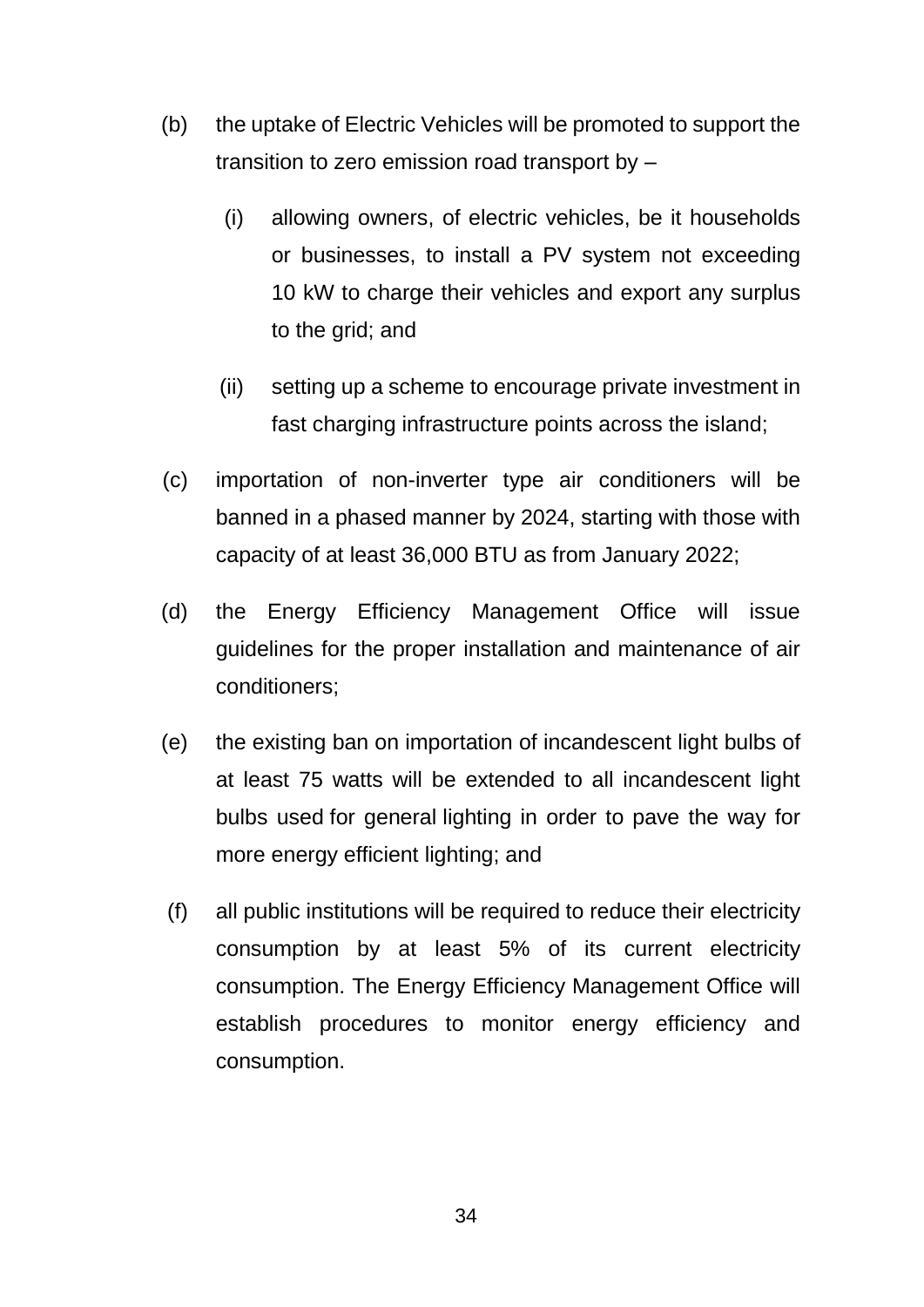# **B.4. Managing Electronic and Electrical Wastes**

Guidelines will be established under the Environment Protection Act for better management of electronic and electrical wastes in close partnership with private sector organisations.

# **B.5. Enhancing our Banking and Financial Services Sectors**

A new regulatory framework will be introduced to further facilitate banking institutions to set up centres for shared services including asset management and treasury management activities, amongst others, for the region from Mauritius.

The MAUCAS platform set up to allow for real time payments will be upgraded into its next phase of development.

The Bank of Mauritius will –

- (a) issue a new guideline in respect of the usage of Application Programming Interface (APIs) to support open banking initiatives;
- (b) establish a Climate Change Centre under its Sustainability Agenda in line with latest practices at foreign Central Banks;
- (c) have the mandate of the Macro-Prudential Authority of Mauritius; and
- (d) be empowered to set up a centralised bank account holders registry so as to facilitate investigations into serious financial crimes.

The scope of the partial exemption tax regime will be broadened to cover investment dealers and other type of leasing activities.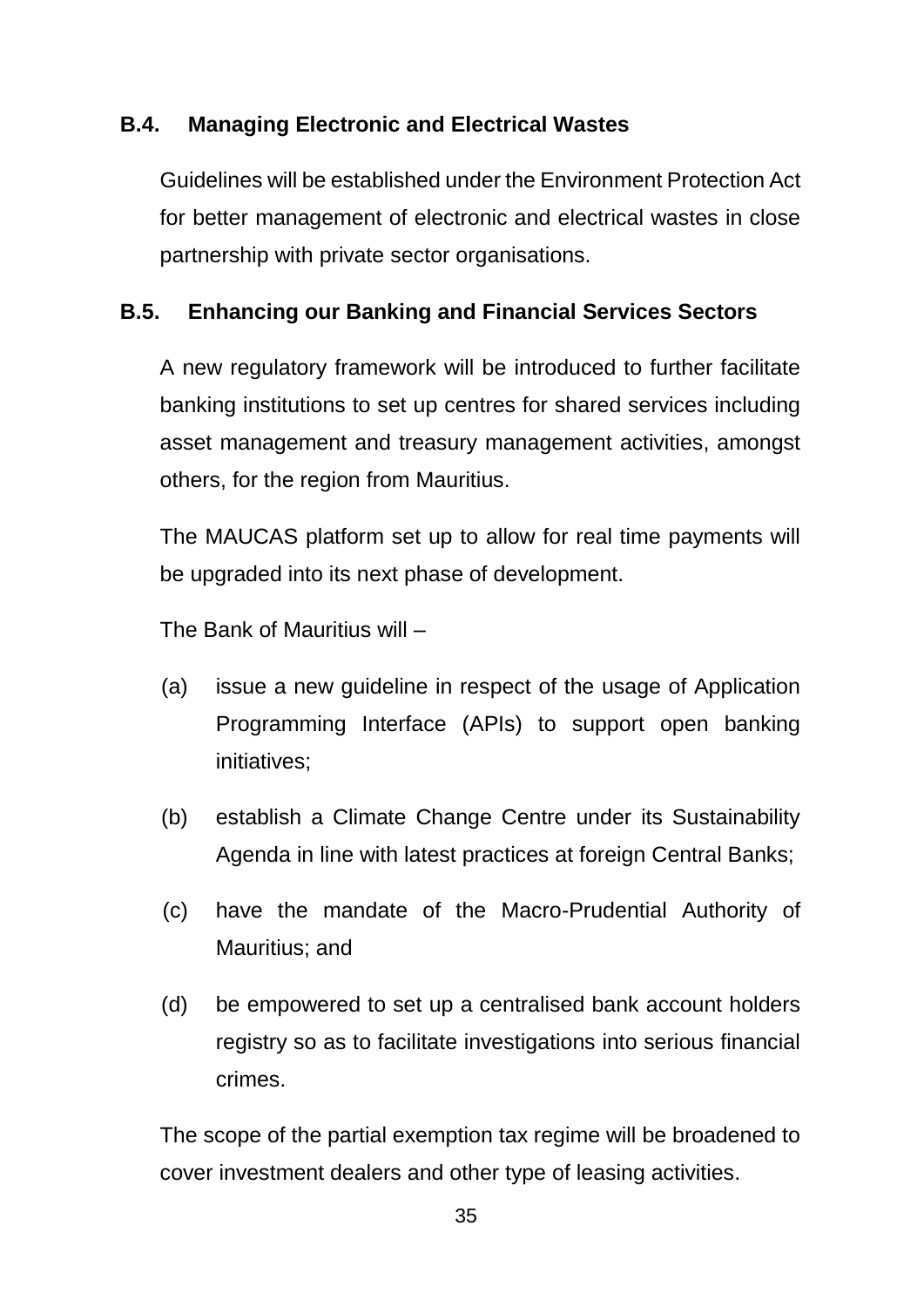For the setting up of Family Offices, the need for a Global Business licence will be eliminated.

Request for Certificate of good standing from the Registrar of Companies for Global Business Companies will be extended to cover legal advisers and accounting firms.

The Bank of Mauritius (BOM) and the Financial Services Commission (FSC) will -

- (a) issue Regulatory Sandbox Licenses for activities falling under their respective purviews;
- (b) set up a common platform for fitness and propriety of investors and professionals operating in the sector;
- (c) revamp the existing framework for investment banking activities; and
- (d) set up a single desk for all FinTech related applications.

#### **B.6. Promoting the Mauritius International Financial Centre**

The EDB will establish a dedicated commission for financial services to devise and monitor an effective and timely promotional and reputation management strategy for Mauritius as an International Financial Centre (IFC).

Moreover, the BOM will enlist the services of an international consulting firm to chart the strategy for the 'Future of Banking' in and from Mauritius.

36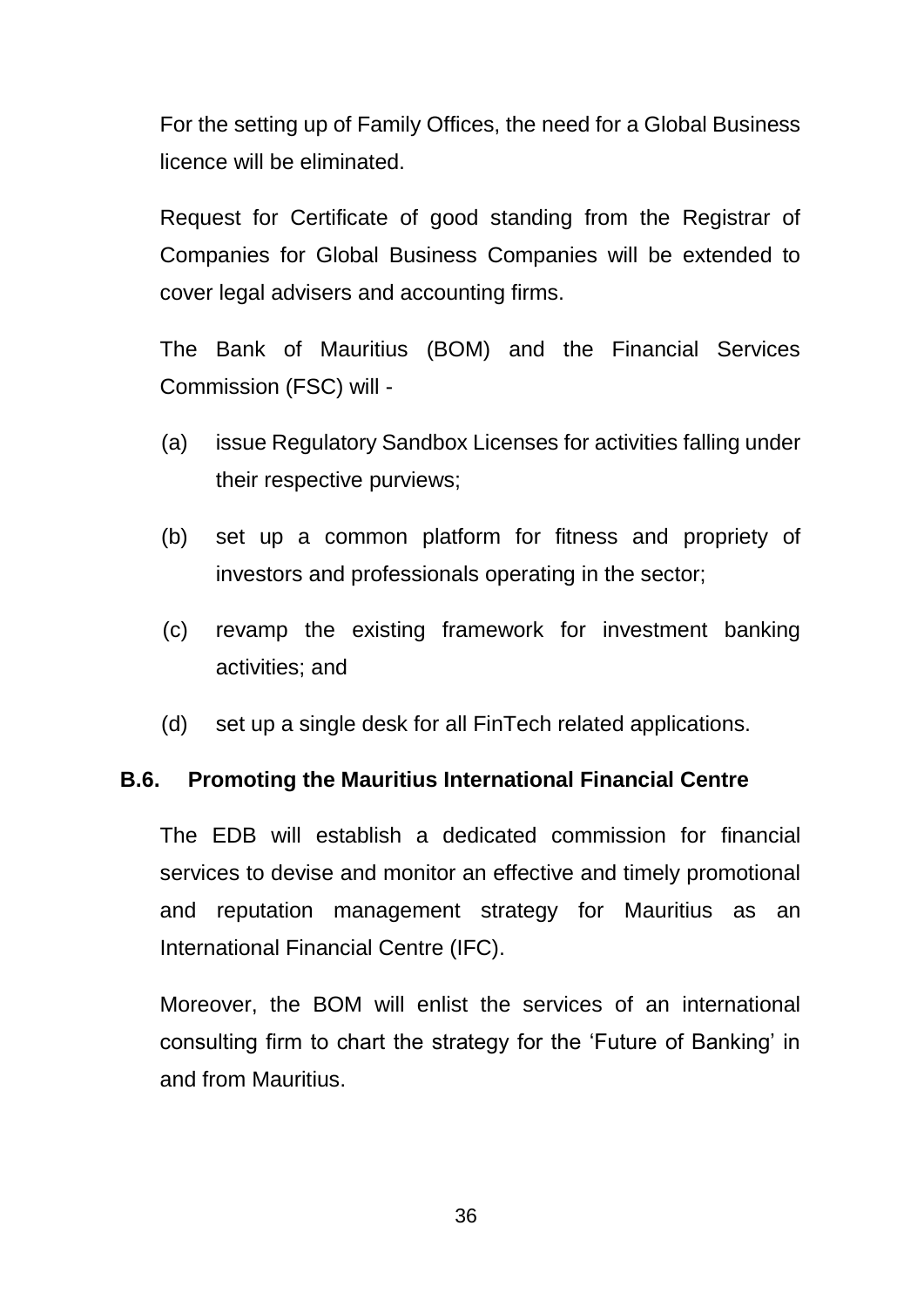#### **B.7. Business Facilitation**

To further improve the business environment for our investors and foster further economic development, the following measures will be implemented.

- (a) The Business Registration Act will be amended to cater for an electronic Business Registration Card.
- (b) The Economic Development Board Act, the Business Registration Act and the Mauritius Revenue Authority Act will be amended to facilitate sharing of information between these agencies.
- (c) The Mauritius Fire and Rescue Service (Fire Safety Plan and Fire Certificate) Regulations 2018 will be amended to review the types of premises and nature of business that should hold a fire certificate.
- (d) Trade fee will no more be tagged to date of start of business but become due two Financial Years after registration of the business. Part of a Financial Year will be considered as one Financial Year. The Local Government Act will be amended so that trade fees payable with respect to classified trades do not apply to any person holding a Tourist Enterprise License and Global Business Companies not having a physical office in Mauritius.
- (e) A notice-based registry for movable collaterals will be created and the legal framework to facilitate access to finance through movable assets will be reviewed.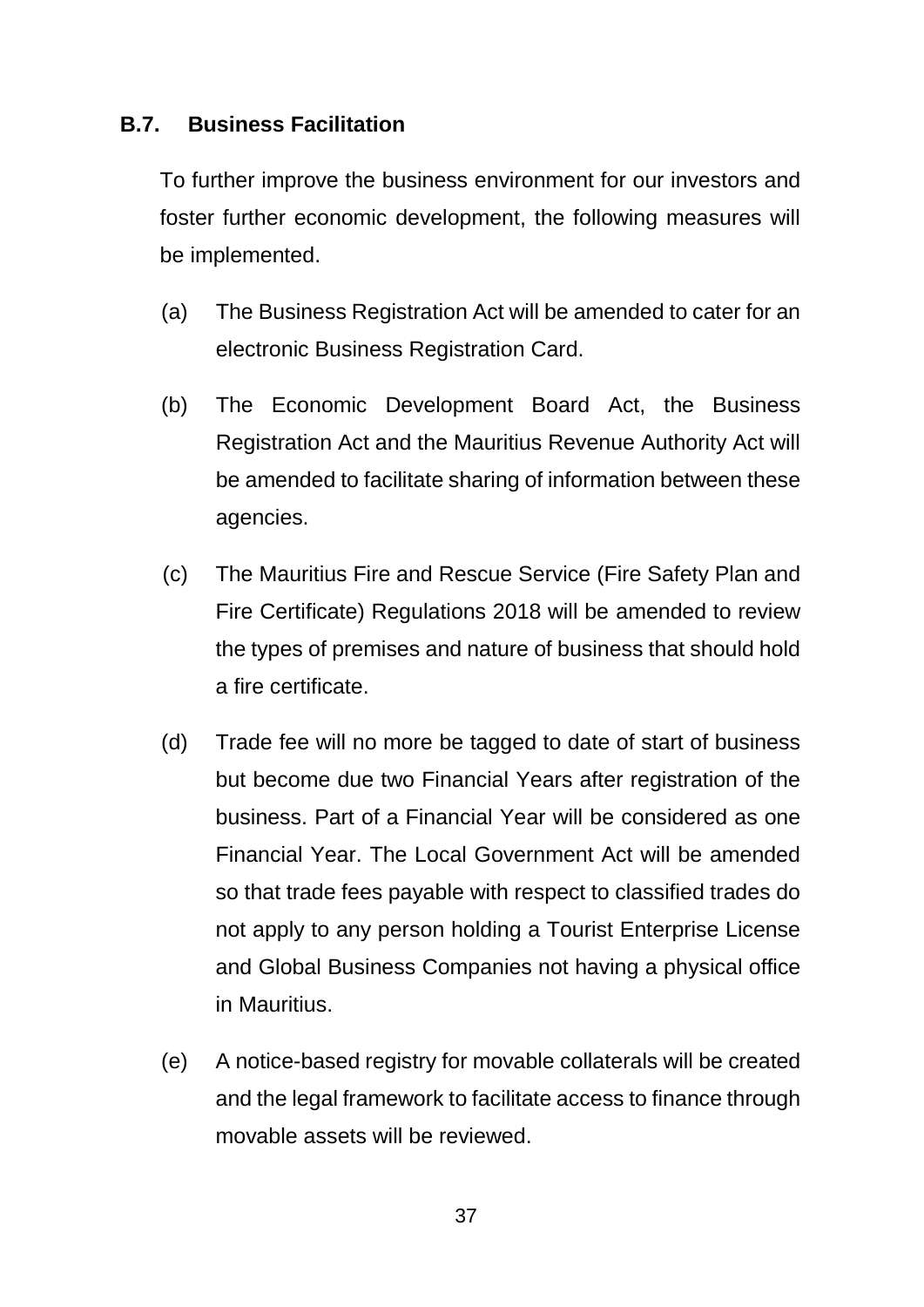(f) The Food Act will be amended to cater for the recognition of private food testing laboratories, accredited either by MAURITAS or international accrediting bodies, to perform analysis of food or microbiological examinations of food, in order to determine the fitness of food.

#### **B.8. Expediting Access to Public Utilities**

- (a) The Central Electricity Board (CEB) and Central Water Authority (CWA) will be empowered to compulsory obtain wayleave in case of silence of the owners for extension of their network.
- (b) The CEB will expedite electricity connection process by reviewing and streamlining its online application system, including implementing an internal processing and monitoring system to ensure electronic internal processing and automatic allocation of resources, and publication of statistics on all types of new connection.
- (c) The CWA will invest in a new front end and back end system to enable online application for a new water connection and automatic processing of same. The processes will be streamlined to ensure a new water connection is completed within 14 calendar days. Statistics will be published accordingly.

# **B.9. Reforming the Judiciary**

The Courts Act and relevant legislations will be amended, after consultation with the Honourable Chief Justice, to introduce time limits for judgements and rules on adjournments. In the same vein, modern case management techniques will be implemented, and the court management systems upgraded.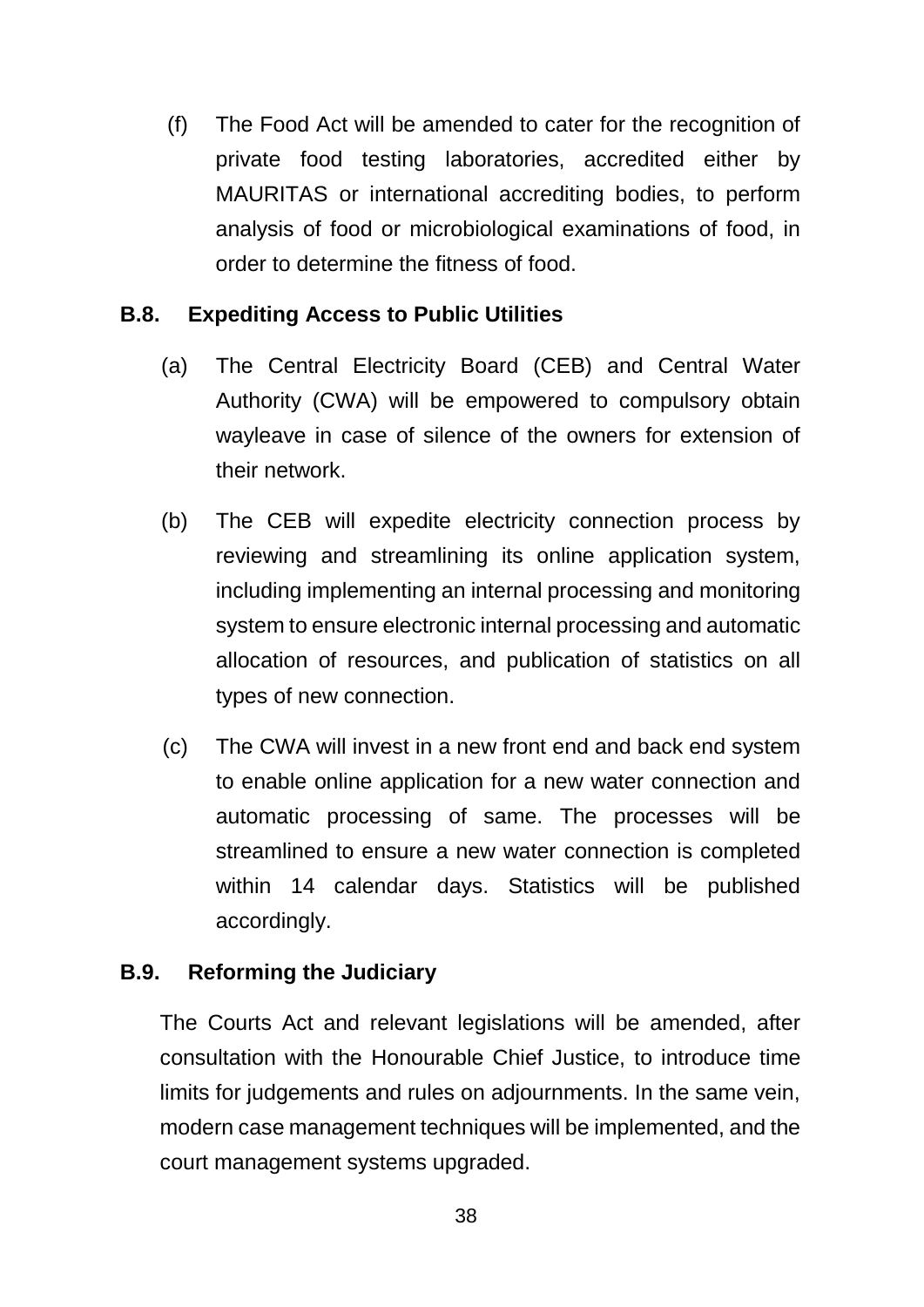# **B.10. New Incentives Framework**

To benefit from the following incentives, companies will have to register with the EDB.

| <b>Investment Certificate</b>              |                                                                                                                                                                                      |  |
|--------------------------------------------|--------------------------------------------------------------------------------------------------------------------------------------------------------------------------------------|--|
| <b>Incentives</b>                          | 8-year tax holiday (New Companies)<br>$\bullet$                                                                                                                                      |  |
|                                            | Exemption from payment of Registration Duty and Land<br>Transfer Tax for the purchase of immovable property for<br>business purposes (New Companies)                                 |  |
|                                            | Payment of VAT on Plant, machinery, and equipment &<br>Construction of purpose-built building and plant<br>and<br>equipment (excluding vehicles) for research<br>and<br>development: |  |
|                                            | o Zero-rated for provision of healthcare, nursing and<br>residential care services                                                                                                   |  |
|                                            | Exempt for others<br>$\circ$                                                                                                                                                         |  |
|                                            | 5% Tax credit over 3 years in respect of capital expenditure<br>incurred on new plant and machinery (manufacturing<br>company only) until 30 June 2023.                              |  |
|                                            | Eligibility for schemes and services offered by the Industrial<br>$\bullet$<br>Financial Institution (Leasing)                                                                       |  |
| Sectors/<br><b>Activities</b><br>Concerned | Aquaculture<br>$\bullet$                                                                                                                                                             |  |
|                                            | Industrial fishing                                                                                                                                                                   |  |
|                                            | Seafood processing<br>$\bullet$                                                                                                                                                      |  |
|                                            | <b>High tech Manufacturing</b><br>$\bullet$                                                                                                                                          |  |
|                                            | <b>Pharmaceutical Research and Manufacturing</b>                                                                                                                                     |  |
|                                            | <b>Agro Processing</b>                                                                                                                                                               |  |
|                                            | <b>Food Processing</b>                                                                                                                                                               |  |
|                                            | Healthcare, Biotechnology and Lifesciences                                                                                                                                           |  |
|                                            | <b>Nursing and Residential Care</b><br>$\bullet$                                                                                                                                     |  |
|                                            | Digital Technology and Innovation<br>$\bullet$                                                                                                                                       |  |
|                                            | Marina                                                                                                                                                                               |  |
|                                            | <b>Tertiary education</b>                                                                                                                                                            |  |
|                                            | Seeds production                                                                                                                                                                     |  |
|                                            | Others, as may be approved by the EDB                                                                                                                                                |  |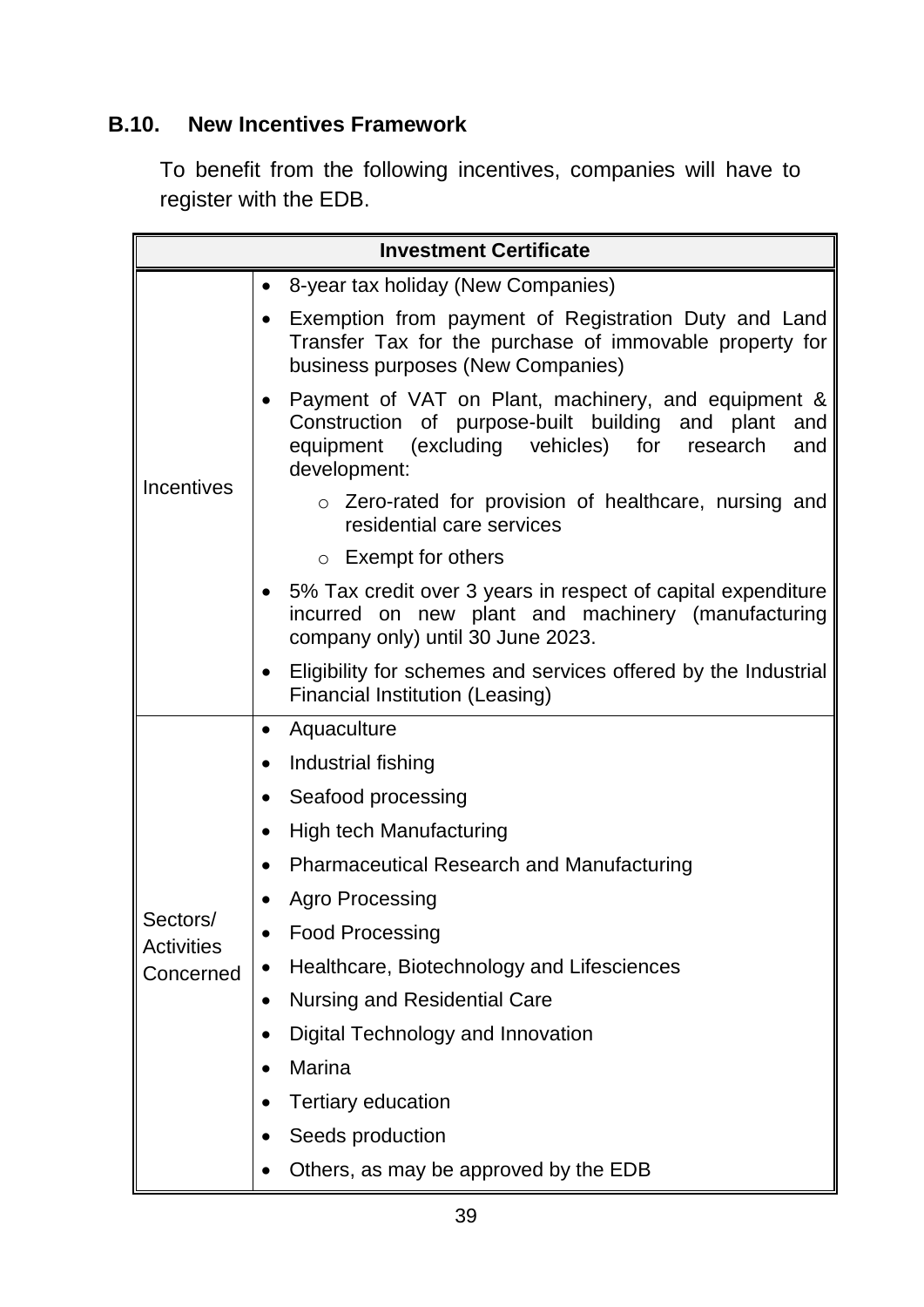| <b>Export Development Certificate</b> |                                                                                                                                                                                                                                                                                                                                                                                                                                                                                                                           |  |
|---------------------------------------|---------------------------------------------------------------------------------------------------------------------------------------------------------------------------------------------------------------------------------------------------------------------------------------------------------------------------------------------------------------------------------------------------------------------------------------------------------------------------------------------------------------------------|--|
| <b>Incentives</b>                     | 3% income tax on export of goods                                                                                                                                                                                                                                                                                                                                                                                                                                                                                          |  |
|                                       | <b>Freight Rebate Scheme</b>                                                                                                                                                                                                                                                                                                                                                                                                                                                                                              |  |
|                                       | <b>Trade Promotion and Marketing Scheme</b>                                                                                                                                                                                                                                                                                                                                                                                                                                                                               |  |
|                                       | Subsidy on the cost of Credit Guarantee Insurance Premium<br>$\bullet$                                                                                                                                                                                                                                                                                                                                                                                                                                                    |  |
|                                       | <b>Preferential Port and Handling Charges</b>                                                                                                                                                                                                                                                                                                                                                                                                                                                                             |  |
| <b>Premium Investor Certificate</b>   |                                                                                                                                                                                                                                                                                                                                                                                                                                                                                                                           |  |
| Incentives                            | To be negotiated with EDB, recommended by Technical<br>Committee and approved by the Minister of Finance on-<br><b>Land and Buildings</b><br>$\circ$<br>Infrastructure and public facilities<br>$\circ$<br>Supply of utilities and telecommunications facilities<br>O<br><b>Fiscal incentives</b><br>$\bigcirc$<br>Other taxes, duties, fees, charges and levies<br>$\circ$<br>Labour requirements, including foreign labour<br>$\circ$<br><b>Permits and Licenses</b><br>$\bigcirc$<br><b>Training Grants</b><br>$\circ$ |  |
| Eligibility                           | <b>Minimum</b><br><b>Rs</b><br>500<br>million,<br>investment<br>0f<br>for<br>except<br>pharmaceuticals.                                                                                                                                                                                                                                                                                                                                                                                                                   |  |

# **B.11. Extending the Export Credit Insurance Scheme**

The eligibility criteria for the Export Credit Insurance Scheme will be extended to Freeport Operators heavily impacted by COVID-19. This proposal shall be effective up to June 2022.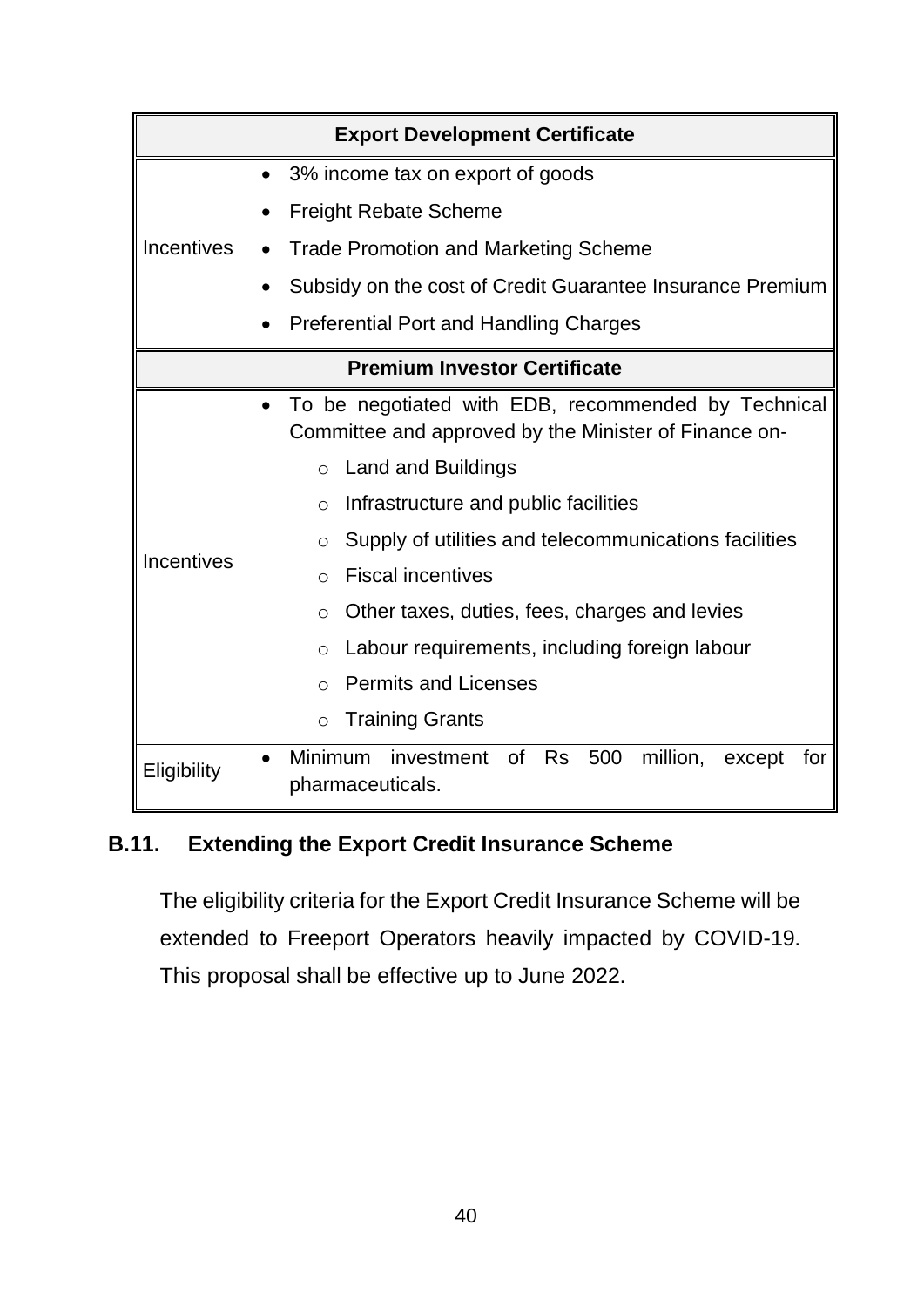#### **B.12. Setting up a Business Regulatory Review Council**

A Business Regulatory Review Council (BRRC) will be set up under the aegis of MOFEPD. Assisted by the EDB as its executive arm, the Council will have the mandate to address regulatory and administrative reform needs, advise Government on regulatory policy, and will have the power to recommend and instruct regulatory bodies for implementation.

#### **B.13. Facilitating Trade**

- (a) A Trusted Trader Programme will be introduced where importers with a good history of compliance will be able to register for a Certificate allowing them to import goods without the need for permits for each import.
- (b) Public Sector Agencies concerned with the Trusted Trader Programme are, namely, the -
	- (i) National Agricultural Products Regulatory Office;
	- (ii) National Plant Protection Office;
	- (iii) Dangerous Chemicals Control Board;
	- (iv) Ministry of Environment, Solid Waste Management and Climate Change;
	- (v) Food Import Unit;
	- (vi) Information and Communication Technologies Authority;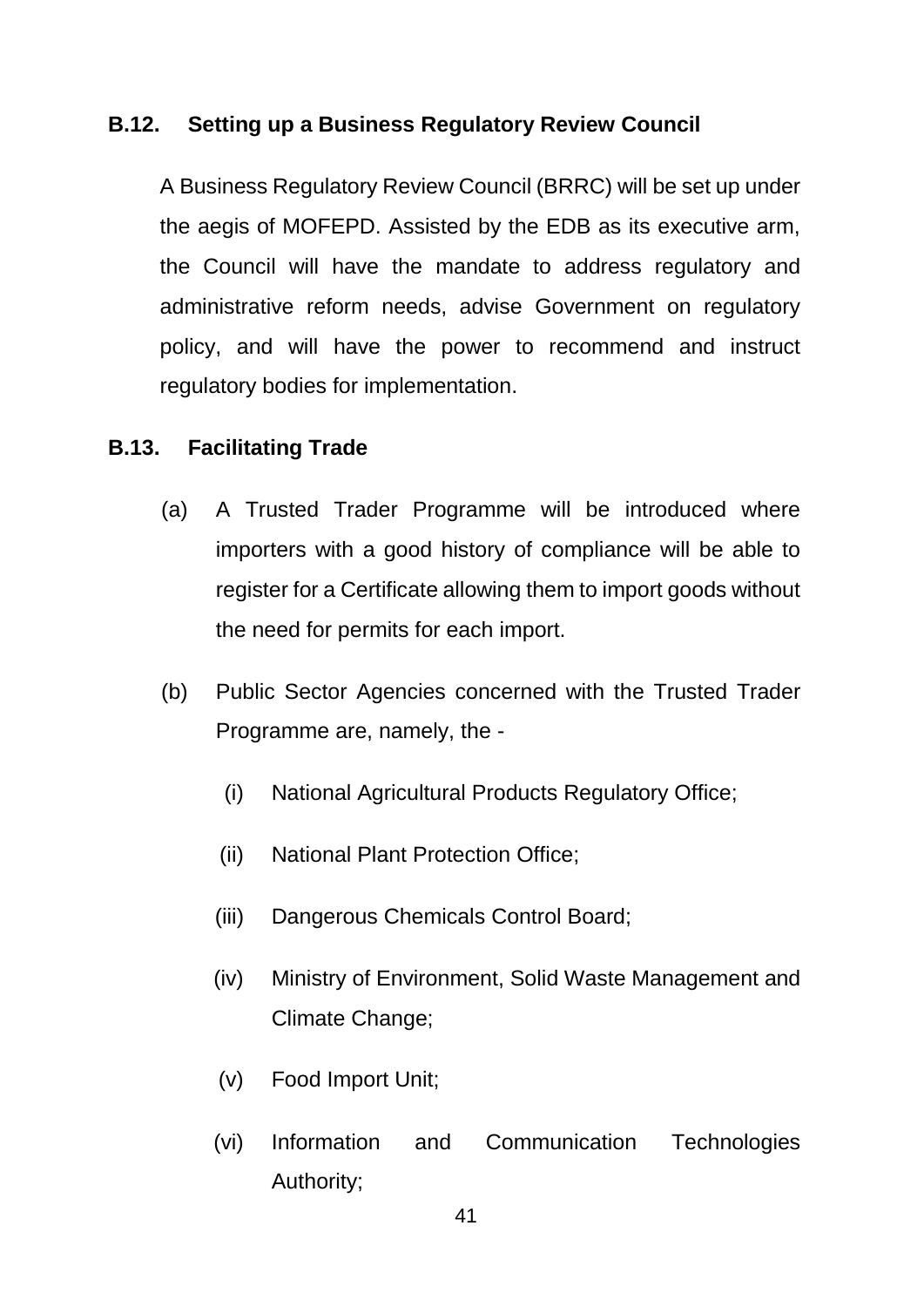- (vii) Mauritius Standards Bureau;
- (viii) Division of Veterinary Services;
- (ix) Ministry of Commerce and Consumer Protection;
- (x) Ministry of Blue Economy, Marine Resources, Fisheries and Shipping;
- (xi) Radiation Safety and Nuclear Security Authority; and
- (xii) Pharmacy Board.
- (c) With respect to certain controlled goods requiring a pre-shipment import clearance, relevant legislations will be amended to provide for release of goods, where under exceptional or justifiable cases those goods had been shipped prior to the pre-shipment clearance provided that those goods meet standard requirements.

#### **B.14. Occupation Permit**

- (a) EDB will partner with an international firm with expertise in residency planning to promote and attract more High Net Worth Individuals to Mauritius, including investors, professionals, and retirees.
- (b) EDB will develop a dedicated website for marketing the different residency schemes available for non-citizens, fitted with systems for applying relevant residency permits.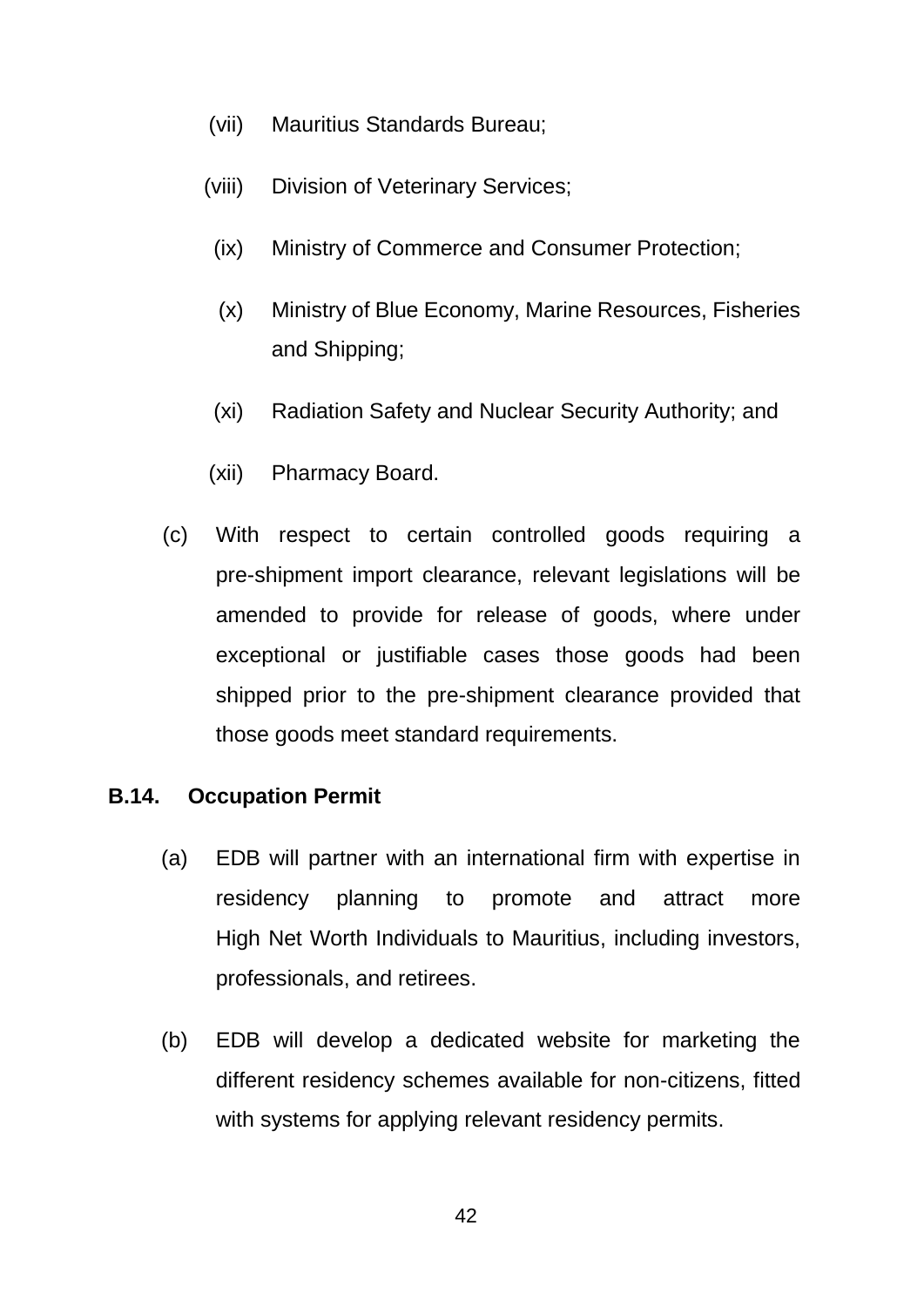- (c) EDB will enhance its social media presence and increase its presence in the international media to promote the work-liveretire concept.
- (d) A dedicated concierge service will be set up at the airport to provide a seamless experience to investors and retirees entering Mauritius.
- (e) A privilege club scheme will be implemented providing a range of incentives to Occupation Permit holders and retirees, ranging from privilege access to hotels, golf courses, restaurants, private medical institutions and others.
- (f) A Smart Card will replace the current paper-based Occupation Permit.
- (g) The validity of the Occupation Permit for Professional will be extended 3 to 10 years in line with investors, self-employed, and retired non-citizens.
- (h) Non– citizens holding an Occupation Permit as a Professional will be given the flexibility to switch job without having to submit a new application provided the minimum criteria are met.
- (i) Non-citizens holding an OP as self-employed will be allowed to incorporate a one-man company and employ administrative staff.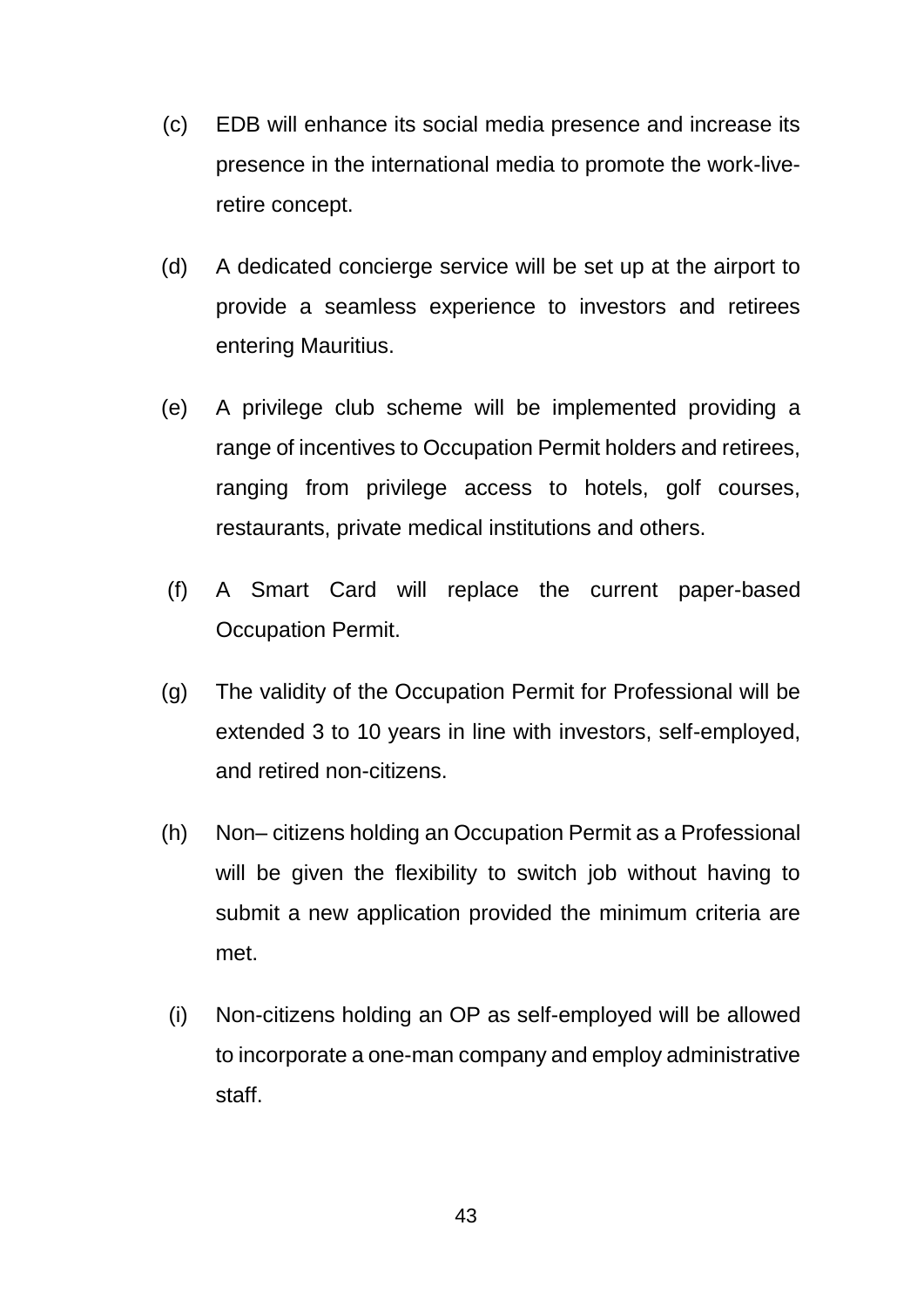- (j) The criteria for young professional Occupation Permit will be reviewed and the list of qualifying activities will be removed.
- (k) Spouse of OP holders willing to invest or work in Mauritius will be exempted from applying for an Occupation Permit or a work permit.
- (l) The maximum age limit of 24 years for dependent children will be waived.
- (m) Where an application for an Occupation Permit requires views and recommendations of a ministry or public sector agency, the latter shall within 5 working days from the date of a request from EDB submit its views or recommendations to the EDB. Where no reply is received within the set timeframe, it shall be considered there is no-objection from the Ministry or public sector agency. The Economic Development Board Act will be amended accordingly.
- (n) The monthly salary applicable for an Occupation for professionals in financial services will be brought down to Rs 30,000. However, this will be limited only for fund accounting and compliance services by a company holding a license from the FSC, and the professional will need to have at least 3 years relevant work experience.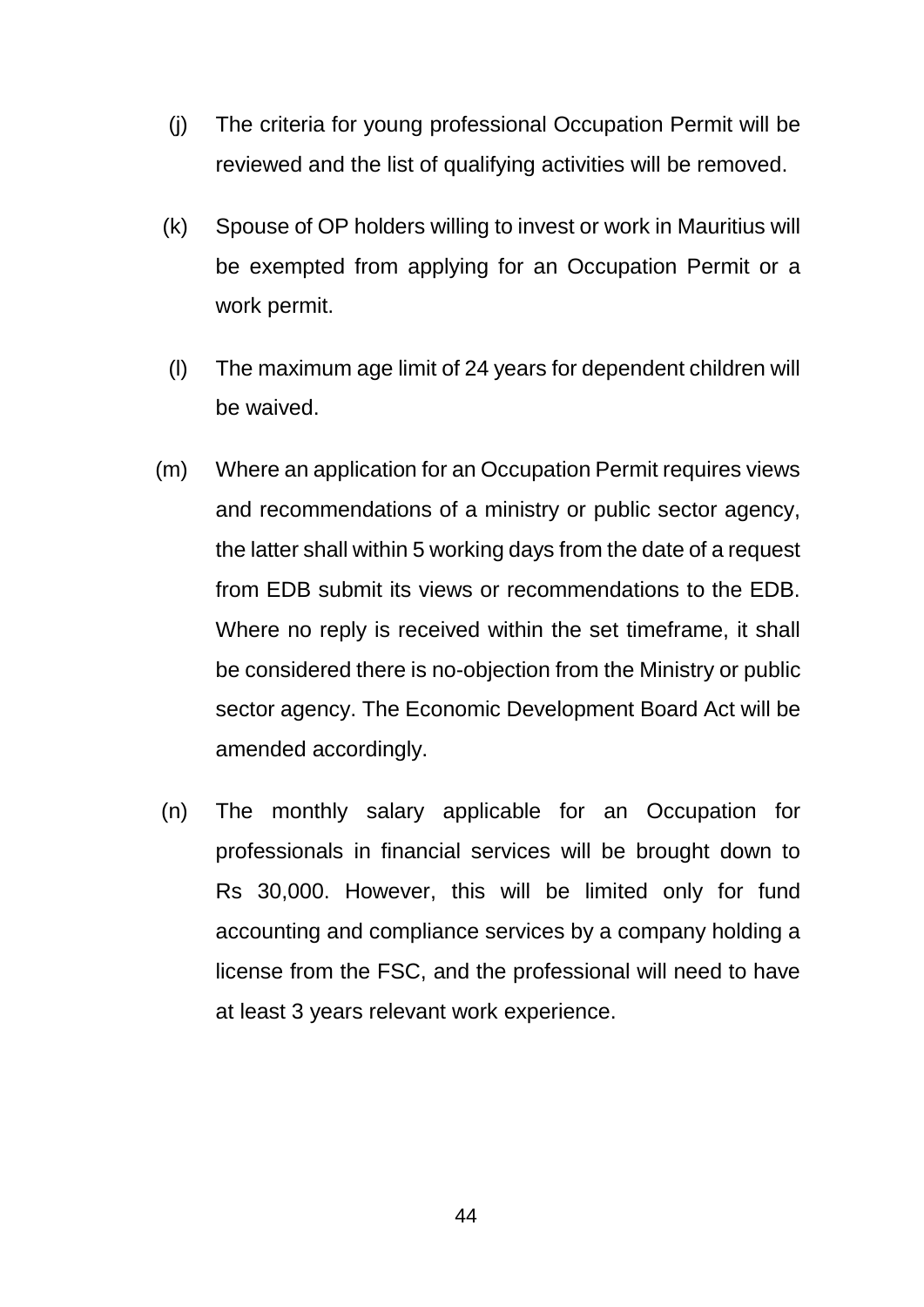- (o) The requirement for OP applicants to arrive in Mauritius on a business visa to be issued with a permit be waived. A non-citizen will be eligible for an OP irrespective of his visa category when he arrived in Mauritius.
- (p) A non-citizen who purchases or otherwise acquires an apartment used, or available for use, as residence, in a building of at least 2 floors above ground floor, provided the purchase price is not less than USD 375,000 will be issued with a residence permit, including for his dependents, and exempted from the requirement of a work or occupation permit.
- (q) The Economic Development Board Act will be amended to finetune its registration and deregistration process. Consequential amendments will be made to the Immigration Act and other relevant legislations.

#### **B.15. Permanent Residence Permit**

- (a) Holders of a 10-Year Permanent Residence Permit will have the validity automatically extended to cover a 20-Year period.
- (b) Holders of a Permanent Residence Permit will be able to renew their permits and they will be given the flexibility to switch category between investor, professional and retired.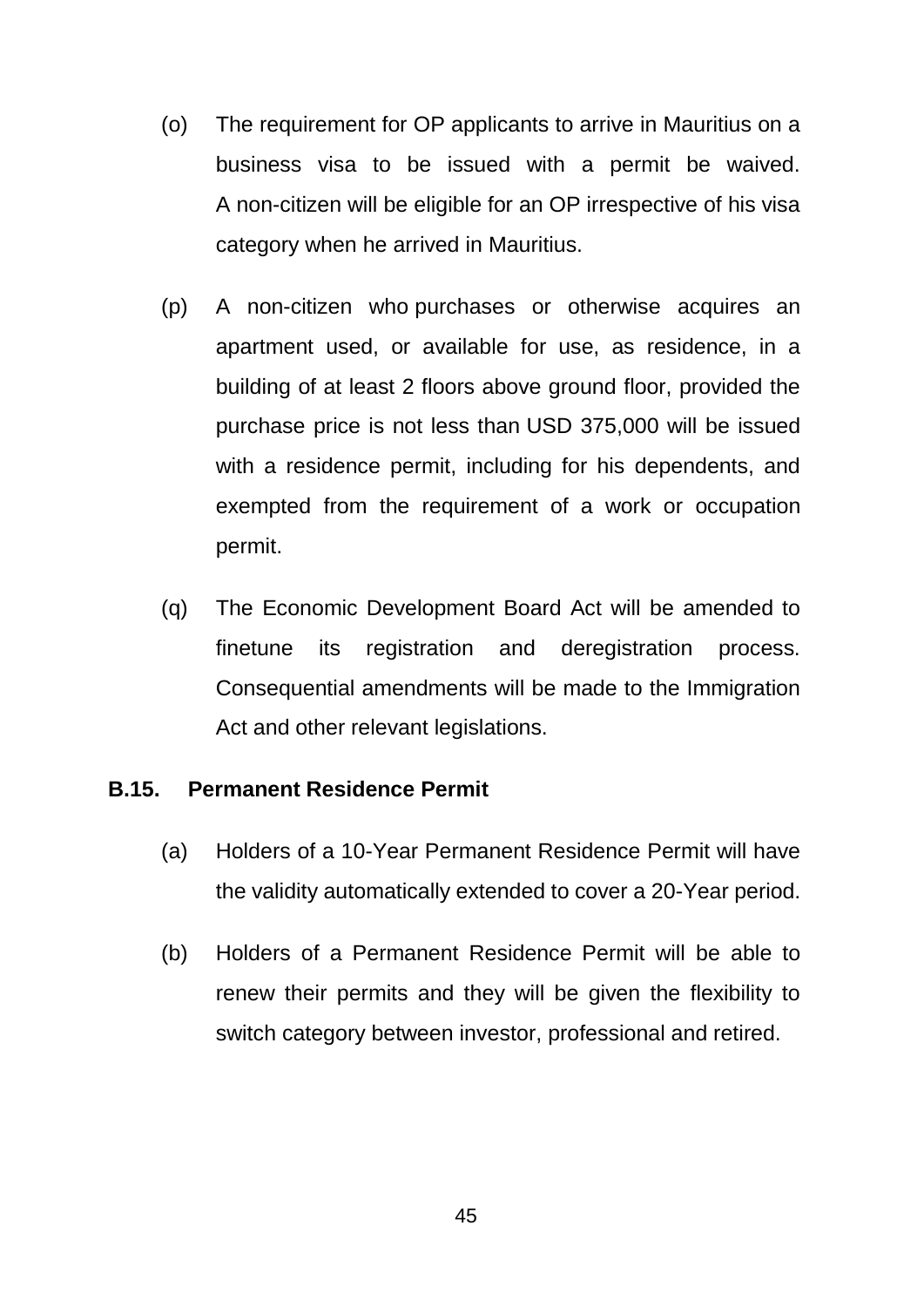#### **B.16. Work Permit**

- (a) The Work Permit will be extended allowing Mauritians and non-citizen residents to bring foreign carers and maids to work in Mauritius.
- (b) The legislative framework will be amended to include MOFEPD in the delivery process of work permits.

#### **B.17. Extending the I-Council Project**

The Ministry of Local Government and Disaster Risk Management in collaboration with the Ministry of Information Technology, Communication and Innovation is extending the I-Council project to all local authorities to improve effectiveness and efficiency of services being delivered to the public. The I-Council will be completed by June 2022 and is expected to improve services through the following modules –

- (a) Council Project Management System;
- (b) Scavenging Service Management System;
- (c) Drain Management System;
- (d) Maintenance of Assets Management System;
- (e) Road Management System;
- (f) Urban Planning Management System;
- (g) Street Lighting Management System; and
- (h) Bare Land Management System.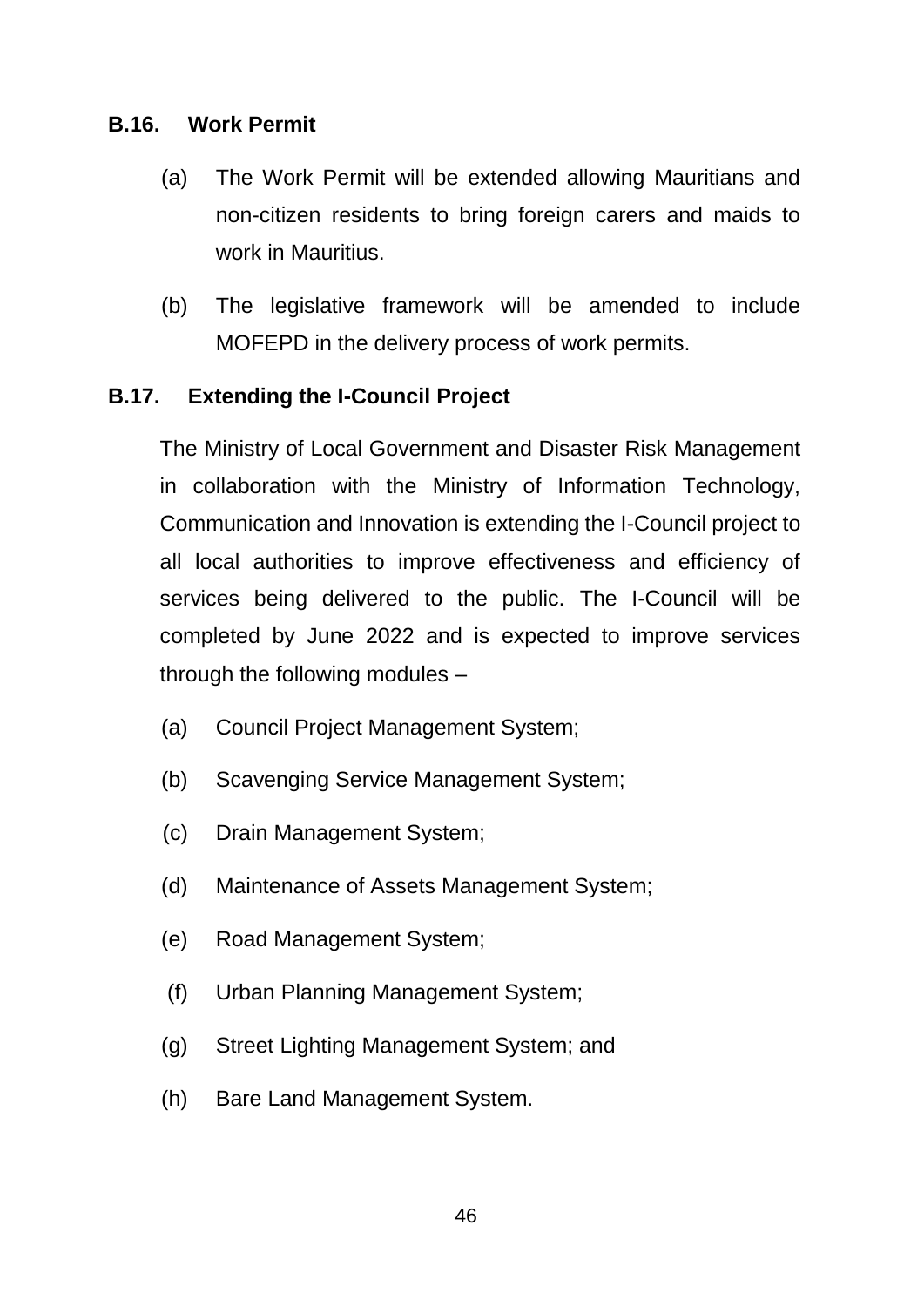#### **B.18. Optimizing Water Conservation and Usage**

- (a) To optimise on water conservation and water recycling, carwash operators, who are being billed by CWA under non-domestic tariff, will benefit from concessional financing up to Rs 1 Million from the Development Bank of Mauritius Ltd to invest in water recycling and rain water harvesting system.
- (b) CWA will treat water released by CEB hydro power stations which represents significant source of treated water. The project will be implemented in phases starting with Magenta and Ferney Hydro Power Station.

#### **B.19. Developing Marine Biotechnology**

The Mauritius Oceanography Institute will launch an expression of interest in collaboration with the EDB for strategic alliance in the field of marine exploration, characterisation and commercialisation. A partnership framework will be devised to ensure protection of Intellectual Property and genetic assets in Mauritius.

# **B.20. Alleviating hardships of the Sugar Cane Planting Community**

To alleviate the hardship of the sugar cane planting community, payment of CESS will be suspended for Crop 2021 and the Mauritius Cane Industry Authority will acquire equipment for harvesting sugar cane of small planters.

47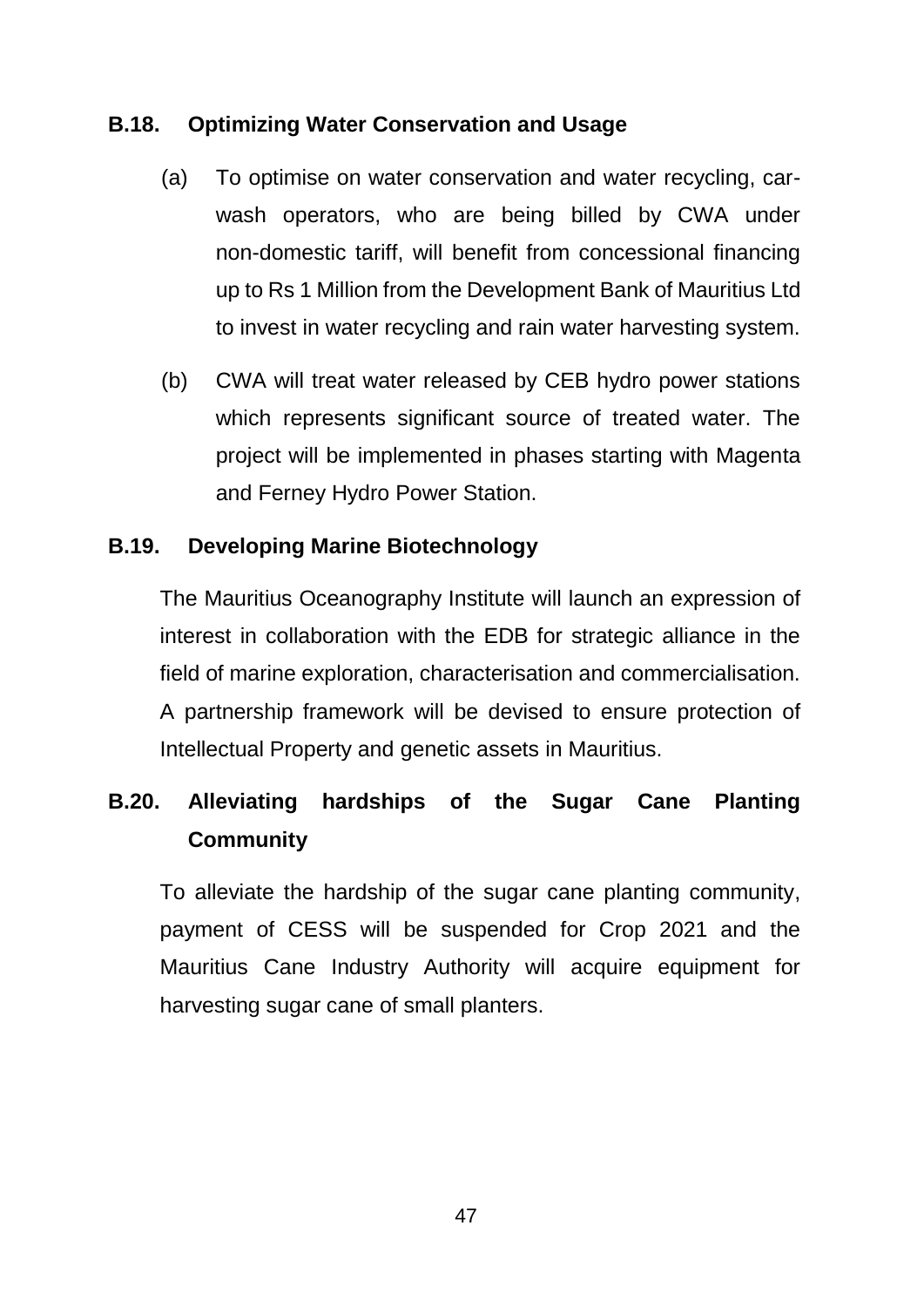## **B.21. Additional Support to Non-Sugar Planters**

#### $(a)$ **Refund on Sheltered Farming Nets**

Registered planters undertaking cultivation under sheltered farming units over a minimum area of 500 m² will be eligible for a refund of up to a maximum of Rs 50,000 per beneficiary on purchase of greenhouse nets.

#### $(b)$ **Grant on Acquisition of Solar Powered Cold Rooms**

A grant of 50% up to a maximum of Rs 400,000 will be provided on the cost of purchase and installation of solar powered cold rooms, by registered planters cultivating on a minimum of one hectare of land.

#### **B.22. Protecting our Local Artists**

A Public Art Policy will be implemented to allow local artists to display or perform in public places including the metro stations, bus stations, common public areas, public parks.

The Public Procurement Act will be amended to make it compulsory for Public Bodies to procure tokens from registered local artists only.

#### **B.23. Sustaining Car Operators in the Tourism Sector**

The Public Service Vehicle Licence fee for buses, minivans and contract cars will be waived and the licence will be extended for a further one year until 30 June 2022 to provide financial relief to Destination Management Companies and Car Rental companies.

The replacement of executive cars by operators in the tourist sector is currently 12 years. Since these vehicles are normally used for special purposes which entail a low mileage, the replacement of the vehicles will be 12 years or 40,000 kilometres, whichever higher.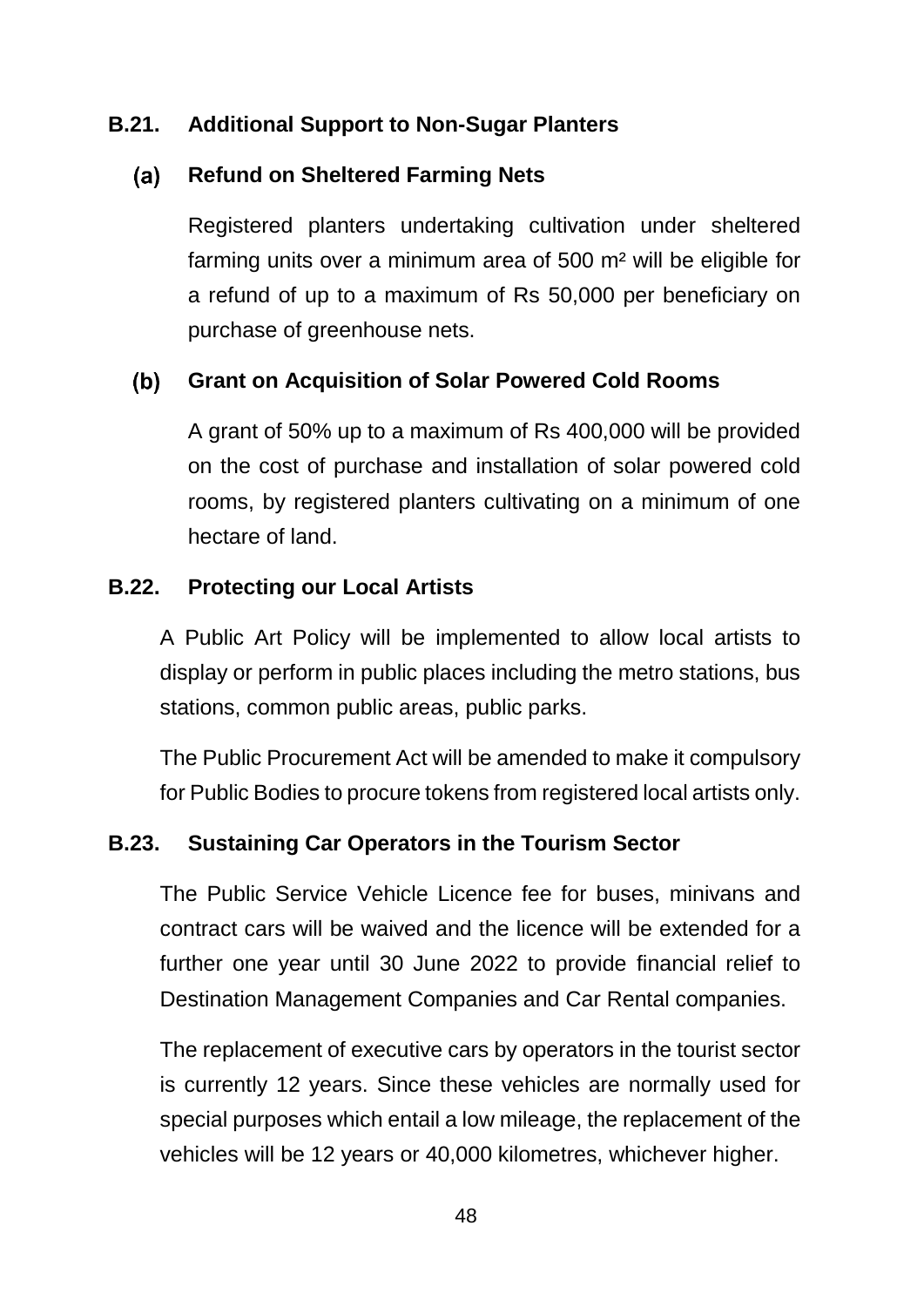# *Part C – Other Legislations*

## **C.1. Asset Recovery Act**

The Asset Recovery Act will be amended to –

- (a) provide that a restraining order, confiscation order, restriction order or a recovery order issued under the Asset Recovery Act will not apply to any property which is the subject-matter of an Unexplained Wealth Order issued under the Good Governance and Integrity Reporting Act;
- (b) empower the Enforcement Authority, which is the Financial Intelligence Unit (FIU) under the Asset Recovery Act, to apply for a Restraining Order to protect a property in which the offender has a lawful interest;
- (c) enable the FIU to nominate a suitably qualified person as Trustee in respect of a property subject to a restraining order;
- (d) make it conditional that a property under a restraining order can only be disposed where directed by the FIU and with a Judge's approval;
- (e) remove the requirement for a Trustee to obtain the consent of every person known to have an interest in a property when the Trustee decides to realise or otherwise deal with the property;
- (f) harmonise the provisions on exclusion of property from Restriction Orders and those on Recovery Orders;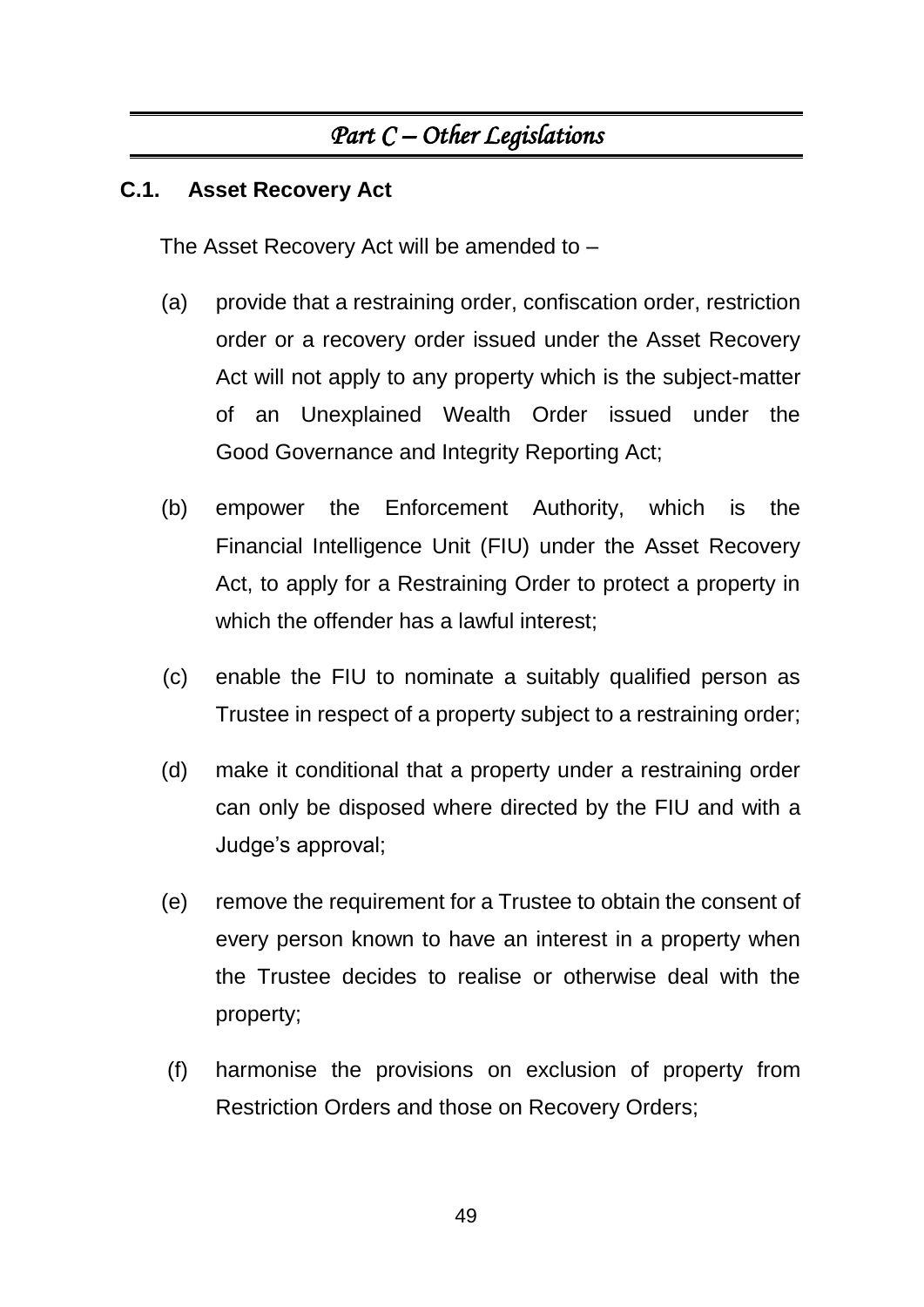- (g) define "reporting person" as a bank, financial institution, cash dealer or member of a relevant profession or occupation in line with Financial Intelligence and Anti Money Laundering Act; and
- (h) require the FIU to notify relevant persons of Restraining and Restriction Orders granted under the Asset Recovery Act.

## **C.2. Bank of Mauritius Act**

The Bank of Mauritius Act will be amended to –

- (a) empower the BOM to  $-$ 
	- (i) enter into agreement or arrangement with relevant entities to enable it to discharge of its functions; and
	- (ii) issue guidelines, directives, rules or instructions on the issuance of sustainable bond, including blue and green bonds, in Mauritius;
- (b) empower the Mauritius Credit Information Bureau (MCIB) to provide credit scoring as a value-added service;
- (c) protect the BOM, MCIB or any person providing information, for the purpose of credit scoring, from any liability for acts done in good faith for that purpose;
- (d) empower the BOM to set up a Central Registry of Accounts in order to collect data with a view to enhancing collaboration and cooperation among supervisory authorities and law enforcement agencies. Consequential amendments will be made to the Banking Act;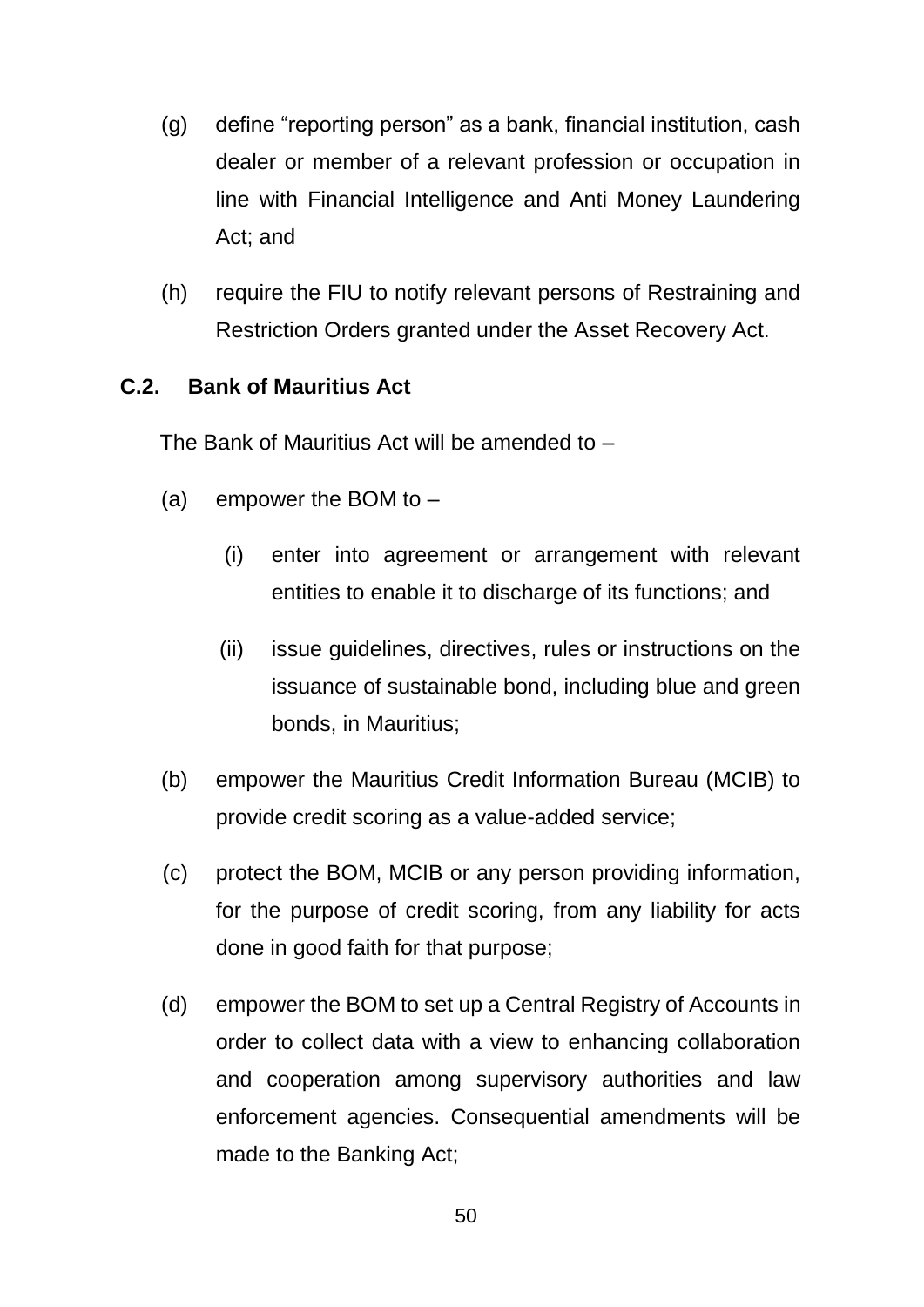- (e) authorize the BOM to regulate and supervise financial institutions or start-ups providing relevant services under the FinTech Regulatory Sandbox licence issued by the BOM, with such consequential adaptations as may be required to give thereto;
- (f) authorize the BOM to open accounts for persons licensed under the National Payment Systems Act or for such other persons as may be required;
- (g) empower the BOM to prescribe the framework under which digital currency is to be issued by the Bank and held or used by the public; and
- (h) make it an offence for any person who makes, counterfeits, or alters a digital currency, or uses a counterfeit digital currency and provide for the applicable sanctions.

#### **C.3. Banking Act**

The Banking Act will be amended to –

- (a) review the eligibility criteria of issuers of money market instruments to promote the development of a domestic market for money market instruments;
- (b) allow a financial institution to appoint a firm of auditors after 3 years of the last audit assignment of the firm instead of 5 years;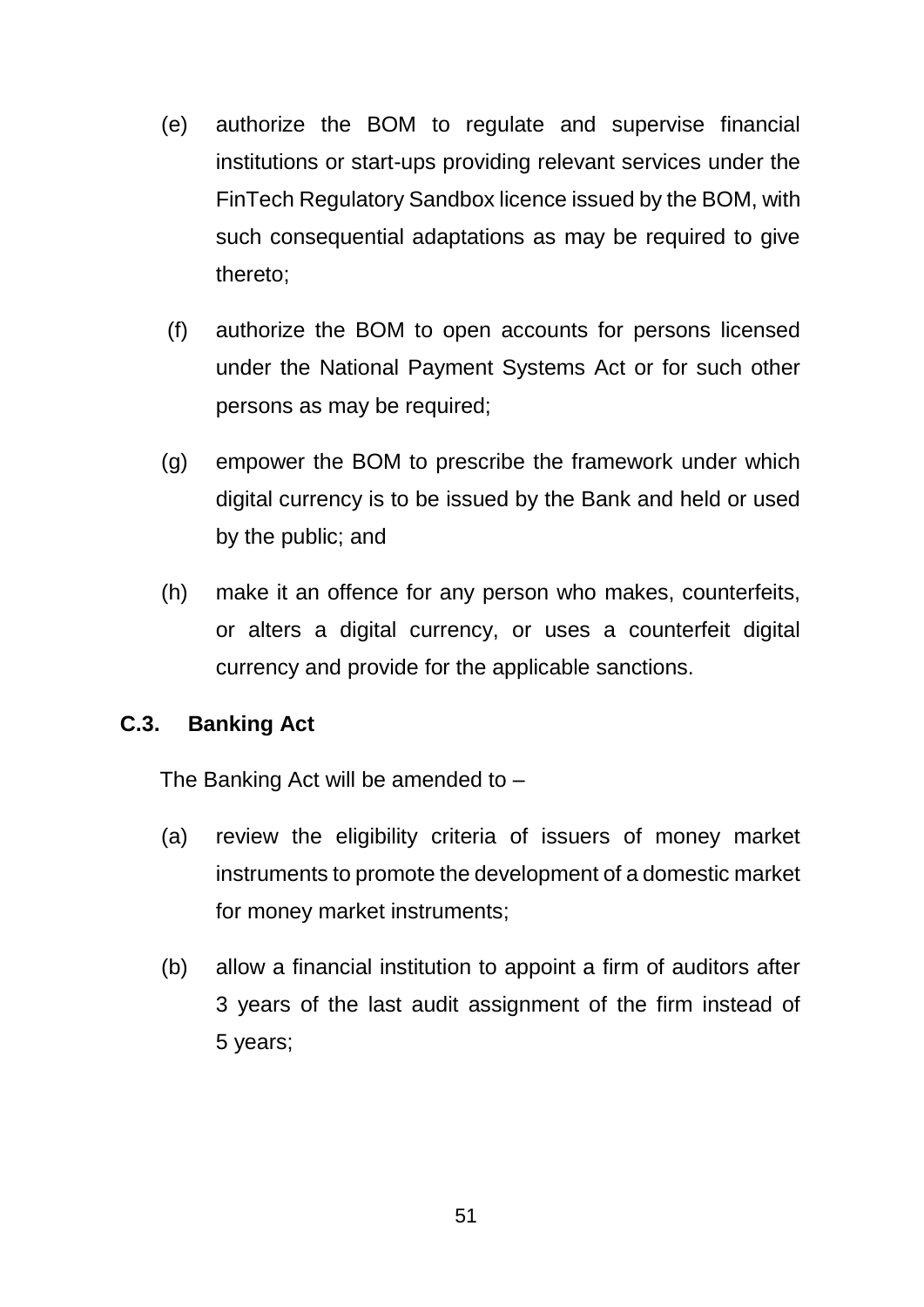- (c) set out the criteria for granting an extension to a financial institution on the appointment of its firm of auditors for an additional period of up to 5 years for a branch or subsidiary of a foreign bank;
- (d) allow for disclosure of information with the Central KYC and Accounts Registry and while reporting alleged or suspected offences;
- (e) extend examination of the operations and affairs of financial institutions to cover their affiliates;
- (f) replace, in Section 7, the words "financial institution" by the word "applicant" to correctly reflect that the section applies to a new application;
- (g) define "Fintech", "Regulatory Sandbox", "Regulatory Sandbox Authorisation" and "Regtech";
- (h) establish the framework for applying for a Regulatory Sandbox Authorisation; and
- (i) authorise the BOM to set up fintech innovation hubs and digital labs for the banking sector.

#### **C.4. Borrower Protection Act**

The Borrower Protection Act will be amended to provide that an immovable property offered as security also covers fixed charges placed on that property.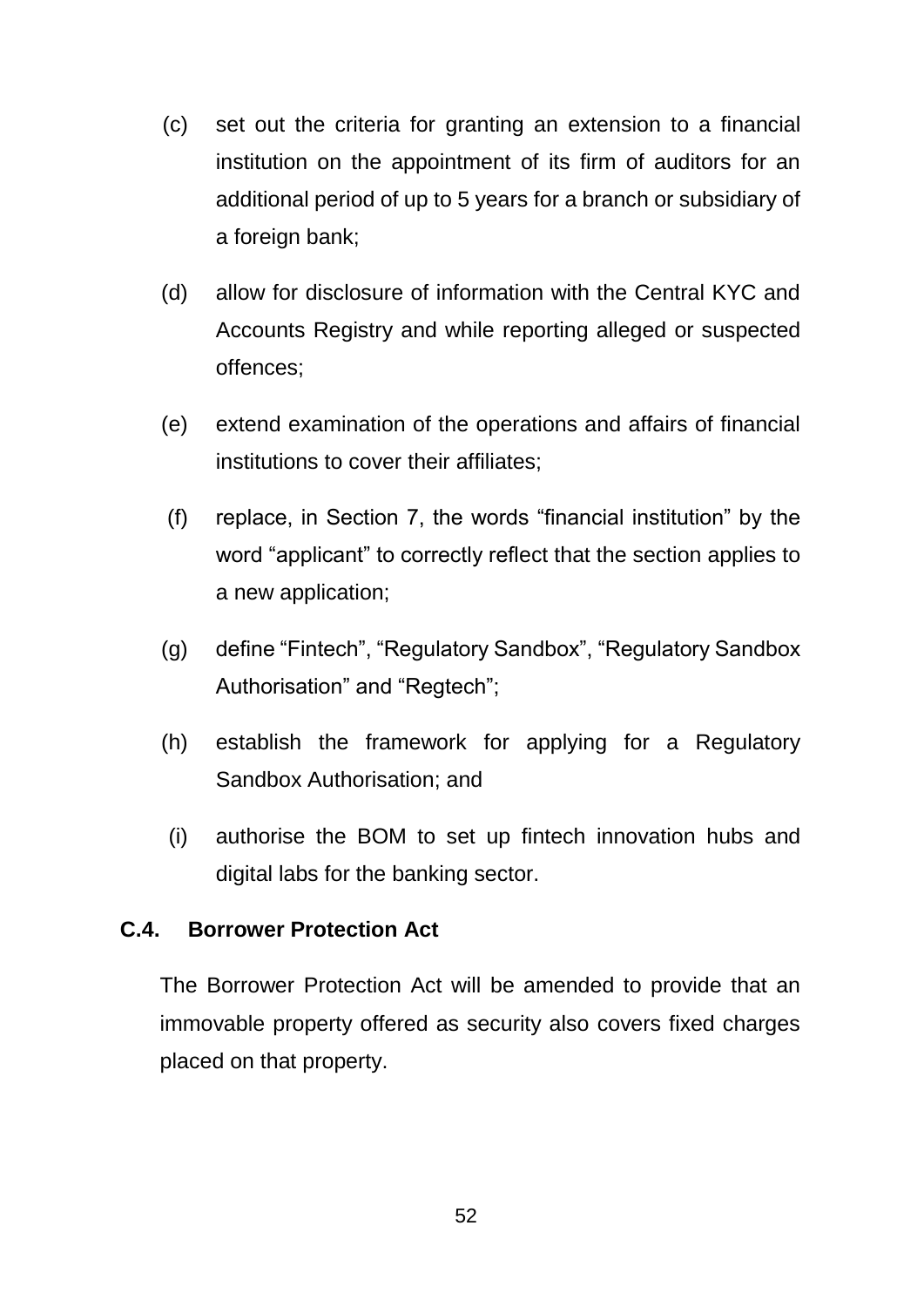#### **C.5. Business Registration Act**

The Business Registration Act will be amended to provide for the payment of a fee for amendments to a business registration card.

#### **C.6. Civil Service Family Protection Scheme Act**

The Civil Service Family Protection Scheme Act will be amended to correct a gender issue in relation to a contributor.

#### **C.7. Civil Status Act**

The Civil Status Act will be amended to -

- (a) empower the Registrar of Civil Status to take corrective administrative actions where required;
- (b) empower the Deputy Registrar of Civil Status to facilitate the day to day administrative running of the Division;
- (c) allow for the issuance of civil documents online;
- (d) enable the pre-registration of births so as to avoid tardy declarations;
- (e) prohibit parents from giving a name which is meaningless, offensive or embarrassing to a child;
- (f) harmonise the notification of birth form so that public hospitals and private health institutions use the same form to notify the Civil Status Division of the birth of a child;
- (g) provide a section enabling the sharing of information with the FIU;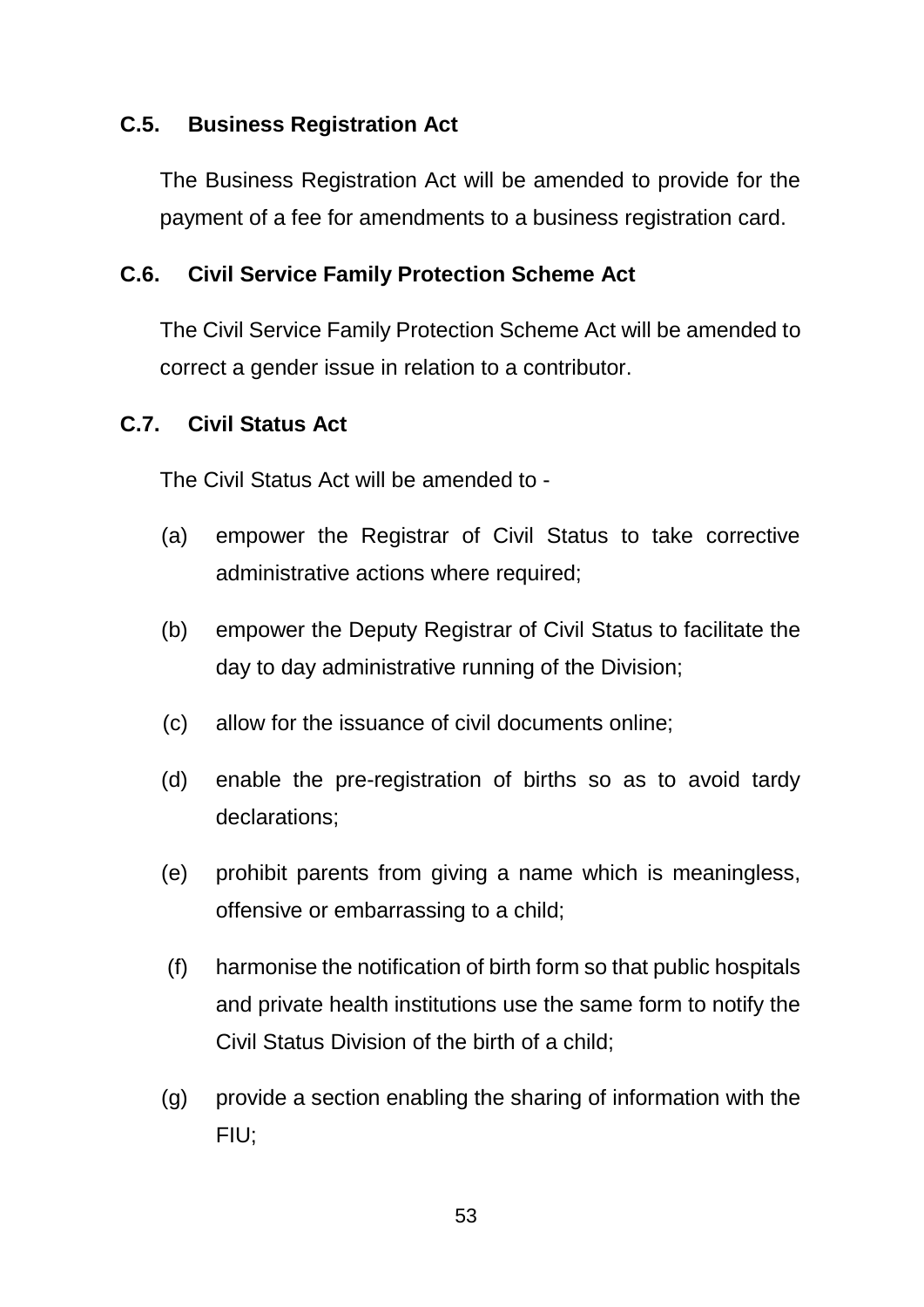- (h) provide for the payment of allowance and fees to the Chairperson and Members of the Muslim Family Council as may be determined; and
- (i) introduce the charging of fees for the use of the Marriage Hall for the celebration of civil marriages.

# **C.8. Companies Act**

The Companies Act will be amended to –

- (a) specify that "FIU" and "Suspicious Transaction Report" have the same meaning as in Financial Intelligence and Anti-Money Laundering Act;
- (b) comply with requirements of Financial Action Task Force (FATF) regarding the protection of companies from terrorist financing abuse by -
	- (i) introducing grounds on which the Registrar of Companies may refuse registration or serve a notice of intention to remove a company from the Register;
	- (ii) monitoring of company service providers and reporting of suspicious transactions;
	- (iii) sharing of information with law enforcement agencies and institutions involved in the prevention of money laundering, combating of terrorism financing and proliferation financing in Mauritius and abroad;
	- (iv) conducting outreach and educational programs;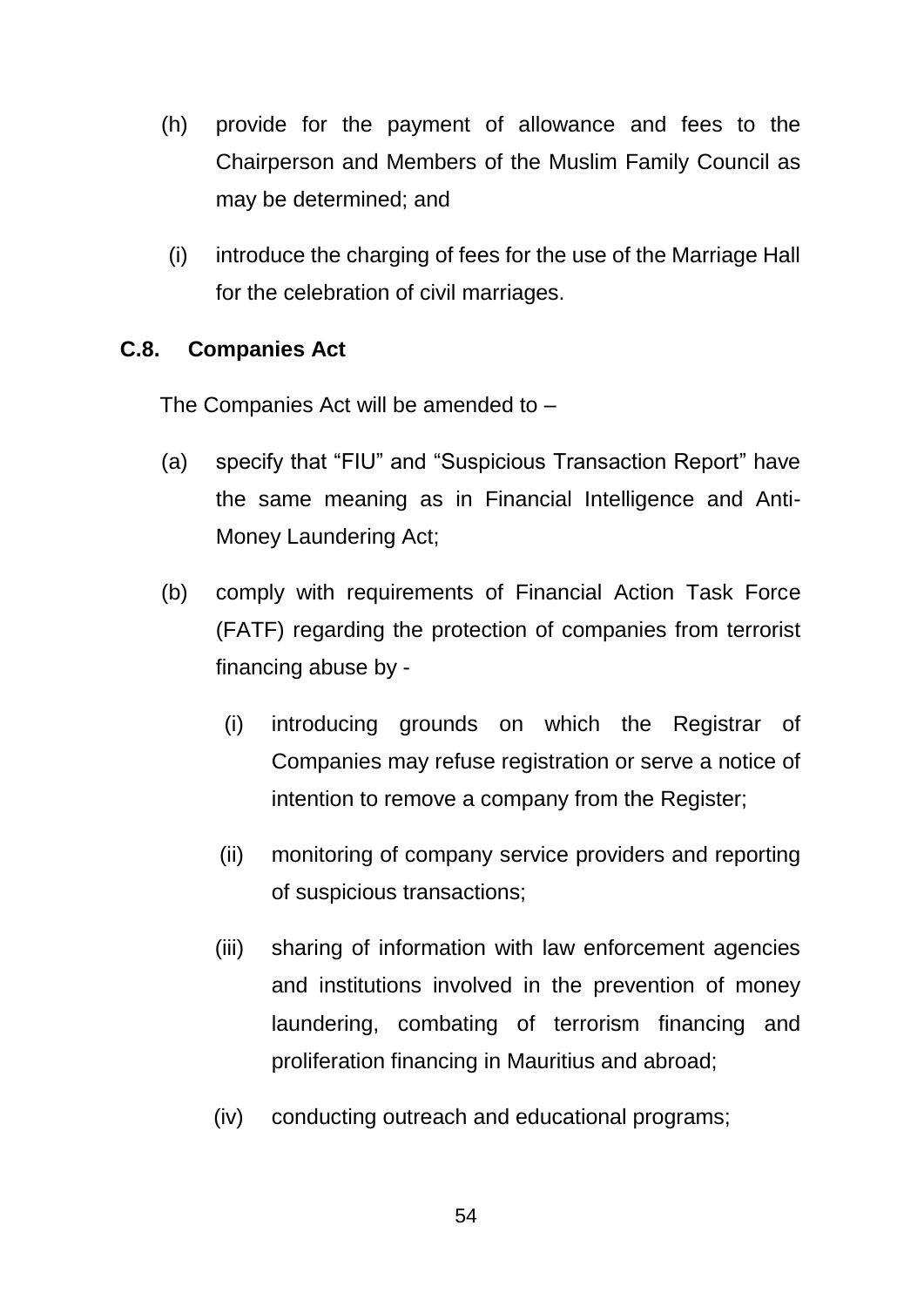- (v) effective supervision on all entities falling under the purview of the Registrar of Companies through the application of proportionate and dissuasive sanctions; and
- (vi) protection of companies limited by guarantee from terrorist financing abuse by, amongst others
	- a. authorising the Registrar of Companies to issue guidelines;
	- b. empowering the Registrar of Companies to conduct examinations and investigations; and
	- c. providing for sanctions for non-compliance and offences committed under the Companies Act;
- (c) remove the requirement for a company to include certain information in relation to its subsidiaries in its annual report in line with the Code of Good Governance where disclosure is only for holding companies;
- (d) provide that a public company having not more than 50 members may be converted into a private company;
- (e) include that other categories of persons, including a representative of the company or any person qualified to act as company secretary under Section 165 of the Companies Act, to request a current standing certificate; and
- (f) remove the restriction on companies limited by guarantee not to have more than 50 members.

55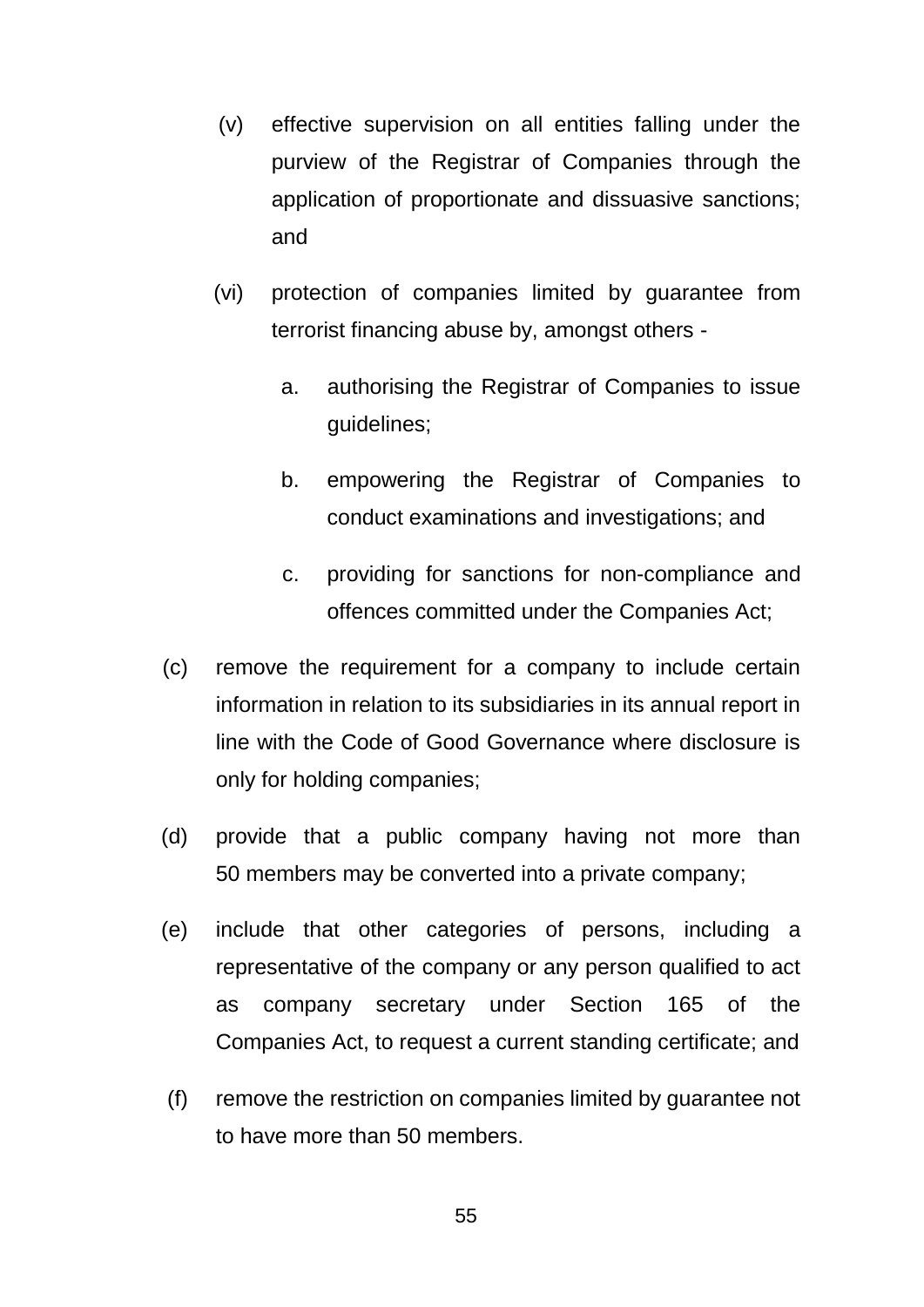### **C.9. Co-operatives Act**

The Co-operatives Act will be amended to ensure that –

- (a) Co-operative societies do not dispose of assets, which have been directly or indirectly funded by Government, without the express approval of the Registrar of Co-operative Societies; and
- (b) State lands vested in Co-operative societies are used diligently and serve the purpose for which they had been made available.

#### **C.10. Courts Act**

The Courts Act will be amended to –

- (a) allow witnesses in relation to financial crime offences or AML/CFT cases to testify in Court through live video or live television link system;
- (b) provide for agreement of facts between the Prosecution and the Defence in relation to any criminal proceedings before the Financial Crimes Division to avoid the need for parties to adduce evidence that may be contested; and
- (c) provide that money laundering offences under the Dangerous Drugs Act be triable before the Financial Crimes Division.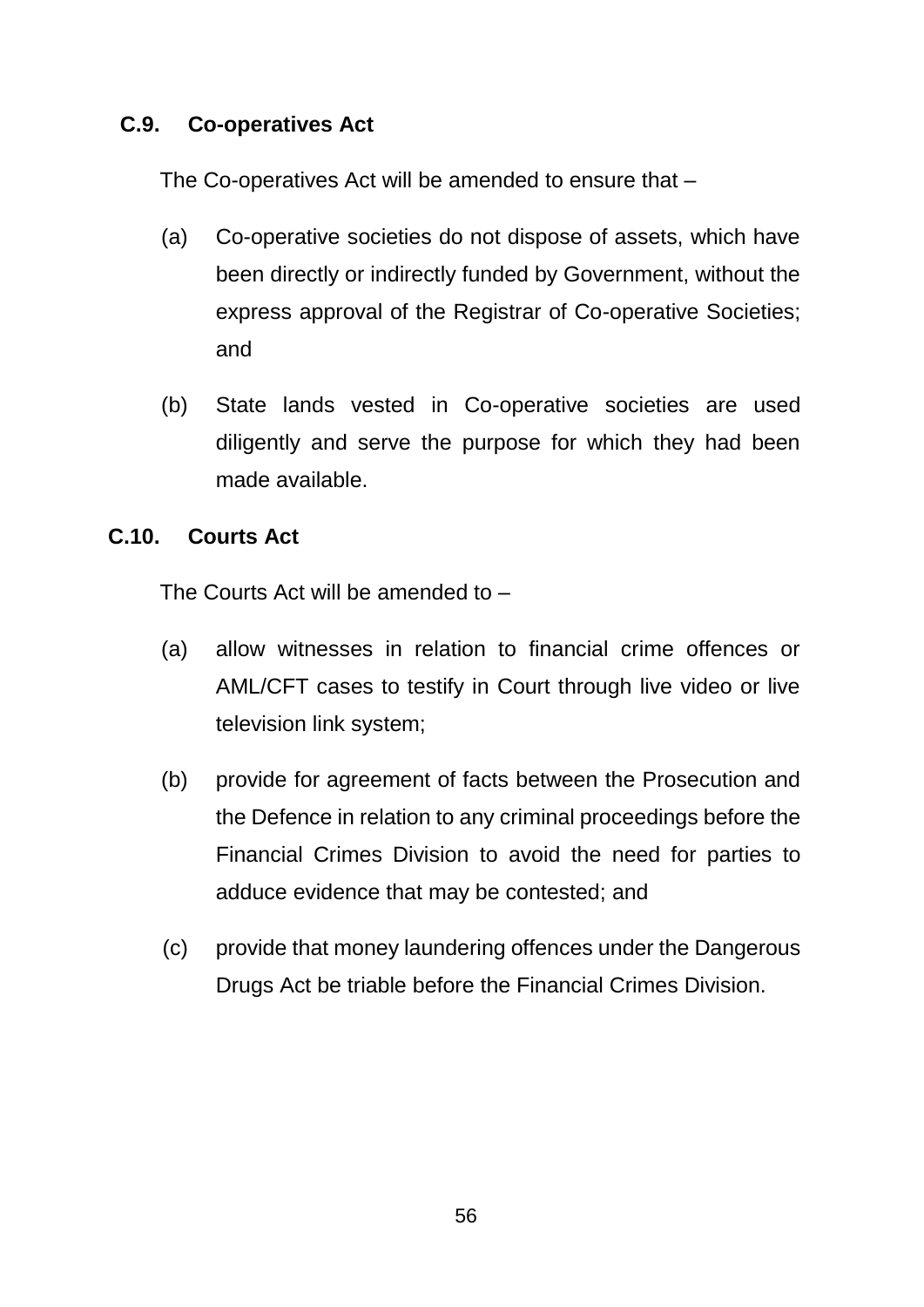## **C.11. Dangerous Chemicals Control Act**

In line with the recommendations of the Commission of Enquiry on Drug Trafficking Report, the Dangerous Chemicals Control Act will be amended to -

- (a) harmonise definitions with the Customs Act and enable sharing of information between the Ministry of Health and Wellness and the MRA and any other public sector agency;
- (b) provide for recordkeeping of retail transactions for dangerous chemicals; and
- (c) provide the MRA with powers of inspection and entry.

## **C.12. Dangerous Drugs Act**

The Dangerous Drugs Act will be amended to -

- (a) harmonise definitions with the Customs Act in view to control and limit manufacture of drugs/controlled substances;
- (b) empower the MRA to effect seizure in case of unlawful manufacture of substances and perform inspections on premises dealing with dangerous drugs; and
- (c) clarify on the application of orders made under the Dangerous Drugs Act, the Asset Recovery Act or the Good Governance and Integrity Reporting Act with regards to forfeiture of any money obtained in respect of offences made under the Dangerous Drugs Act.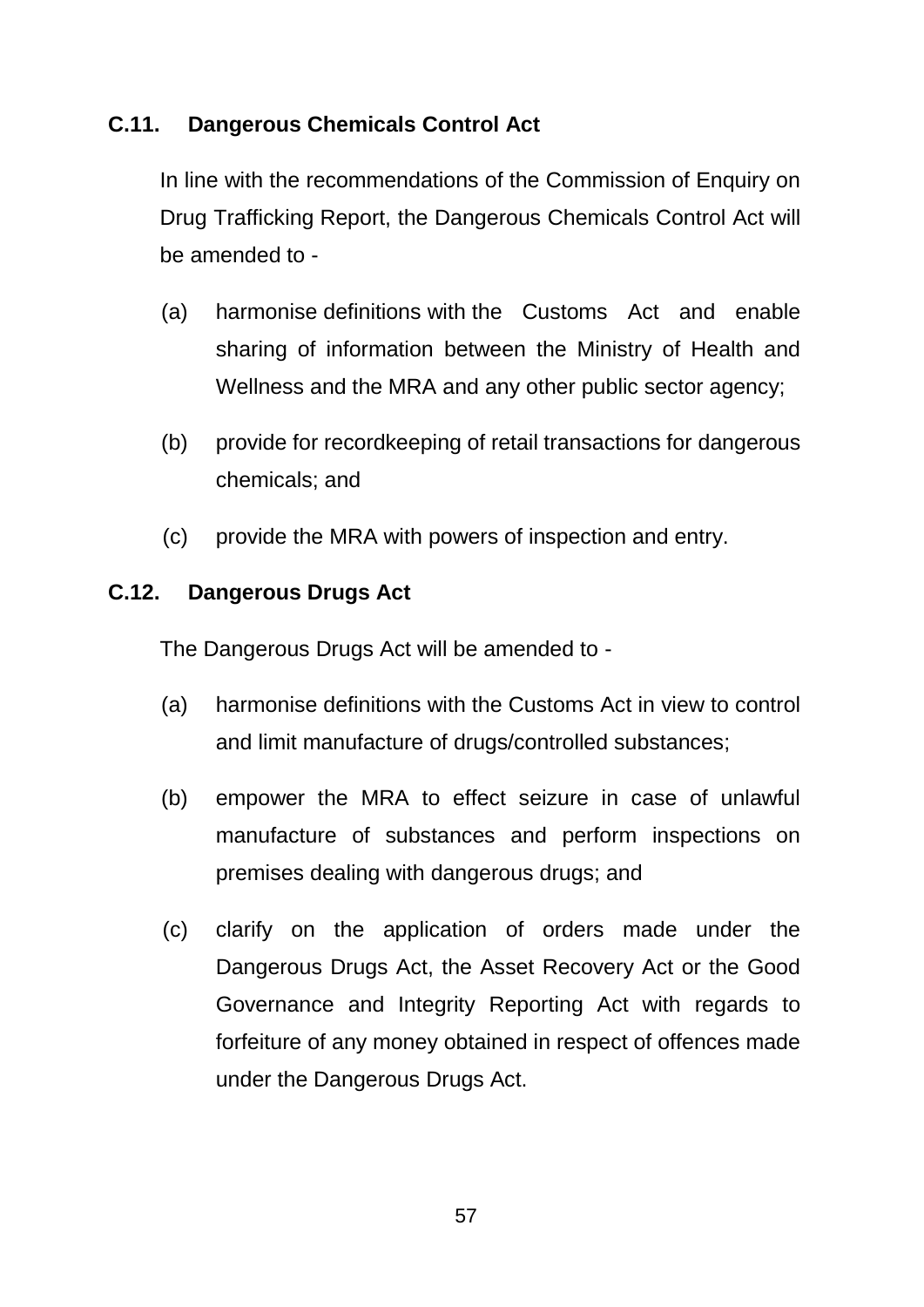#### **C.13. Economic Development Board Act**

The Economic Development Board Act will be amended to –

- (a) empower its Chief Executive Officer to monitor businesses holding a Regulatory Sandbox licence to ensure that the licencee is complying with the terms and conditions of the licence;
- (b) refer the monitoring and supervision of the licensee to such regulatory or other competent authority as may be determined by the technical committee;
- (c) discontinue the conduct of regulatory impact assessments;
- (d) enlarge the functions of the EDB to cover communication of economic measures;
- (e) review the composition of the Board of the EDB. The Board will comprise a maximum of 12 members. A representative of the Ministry of Housing and Land Use Planning and the Ministry of Finance, Economic Planning and Development will be nominated;
- (f) review the registration and deregistration process and criteria;
- (g) provide the process for suspension and revocation of a Freeport Certificate, e-Commerce Certificate and Regulatory Sandbox Licence; and
- (h) review the method of execution of documents.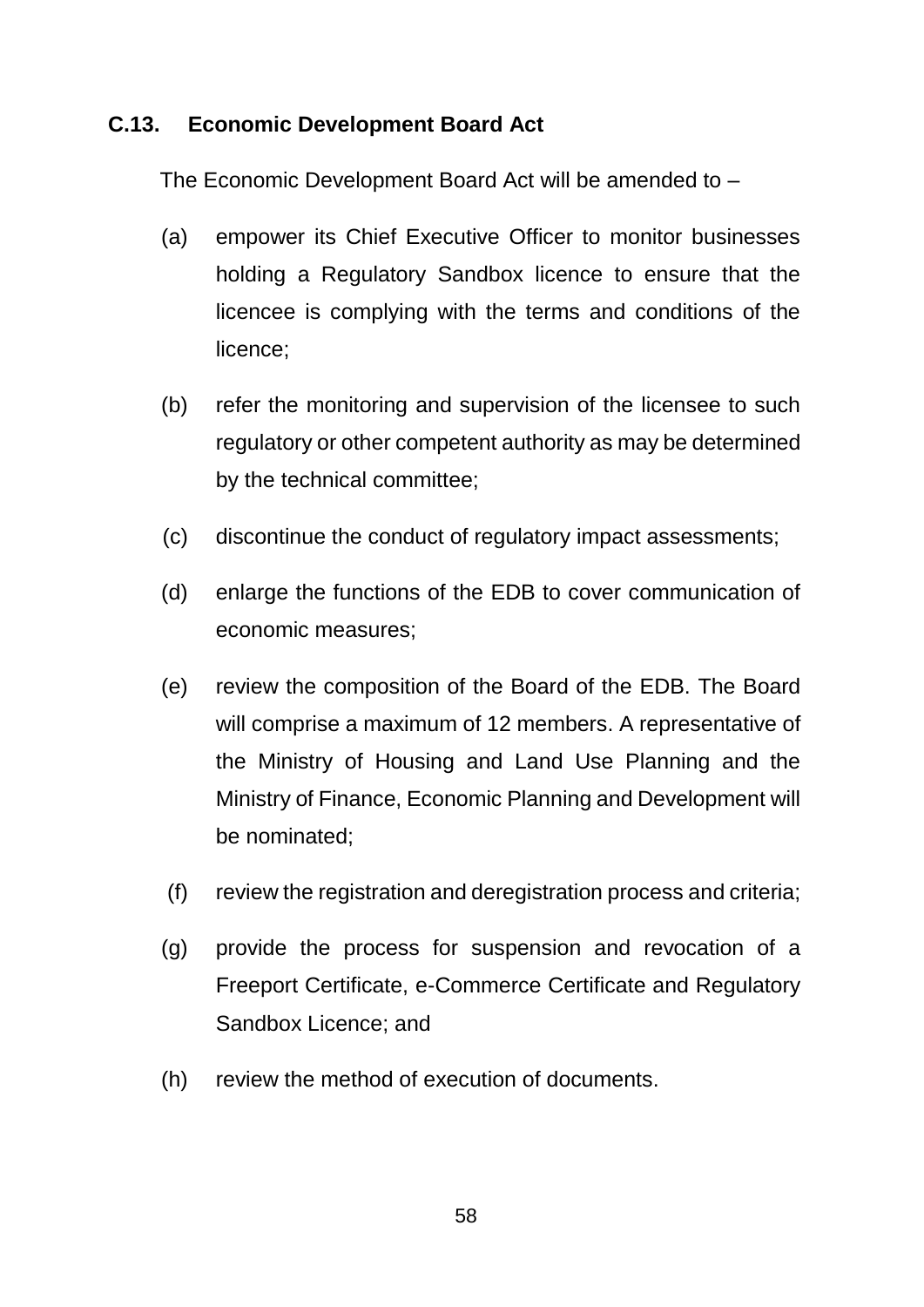#### **C.14. Environment Protection Act**

The Environment Protection Act will be amended to –

- (a) replace the representative of the National Development Unit by a representative of the Prime Minister's Office on the Board of the National Environment and Climate Change Fund; and
- (b) increase fines in relation to offences.

#### **C.15. Financial Intelligence and Anti-Money Laundering Act**

The Financial Intelligence and Anti-Money Laundering Act (FIAMLA) will be amended to -

- (a) include the Registrar of Companies in the definition of "Registrars" to allow the Companies and Business Registration Department to exchange information in relation to Non-Profit Organisations with the FIU;
- (b) exclude, from the definition of "financial institution", entities registered as reporting issuer which do not conduct any financial activities;
- (c) clarify the meaning of "Member firm" in line with the Financial Reporting Act;
- (d) allow for lodging of predicate offence and money laundering offence under a single information even if the investigations are being conducted by different investigatory authorities;
- (e) include private pension schemes under the purview of the FIAMLA;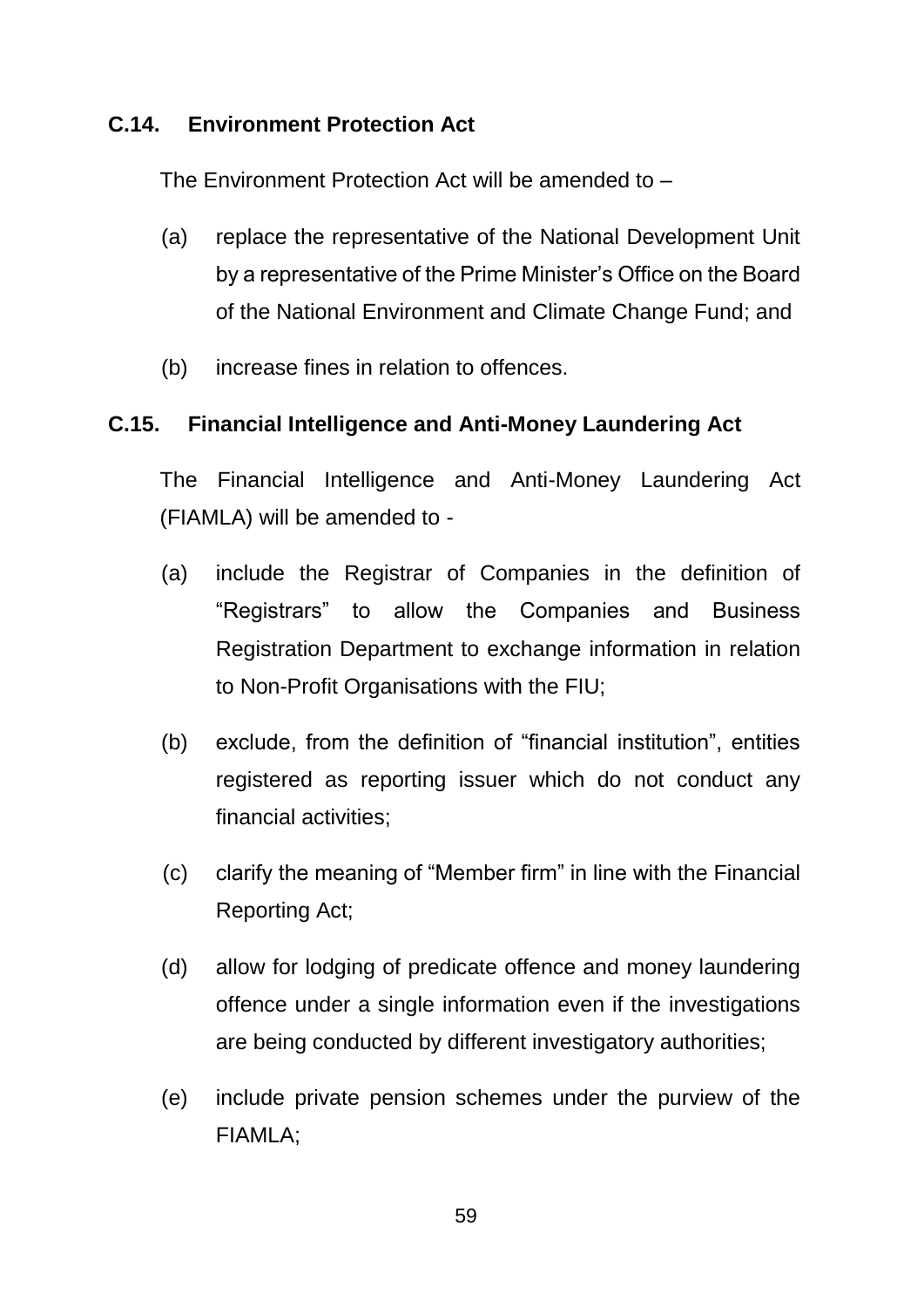- (f) review the definition of "financial institution" to include a qualified trustee as defined under the Trusts Act instead of only referring to the Trusts Act;
- (g) provide that decisions of regulatory bodies as defined in FIAMLA shall take effect immediately after 21 days of the decision;
- (h) require a reporting person to provide information to its regulatory body even if the person is not carrying out the listed activities under the FIAMLA;
- (i) empower the FIU to impose administrative sanctions on law practitioners who fail to comply with Anti Money Laundering and Combatting the Financing of Terrorism (AML/CFT) requirements;
- (j) provide for the establishment of a Core Group on AML/CFT;
- (k) provide for the National Committee on AML/CFT to be chaired by the Supervising Officer of the Ministry responsible for the subject of money laundering; and
- (l) provide for the establishment of an Interagency Coordination Committee to promote effective cooperation and coordination among its members in the implementation of the international standards on AML/CFT and proliferation.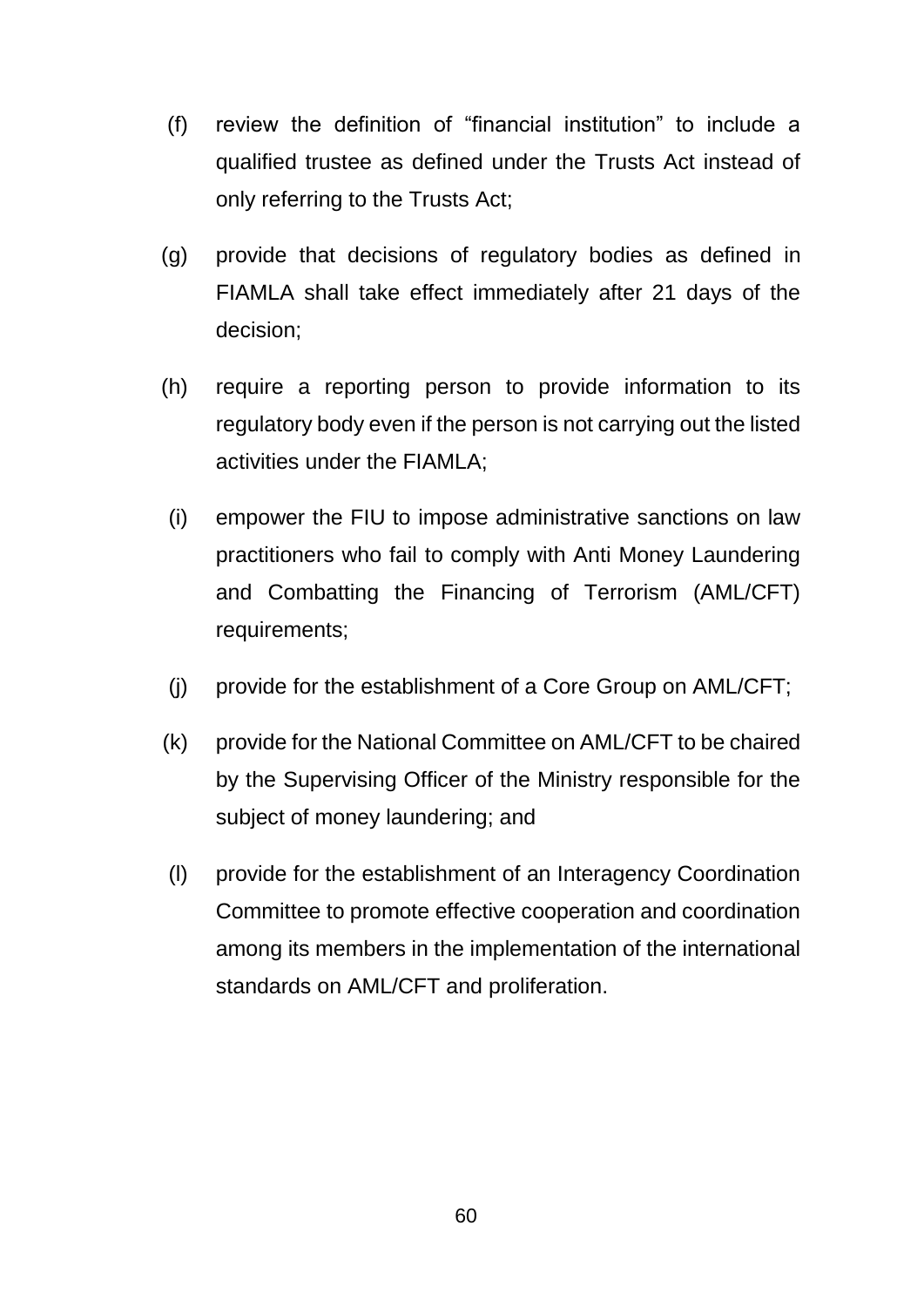## **C.16. Financial Reporting Act**

The Financial Reporting Act will be amended to –

- (a) extend the scope of sanctions against auditors and increase the fine to Rs 1 million and imprisonment to 5 years;
- (b) restrict an audit firm to audit the accounts of a listed company for a period of more than 7 years over an aggregated period of 10 years. Provision will be made to cater for an auditor who is already engaged with a listed company and for sanctions in case of non-compliance;
- (c) empower the Financial Reporting Council to compound offences with the consent of the Director of Public Prosecutions; and
- (d) increase the fine to Rs  $500,000$  for  $-$ 
	- (i) failing to submit financial statements, annual report and report on corporate governance; and
	- (ii) providing professional services while not being registered as a member firm.

#### **C.17. Financial Services Act**

The Financial Services Act will be amended to –

- (a) define "Fintech", "Regulatory Sandbox", "Regulatory Sandbox Authorisation" and "Regtech";
- (b) establish the framework for applying for a Regulatory Sandbox Authorisation;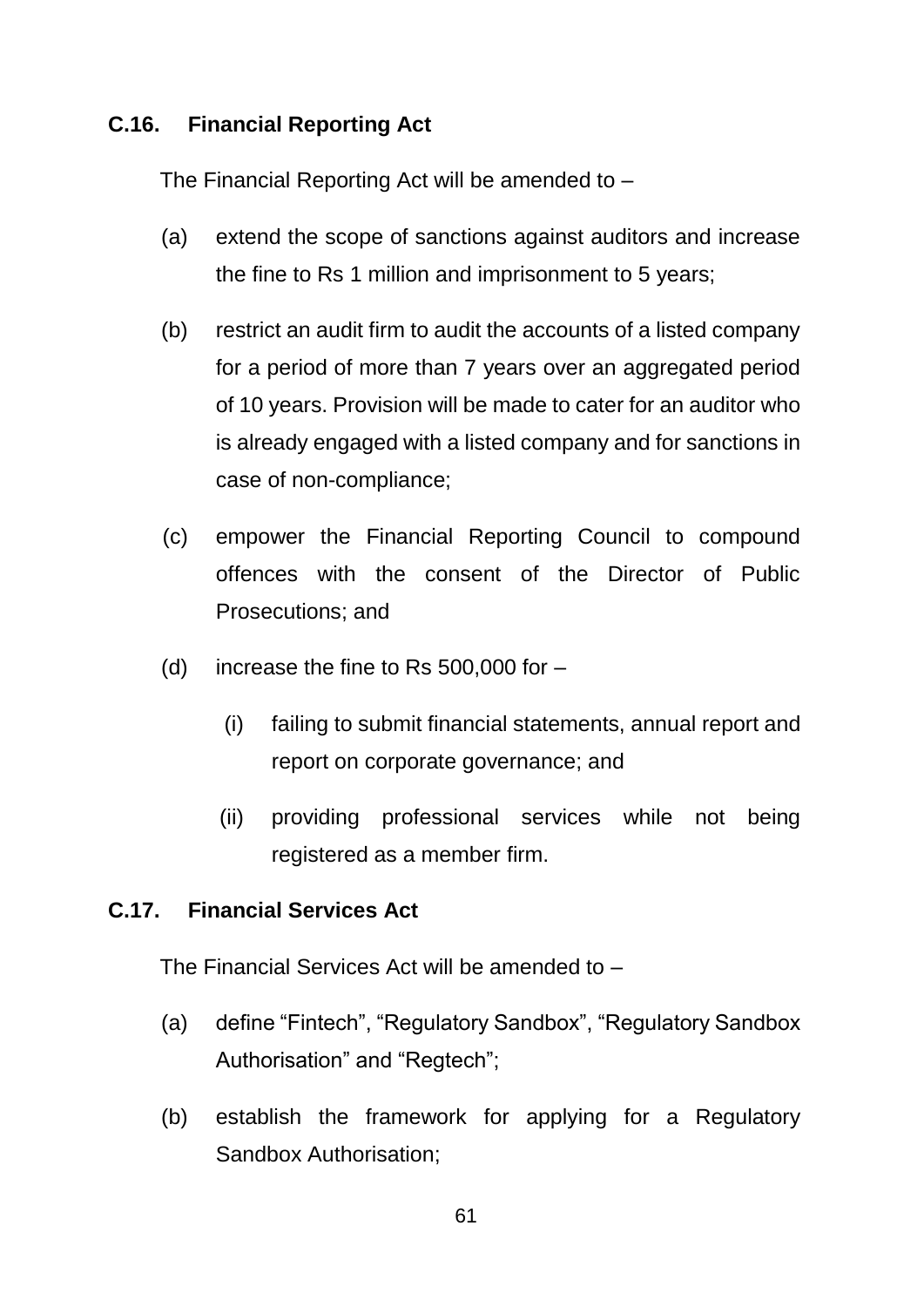- (c) authorise the FSC to set up such fintech innovation hubs and finnovation and digital labs for the non-banking financial services sector;
- (d) allow issue of shares of less than 5% in a licensee without the approval of the FSC unless such issue results in a change in control in the licensee;
- (e) authorise the FSC to require the Official Receiver, a Liquidator, Provisional Liquidator, Administrator or Special Administrator to provide the FSC with information relating to its licensee or past licensee for the discharge of its functions;
- (f) allow service of notice for administrative sanction be also done through a registered usher or by encrypted electronic mail in addition to registered post;
- (g) remove Self-Regulatory Organisations (SROs) from the purview of the decision of the Review Panel given that the Panel cannot hear applications regarding SROs;
- (h) extend the possibility to request for a certificate of good standing from the FSC to all its licensees, and to legal practitioners and accounting firms with the consent of the licensee;
- (i) allow the FSC to exchange information with a supervisory body or any other public sector agency for the administration of their respective Acts and for the FSC to discharge its functions; and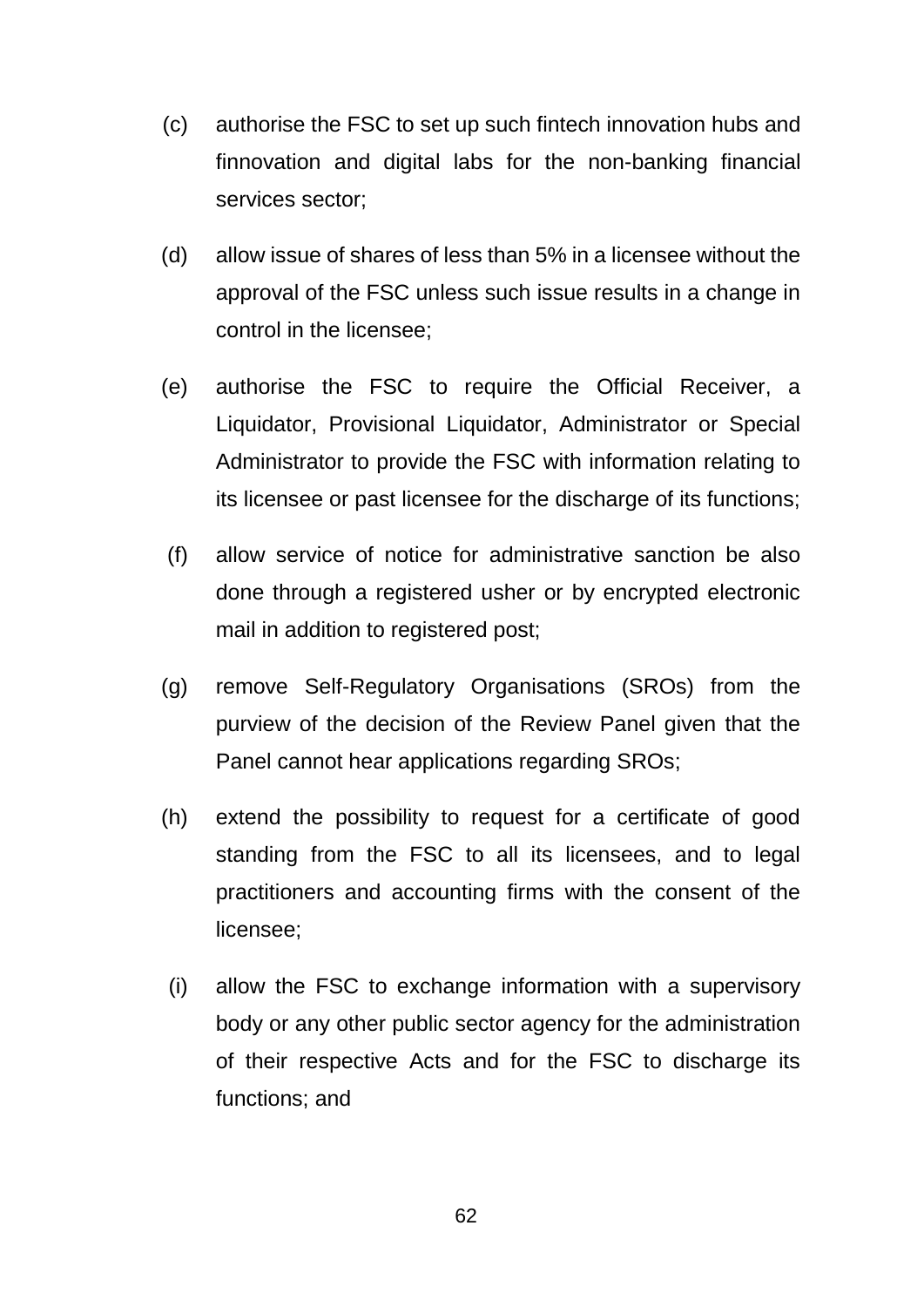(j) authorise the FSC to regulate and supervise financial institutions or start-ups providing relevant services under the FinTech Regulatory Sandbox licence issued by the FSC, with such consequential adaptations as may be required to give thereto.

#### **C.18. Fisheries and Marine Resources Act**

The Fisheries and Marine Resources Act will be amended to –

- (a) provide for the implementation of resolutions adopted in international conservation and management organisations/agreements;
- (b) include penalties pertaining to offences committed in respect of different sections of the Fisheries and Marine Resources Act;
- (c) introduce measures and conditions on the exploration of untapped resources in the Exclusive Economic Zone of Mauritius through exploratory fishing; and
- (d) provide for registration of fiberglass vessels of 24 metres or more intended to be used for fishing and related activities.

#### **C.19. Fishermen Investment Trust Act**

The Fishermen Investment Trust Act will be repealed as the Fishermen Investment Trust has not been operating since 2014.

#### **C.20. Forests and Reserves Act**

The Forests and Reserves Act will be amended to ensure that natural drains are preserved.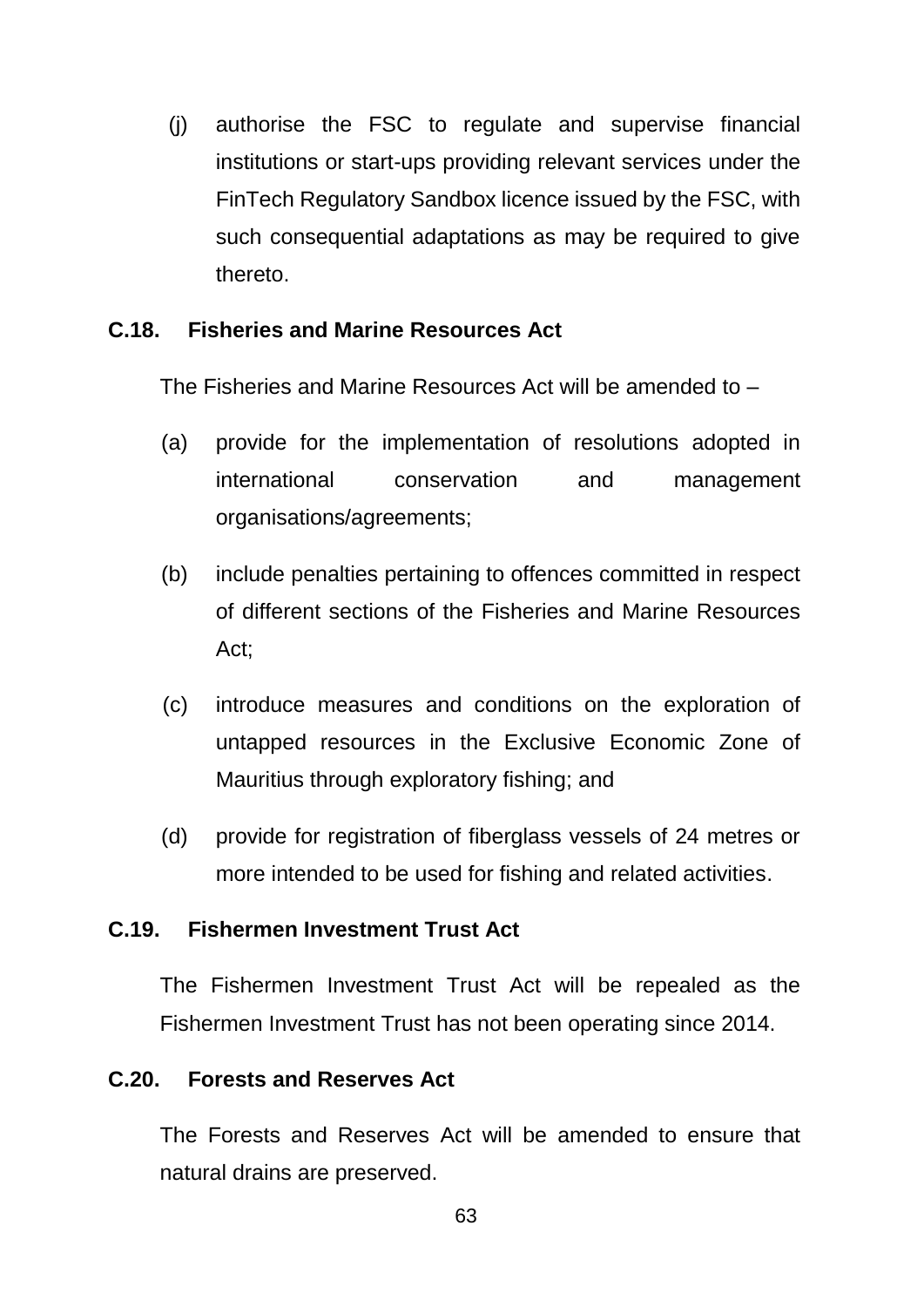#### **C.21. Foundations Act**

The Foundations Act will be amended to ensure compliance with the requirements of Financial Action Task Force on –

- (a) protecting Non-Profit Organisations (NPOs) from being misused by terrorist organisations, by, amongst others -
	- (i) authorising the Registrar of Companies to issue guidelines;
	- (ii) empowering the Registrar of Companies to conduct examinations and investigations; and
	- (iii) providing for sanctions for non-compliance and offences committed under the Foundations Act;
- (b) the grounds for removal of a foundation from the register kept by the Registrar of Companies non-filing of an amended Charter;
- (c) the opportunity for foundations to take remedial actions when they have failed to meet disclosure requirements of beneficial ownership information;
- (d) undertaking of outreach and educational programs; and
- (e) sharing of information with law enforcement agencies and institutions involved in the prevention of money laundering and combating of terrorism financing and proliferation financing, in Mauritius or abroad.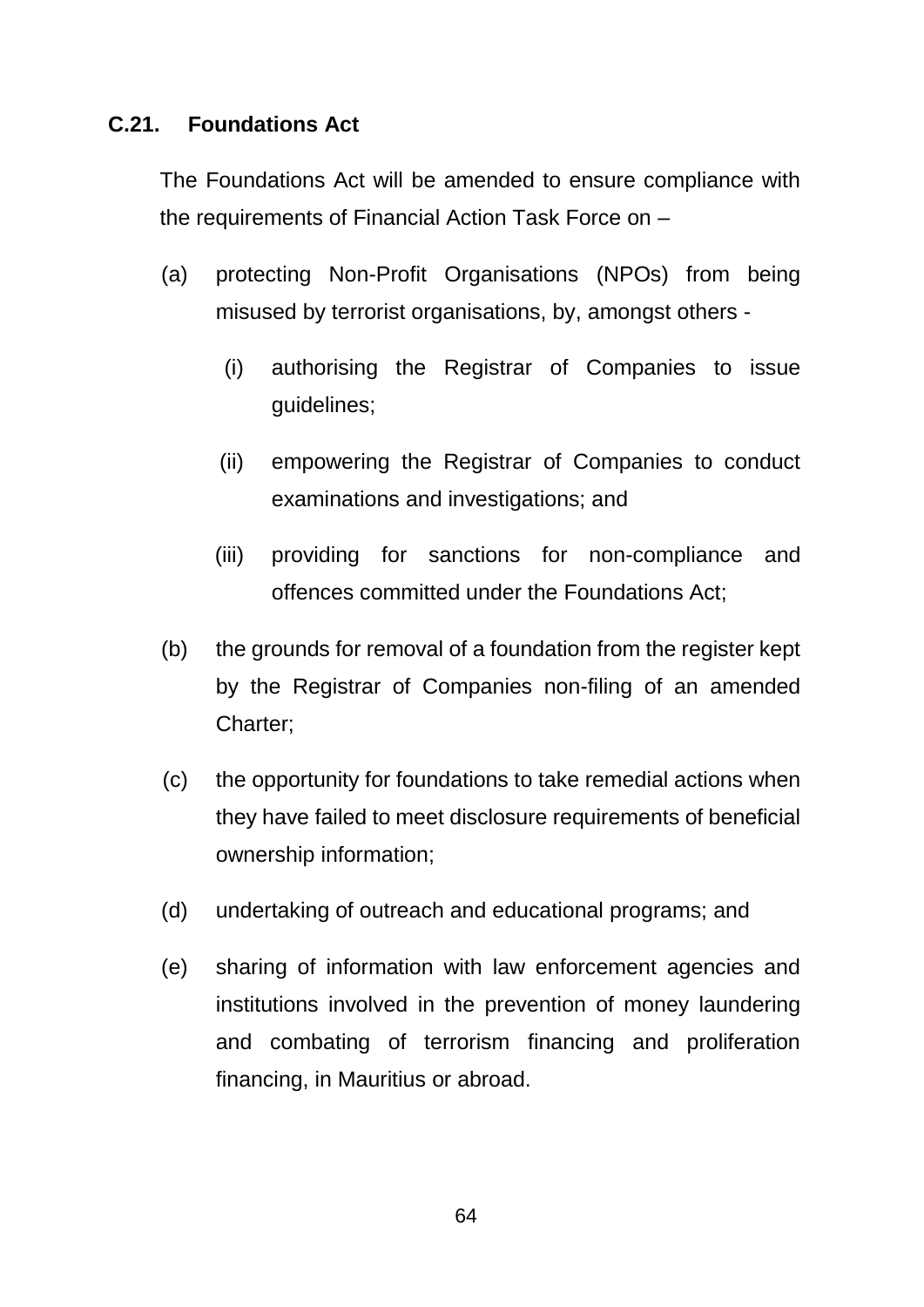#### **C.22. Freeport Act**

The Freeport Act will be amended to –

- (a) allow third-party freeport developers to provide space to an enterprise outside the Freeport zone for manufacturing and storage of goods;
- (b) introduce display showroom as an authorised freeport activity to allow freeport operators to promote and market their products to potential buyers; and
- (c) empower the MRA, in consultation with EDB, to extend the warehousing period of 24 months for goods imported into the freeport zone for a further maximum period of 36 months under such terms and conditions as MRA may determine.

#### **C.23. Gambling Regulatory Authority Act**

The Gambling Regulatory Authority (GRA) Act will be amended  $t \circ -$ 

- (a) introduce definitions of "gross proceeds", "gross stakes" and "gross takings";
- (b) align the definition of "suspicious transaction" with the requirement of the action plan of the FIAMLA recommendations;
- (c) set up a Horse Racing Division which will be responsible for the regulatory and governance functions of horse racing as recommended in the Parry Report;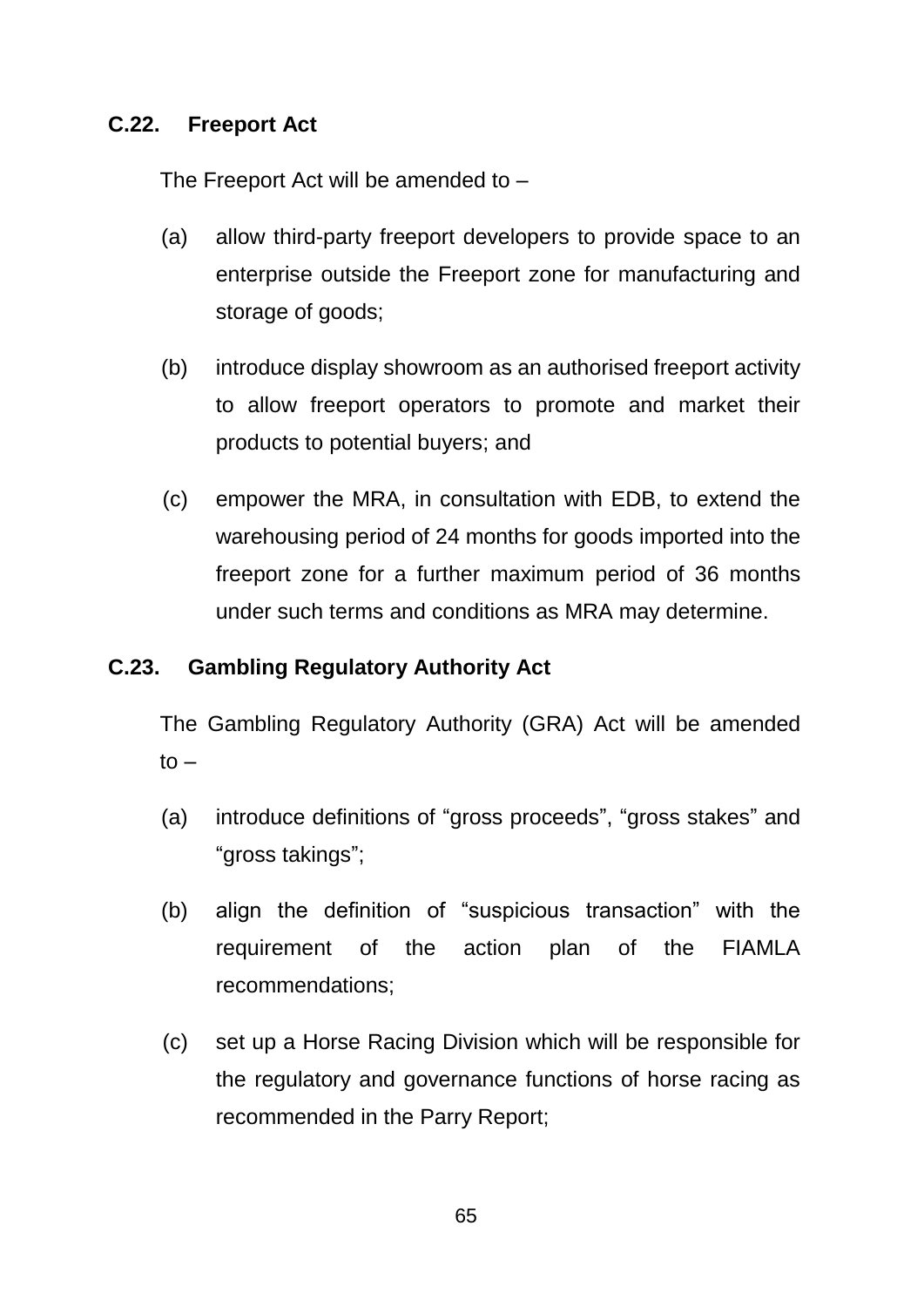- (d) make it a legal requirement for a local pool promoter or an agent of a foreign pool promoter to be a company;
- (e) empower the GRA to extend the validity period for claiming a lottery prize in the case of the covid-19 period or other national disaster or calamity;
- (f) allow the GRA to prescribe the category of officers in respect of licensees other than a horse racing organiser who shall require Personal Management Licence;
- (g) exempt the premises of amusement machines operators from the requirement for Police clearance prior to the issue of a licence. These premises will now be inspected by the Gambling Investigators of the GRA;
- (h) empower the board to take disciplinary action against its licensees for failing to comply with the anti-money laundering and terrorism financing and proliferation guidelines issued by the GRA;
- (i) allow bookmakers licenced to conduct fixed odds betting on football matches taking place outside Mauritius to effect payment of the licence fee in four instalments as is currently the case for casino and Gaming House licencees;
- (i) in the case of "Loterie Vert", to provide for  $-$ 
	- (i) a security to be furnished by the operator, as is the case for other licencees; and
	- (ii) the payment of 47.16% of the net proceeds by the operator to MRA at such times as specified in the licence;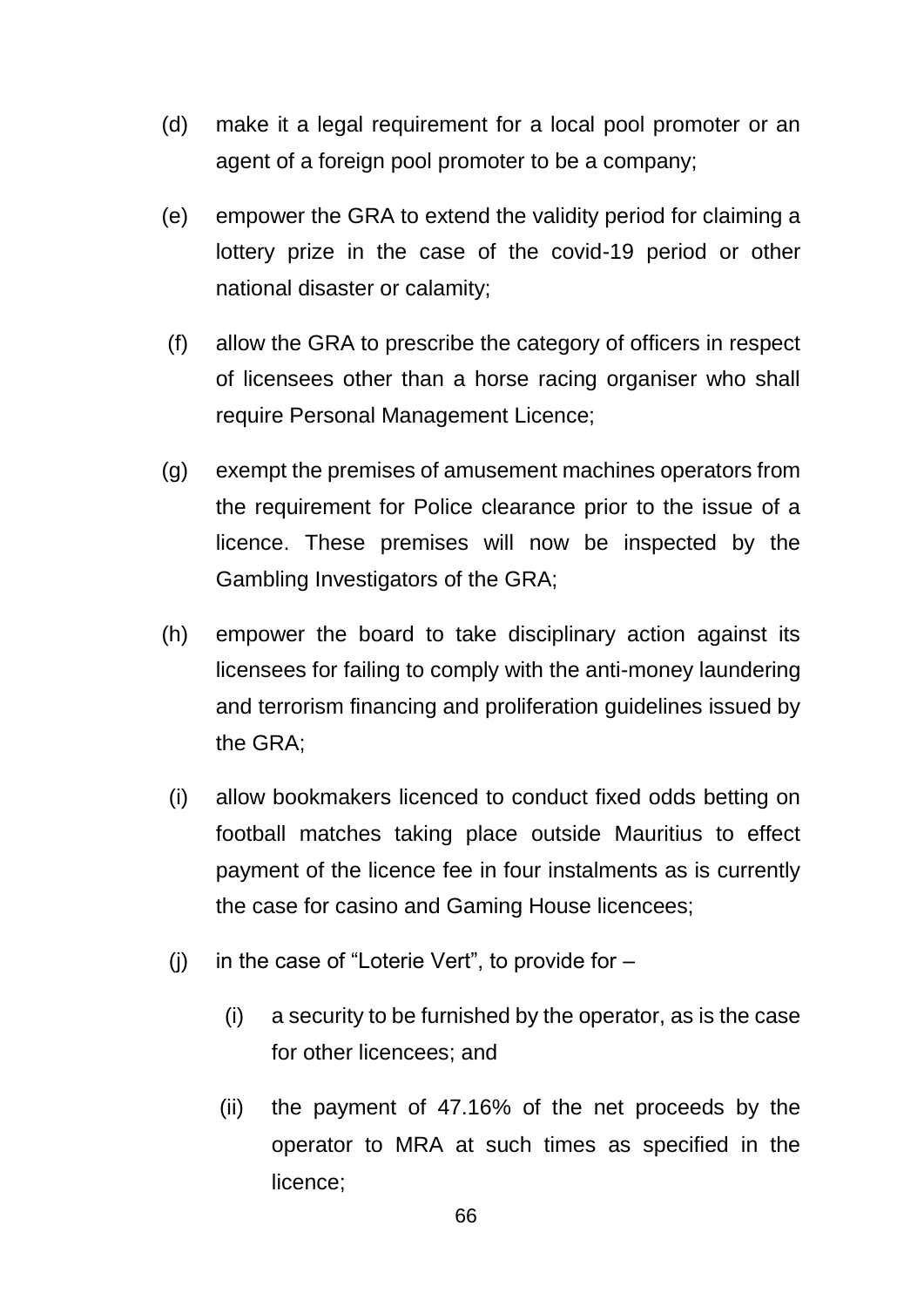- (k) provide for the introduction of digital gaming in the gambling industry for local operators;
- (l) allow the operator of Mauritius National Lottery to conduct lottery and lottery games through remote communication on terms and conditions to be prescribed;
- (m) make it a legal requirement for any shareholder holding more than 50% of the shares in a Public Limited Company with a horse racing organiser licence to be fully compliant with all the provisions of the Act governing the horse racing organiser;
- (n) empower the board to direct a non-compliant majority shareholder to dilute its shareholding to less than 50% in the Public Limited Company holding the horse racing organiser licence;
- (o) make it an offence for a licensed bookmaker conducting fixed odds betting on local races to subdivide his business and create other independent sub-operators under the same licence;
- (p) make it an offence for holders of a personal management licence or any member or associate member of a horse racing organiser to place bets illegally;
- (q) limit the number of terminals on the premise of a bookmaker conducting fixed odds betting on local races to three terminals; and

67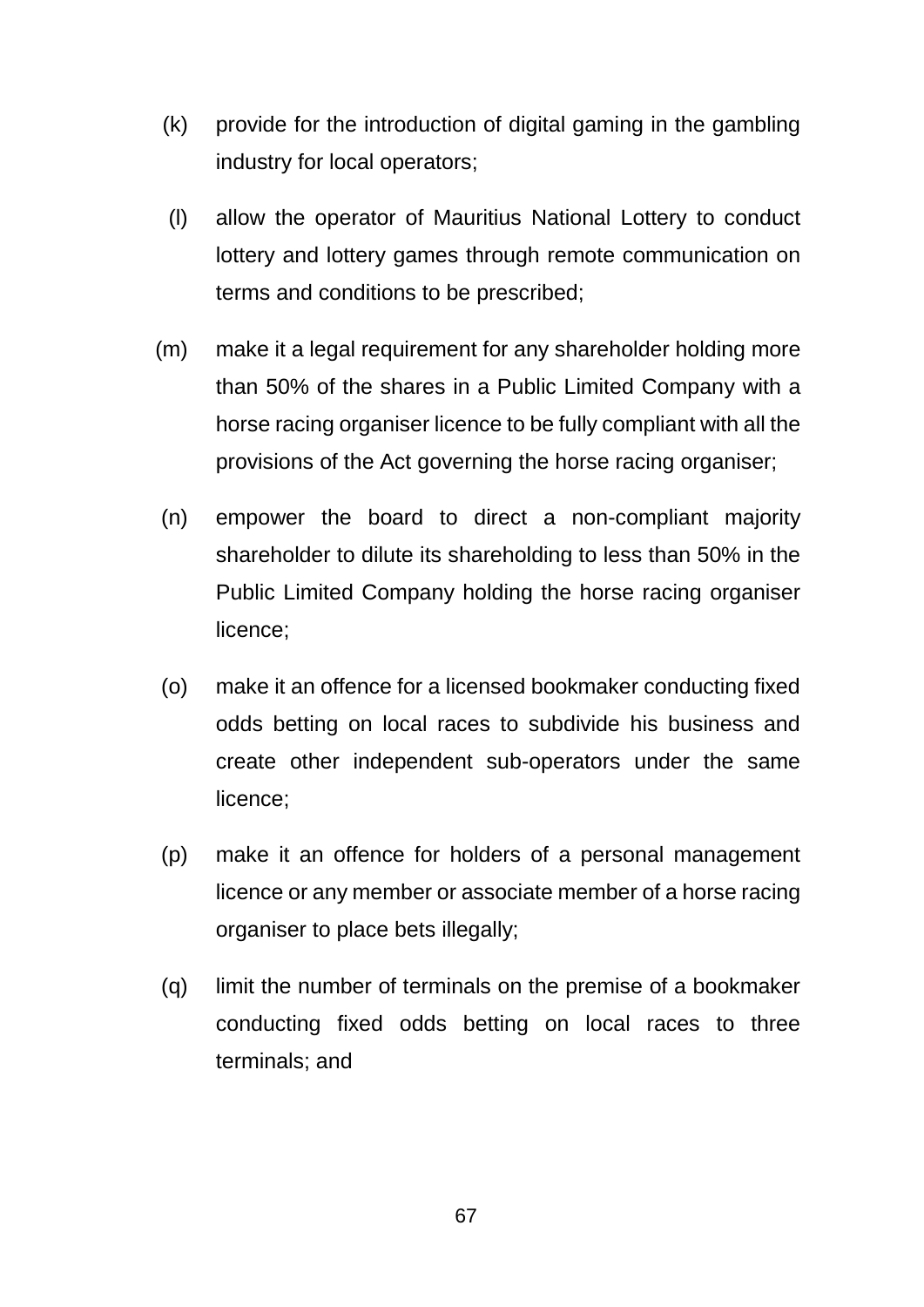(r) increase the rates of duties and taxes for the following licencees –

| <b>Licensee</b>                                                                                                                                                                                                                          | <b>Duties and Taxes</b>                                         |                                                                 |
|------------------------------------------------------------------------------------------------------------------------------------------------------------------------------------------------------------------------------------------|-----------------------------------------------------------------|-----------------------------------------------------------------|
|                                                                                                                                                                                                                                          | <b>From</b>                                                     | To                                                              |
| <b>HORSERACING</b>                                                                                                                                                                                                                       |                                                                 |                                                                 |
| Bookmaker<br>conducting<br>fixed<br>odds betting on local race at the<br>race course and -                                                                                                                                               |                                                                 |                                                                 |
| bookmaker<br>where the<br>(a)<br>operates inside the stand                                                                                                                                                                               | 12% of gross stakes                                             | 14% of gross stakes                                             |
| bookmaker<br>where the<br>(b)<br>outside<br>the<br>operates<br>stand                                                                                                                                                                     | 12% of gross stakes                                             | 14% of gross stakes                                             |
| Bookmaker conducting<br>fixed<br>bet through<br>odds<br>remote<br>communication                                                                                                                                                          | 12% of gross stakes                                             | 14% of gross stakes                                             |
| Totalisator operator at the race<br>course, outside the racecourse,<br>operating bets through remote<br>communication,<br>conducting<br>local race inter-totalisator betting<br>or conducting foreign race inter-<br>totalisator betting | 12% of gross stakes                                             | 14% of gross stakes                                             |
| <b>FOOTBALL</b>                                                                                                                                                                                                                          |                                                                 |                                                                 |
| conducting<br><b>Bookmaker</b><br>fixed<br>odds betting on foreign football<br>matches                                                                                                                                                   | 12% of gross stakes                                             | 14% of gross stakes                                             |
| <b>OTHER</b>                                                                                                                                                                                                                             |                                                                 |                                                                 |
| Sweepstake organizer                                                                                                                                                                                                                     | 12% of gross<br>proceeds                                        | 14% of gross<br>proceeds                                        |
| Local pool promoter                                                                                                                                                                                                                      | 12% of gross stakes                                             | 14% of gross stakes                                             |
| Agent of foreign pool promoter                                                                                                                                                                                                           | 12% of gross stakes                                             | 14% of gross stakes                                             |
| machine<br>Limited<br>out<br>pay<br>operator                                                                                                                                                                                             | 12% of gross takings<br>or Rs 1 million,<br>whichever is higher | 14% of gross takings<br>or Rs 1 million,<br>whichever is higher |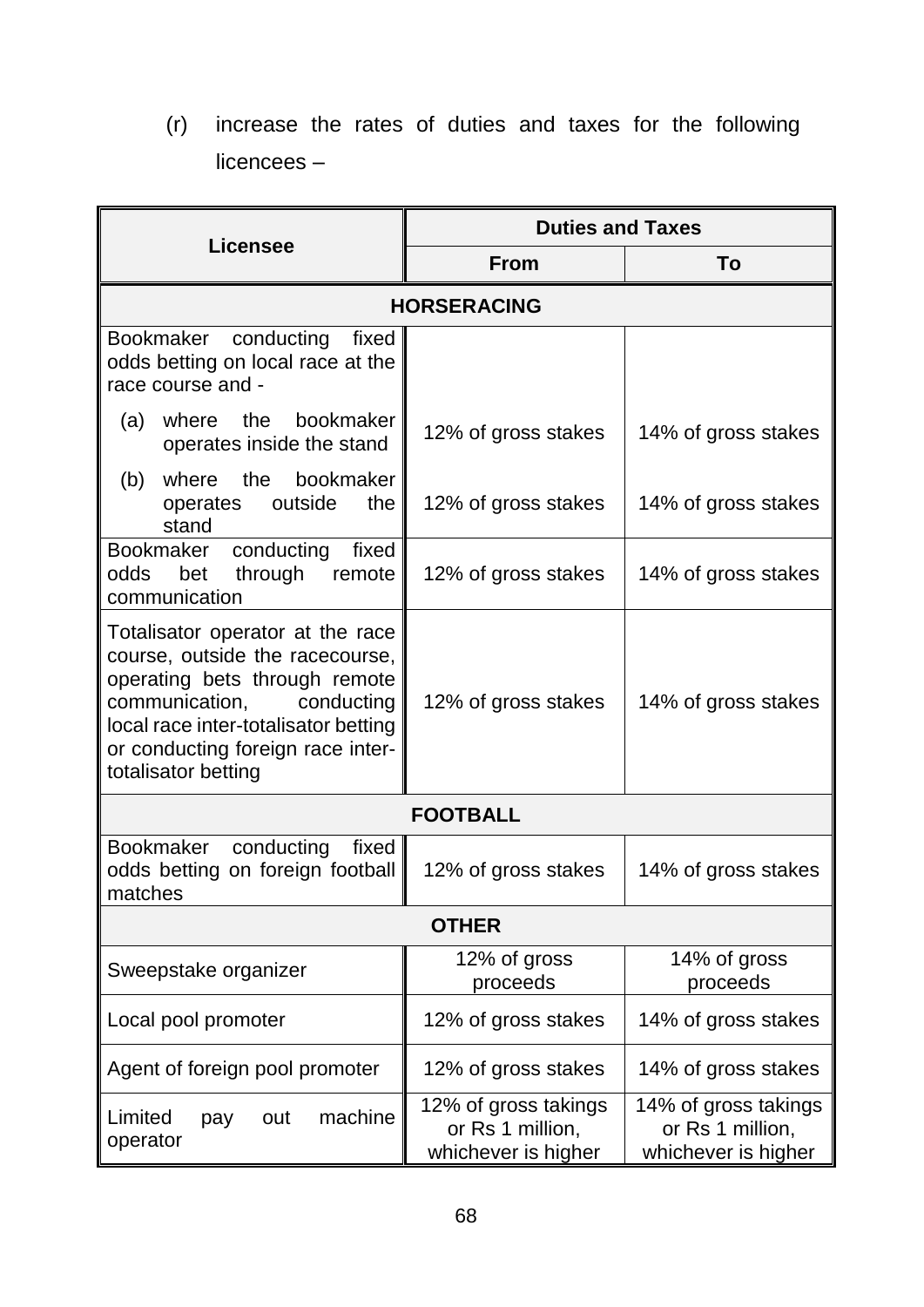#### **C.24. Human Resource Development Act**

The Human Resource Development Act is amended to –

- (a) authorise the MRA to remit directly to the HRDC the amount of training levy accruing to the National Training Fund; and
- (b) define the term "tourism sector" as in the Income Tax Regulations 1996.

#### **C.25. Immigration Act**

The Immigration Act will be amended to enable the Passport and Immigration Office to share information of non-citizens to concerned stakeholders for verification purposes.

#### **C.26. Income Tax Act**

The Income Tax Act will be amended to –

- (a) broaden the scope of partial exemption tax regime to cover licensed investment dealers and activities relating to the leasing of locomotives and train including rails leasing;
- (b) extend the existing incentive to employees of licensees of the FSC who are issued with an Asset Manager Certificate; or a Fund Manager Certificate; or an Asset and Fund Manager Certificate, on or after 1 September 2016, to those managing an asset base of USD 50 Million or above;
- (c) provide that dividend paid by a non-resident to another non-resident is not taxable in Mauritius;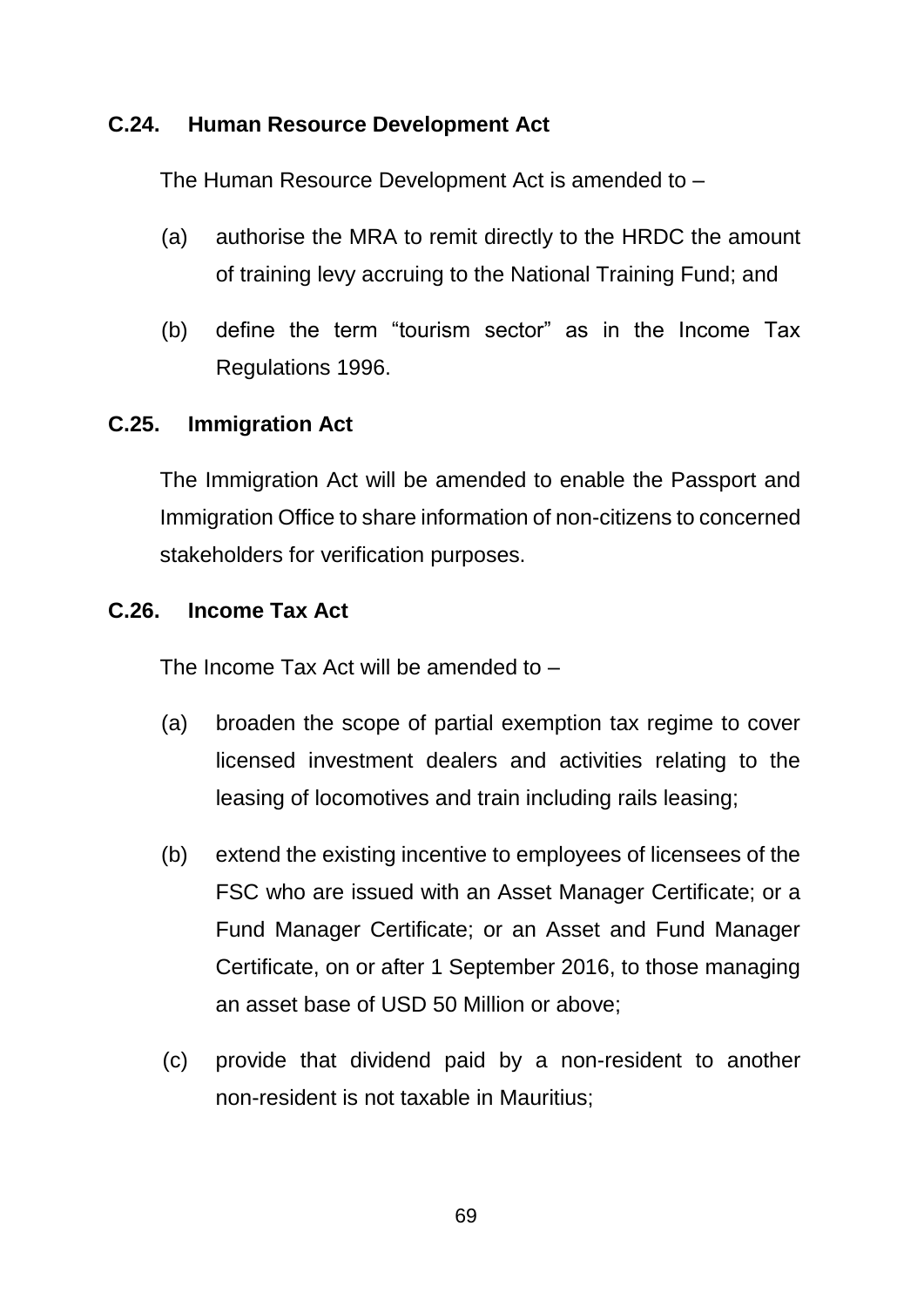- (d) extend the R&D tax incentive scheme (double deduction) expiring in June 2022 by 5 years, that is, to June 2027;
- (e) extend the tax holiday on Family Offices and Fund and Asset Managers from 5 years to 10 years;
- (f) exclude foreign limited partnership which is a non-tax resident from the need to submit a return of dividend; and
- (g) ensure that Foundations and Trusts benefitting from a preferential tax regime comply with the OECD standards including substantial activity requirements.

## **C.27. Information and Communication Technologies Act**

The Information and Communication Technologies Act will be amended –

- (a) to improve the regulatory framework that has been deployed since the ICT sector was liberalized in 2004 in relation to the promotion of competition within the sector and to improve compatibility in the local legislation vis a vis the international commitments taken at the level of World Trade Organisation; and
- (b) for the reconstitution of the ICT Advisory Council.

#### **C.28. Insolvency Act**

The Insolvency Act will be amended to require a liquidator to provide information to the FSC for the discharge of its functions and obligations under an arrangement or agreement for the exchange of information.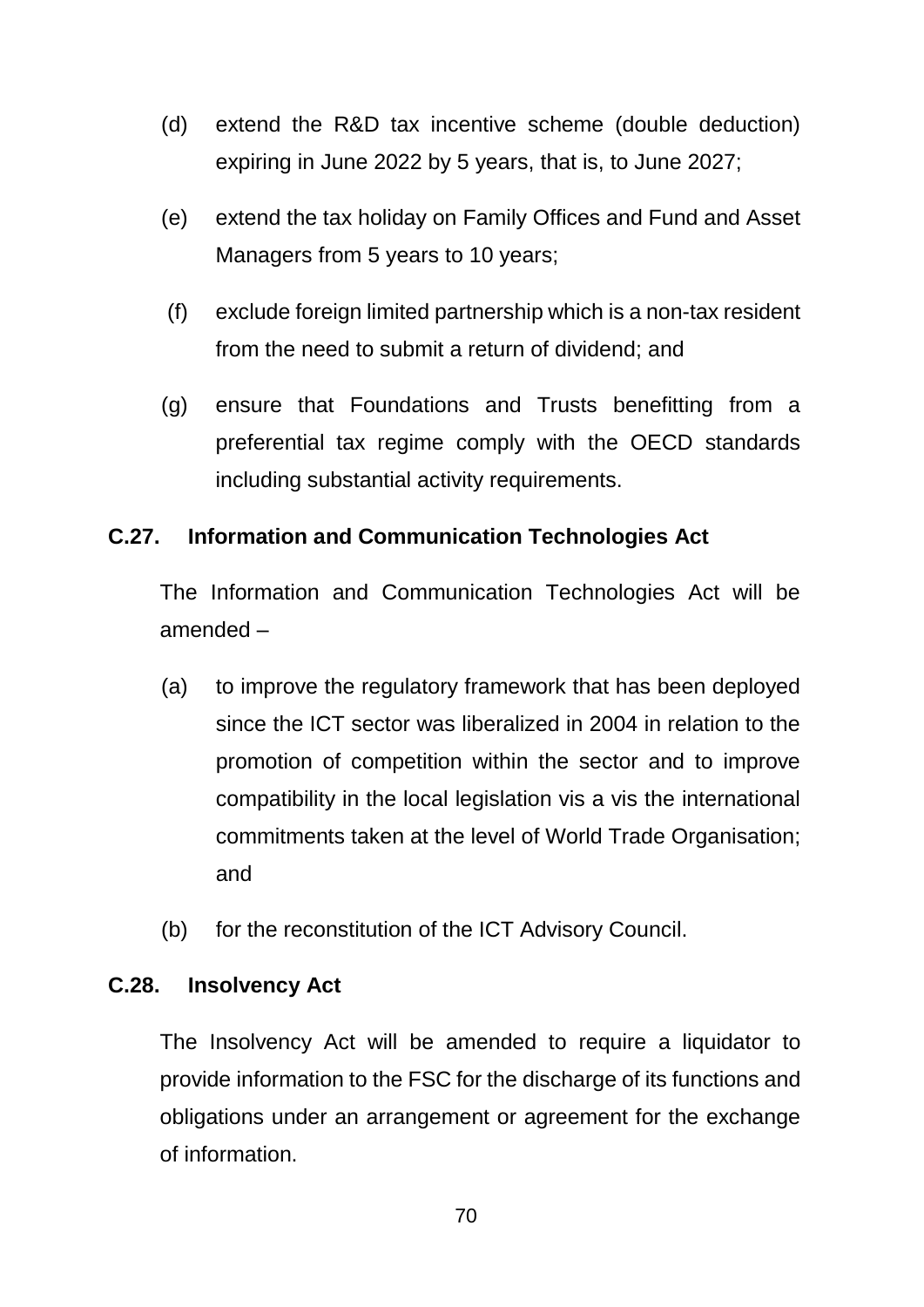#### **C.29. Insurance Act**

The Insurance Act will be amended to –

- (a) allow the FSC to  $-$ 
	- (i) exempt, on specified conditions, a person categorised as a small private company from its reporting obligations; and
	- (ii) extend the time period for doing an act or thing required under the law;
- (b) allow individuals and insurance agents categorised as small private companies to file their financial summaries in a specified format;
- (c) require an insurer to ensure that its insurance agents are at all times in good standing in terms of fees and reporting obligations;
- (d) cater for licensing and regulatory requirements for Third-Party Administrators;
- (e) provide for the establishment of the National Insurance Claims Database for the purpose of promoting confidence in the insurance industry and ensuring the fair treatment of policy holders; and
- (f) require any Insurer providing motor insurance business to furnish information required by the FSC.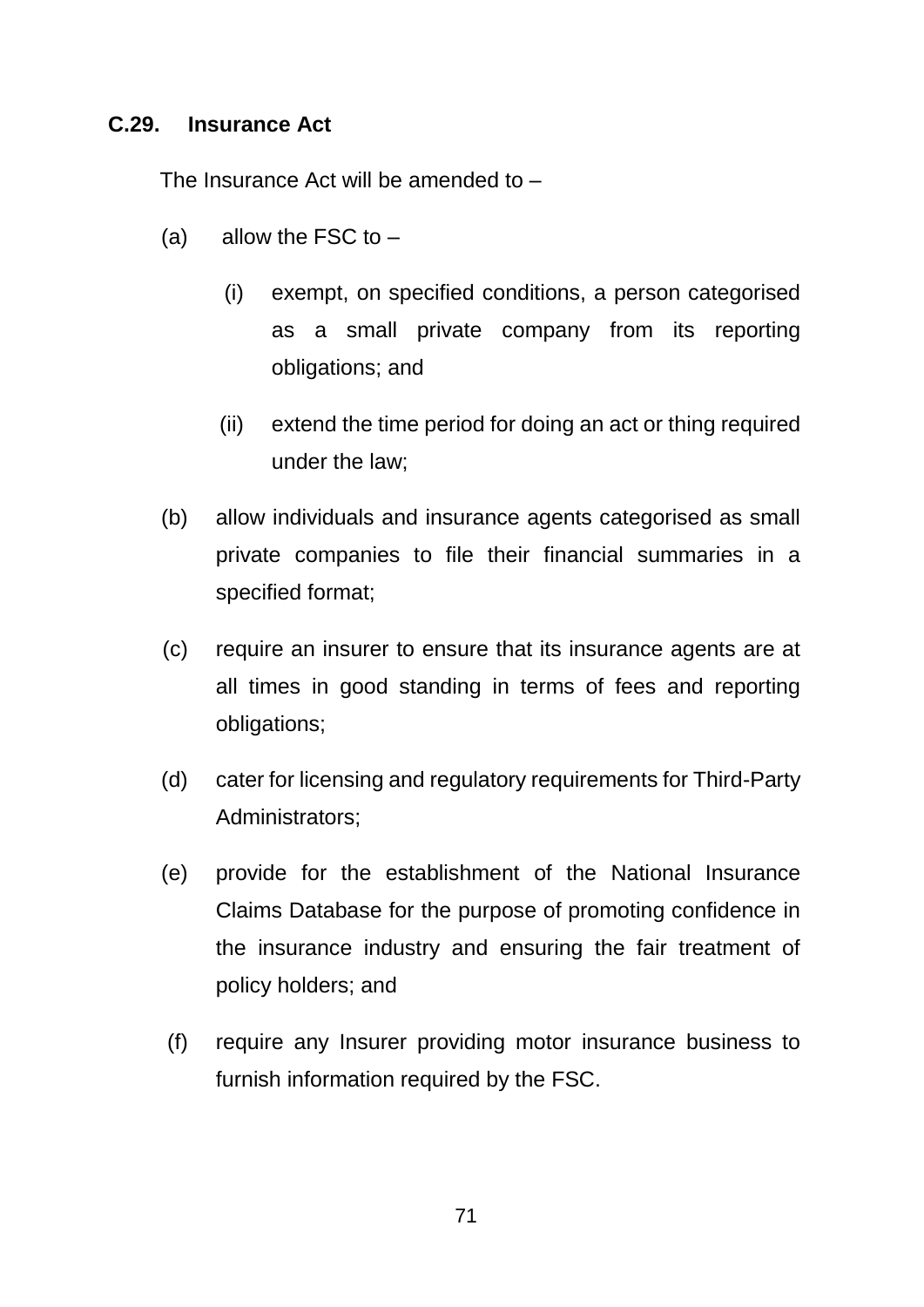# **C.30. Land Drainage Authority Act**

The Land Drainage Authority Act will be amended to empower the Land Drainage Authority to issue enforcement notice to public bodies and other stakeholders for non-maintenance of the drainage infrastructures falling within their jurisdiction.

## **C.31. Limited Liability Partnerships Act**

The Limited Liability Partnerships Act will be amended to provide that a Limited Liability Partnership may be removed from the register in case appropriate beneficial ownership information has not been provided to the Registrar of Limited Liability Partnerships.

#### **C.32. Limited Partnerships Act**

The Limited Partnerships Act will be amended to provide that a Limited Partnership may be removed from the register in case appropriate beneficial ownership information has not been provided to the Registrar of Limited Partnerships.

#### **C.33. Local Government Act**

The Local Government Act will be amended to empower Public Bodies designated by the Land Drainage Authority to construct drains in privately owned land where storm water accumulates and represents high flooding risks.

#### **C.34. Mauritius Agricultural Marketing Act**

The Mauritius Agricultural Marketing Act will be amended to –

(a) provide for new definitions in the context of the coming into operation of the National Wholesale Market, which shall be administered and operated by the Agricultural Marketing Board;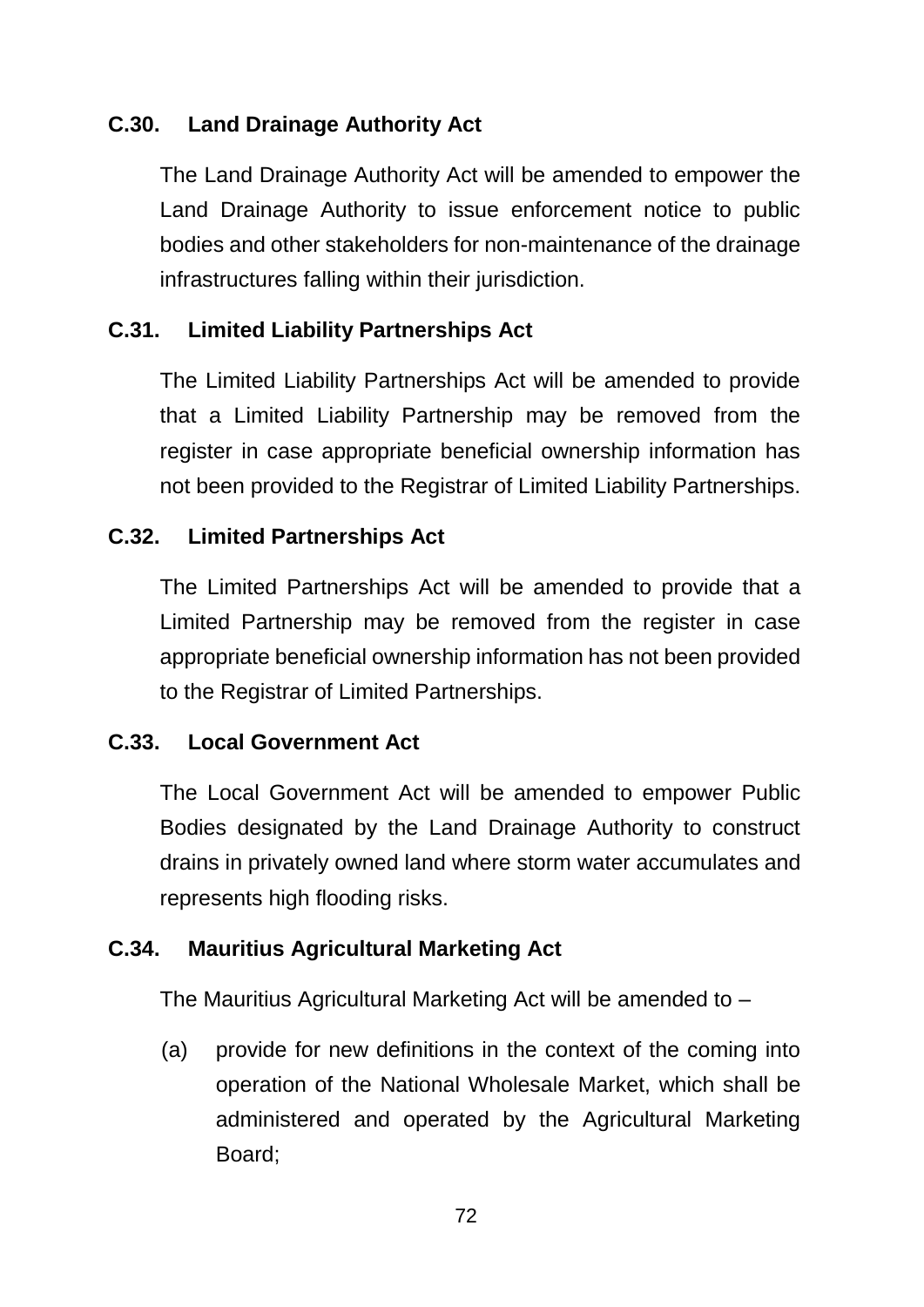- (b) enlarge the functions and powers of the Agricultural Marketing Board for the proper regulation of the National Wholesale Market and setting the terms and conditions to provide access to the National Wholesale Market to registered users;
- (c) stabilize the price of any product that the Agricultural Marketing Board may deal with; and
- (d) protect the employees of the Agricultural Marketing Board and its Board in the discharge of their duties as per the Mauritius Agricultural Marketing Act.

# **C.35. Mauritius Institute of Training and Development Act**

The Mauritius Institute of Training and Development Act will be amended to provide for a representative of the Ministry responsible for the subject of education to be member of the Board of the Mauritius Institute of Training and Development for improved synergy between mainstream education and Technical and Vocational Education and Training.

# **C.36. Mauritius Qualifications Authority Act**

The Mauritius Qualifications Authority (MQA) Act will be amended to allow the Authority to provide accreditation to non-award courses, for them to qualify for refund from HRDC.

#### **C.37. Mauritius Research and Innovation Council Act**

The Mauritius Research and Innovation Council (MRIC) Act will be amended to extend the mandate of the MRIC to conduct research on identified national-priority thrust areas in order to strengthen our research ecosystem.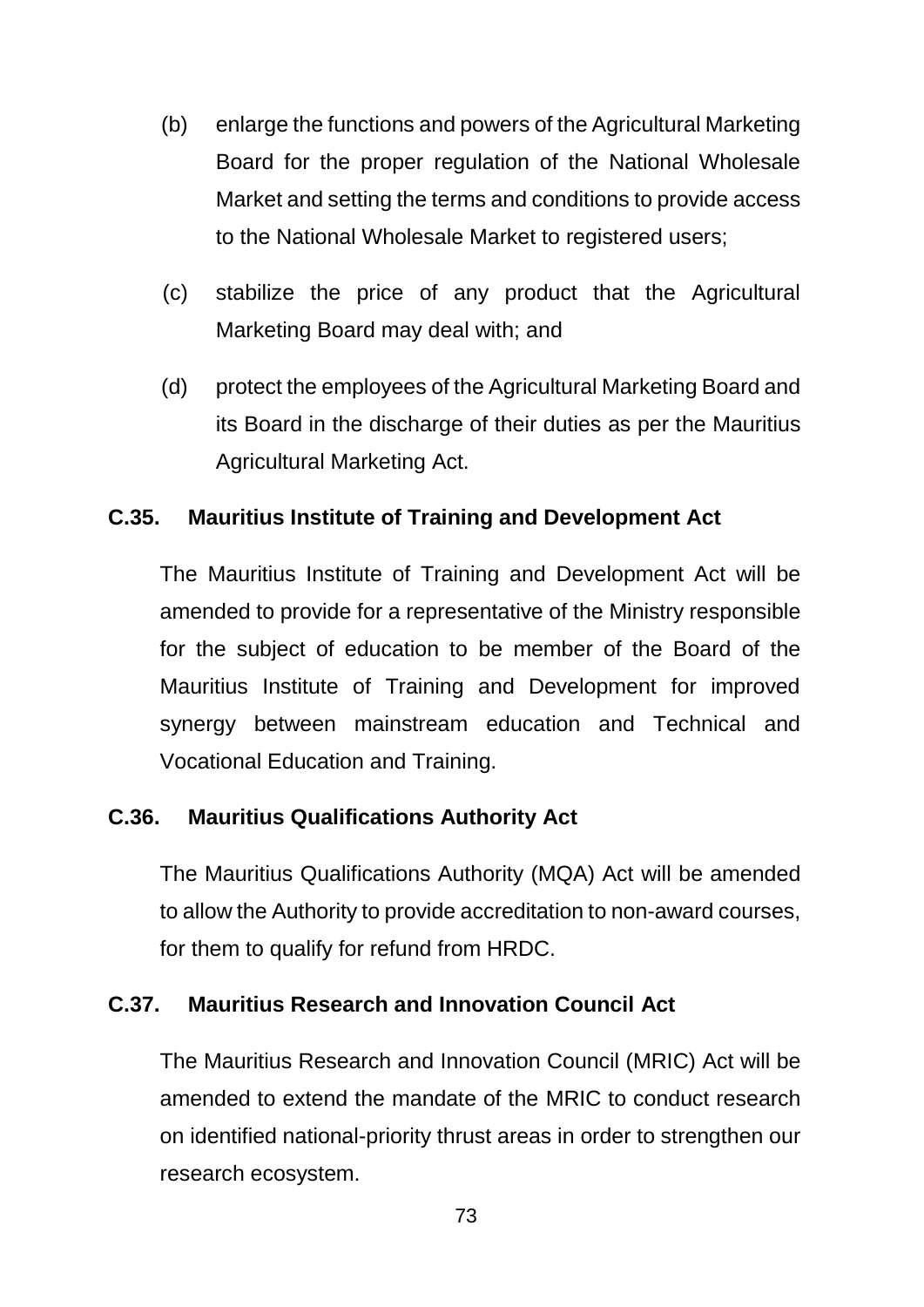## **C.38. Mauritius Revenue Authority Act**

The Mauritius Revenue Authority Act will be amended to allow for tax information to be accessible to law enforcement agencies for the purpose of conducting investigations under relevant Acts.

## **C.39. Merchant Shipping Act**

The Merchant Shipping Act will be amended to build resilience against potential maritime casualties.

#### **C.40. Morcellement Act**

The Morcellement Act will be amended to provide for a representative of the Land Drainage Authority to be member of the Morcellement Board.

#### **C.41. National Payment Systems Act**

The National Payment Systems Act will be amended to –

- (a) provide for the setting up of a National Payment Systems Committee which shall act as an advisory body to the BOM in the exercise of its oversight function in respect of the national payment systems; and
- (b) include breach of regulations as an offence.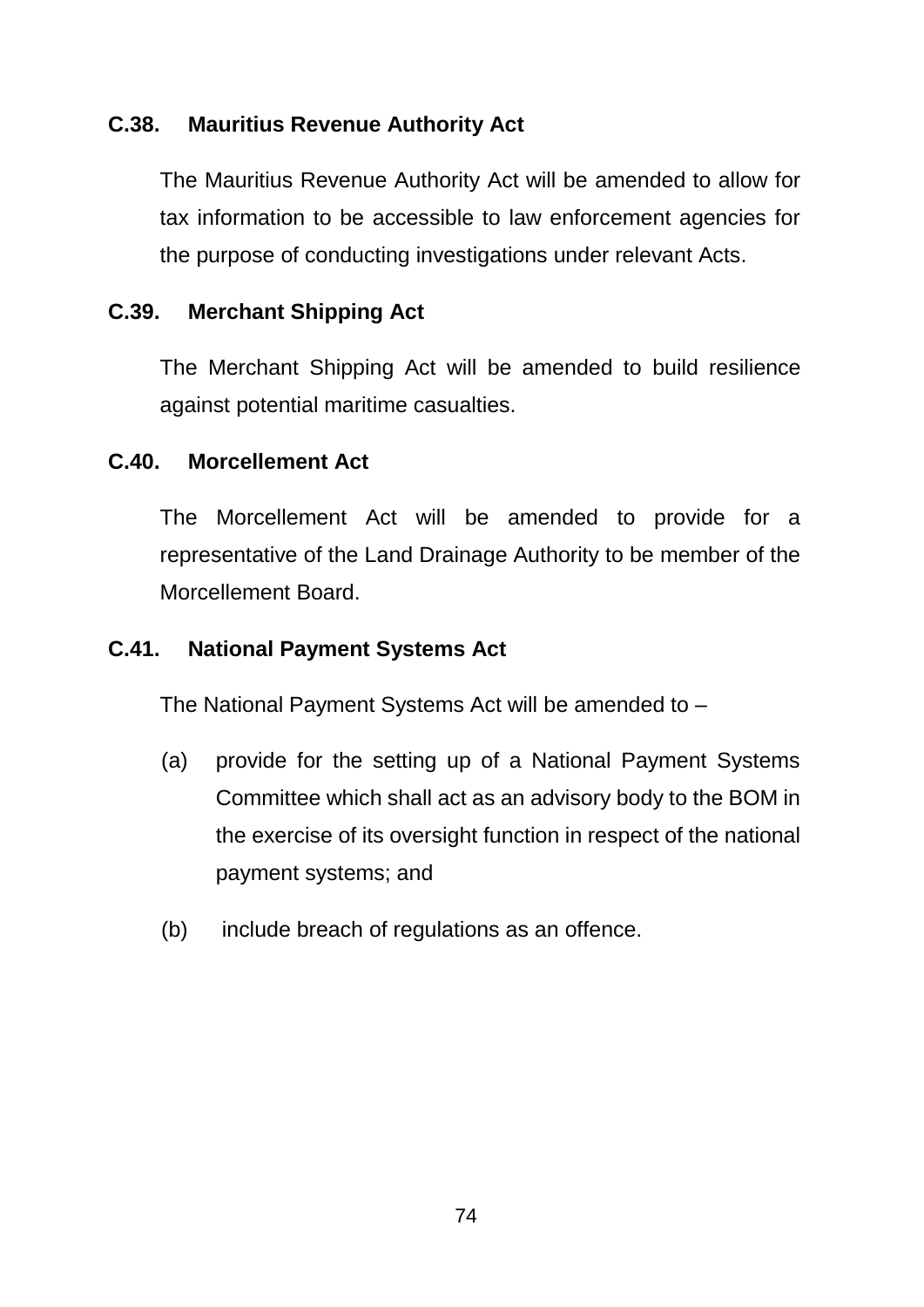## **C.42. Non-Citizens (Employment Restriction) Act**

The Non-Citizens (Employment Restriction) Act will be amended  $to -$ 

- (a) increase the fine and term of imprisonment and introducing other sanctions in cases where an employer contravenes the Act by employing absconding or illegal foreign workers;
- (b) delete the section relating to applications for work permit in respect of activities such as Artificial Intelligence (AI), Fintech, robotics, etc;
- (c) provide for the issue of a provisional permit, subject to conditions, in cases where the process for renewal of work permit has been delayed;
- (d) provide for the issue of a special permit, on humanitarian grounds, to a victim or presumed victim of trafficking or a foreign worker in a stranded situation; and
- (e) indicate that the term "victim of trafficking" has the same meaning as in the Combating of Trafficking in Persons Act.

# **C.43. Non-Citizens (Property Restriction) Act**

The Non-Citizens (Property Restriction) Act will be amended to provide that -

(a) no approval is required from the Prime Ministers' Office (PMO) for disposal of property under the EDB Schemes (e.g. Property Development Scheme, Integrated Resort Scheme) but only for EDB to notify the Prime Minister's Office of such disposal;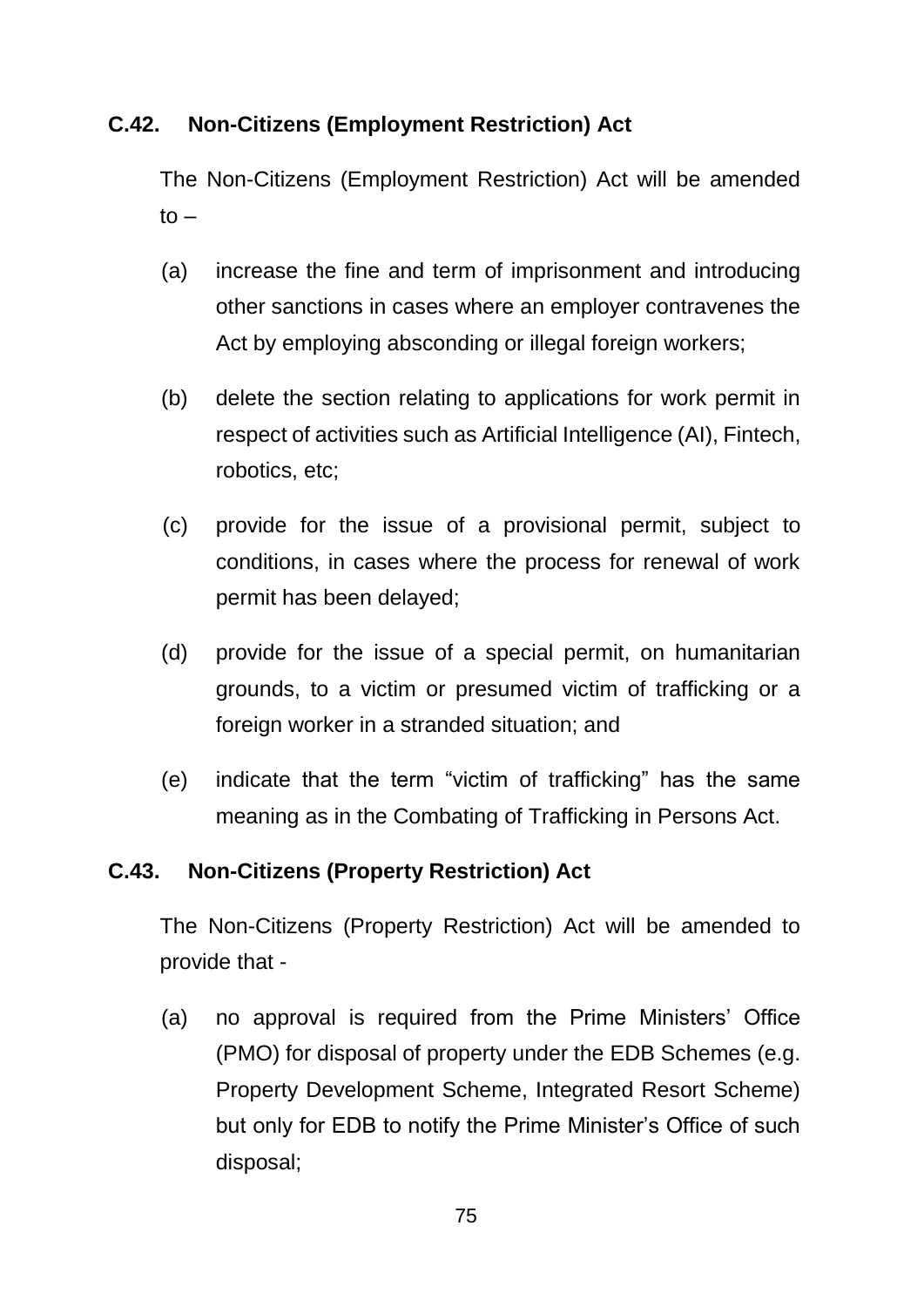- (b) non-citizens seek the authorisation of the PMO for, among others, obtaining title or continuous use of immovable property in Mauritius; and
- (c) no authorisation of the PMO is required for only the initial 20-year lease.

## **C.44. Ombudsperson for Financial Services Act**

The Ombudsperson for Financial Services Act will be amended  $to -$ 

- (a) empower the Ombudsperson to notify the issue of instructions and guidelines or impose requirements on financial institutions;
- (b) extend the delay during which a financial institution has to communicate its decision to an aggrieved financial services consumer following written representations made by him to the financial institution from 10 days to 30 days;
- (c) empower the Ombudsperson to reject a complaint where the complainant does not have sufficient interest in the matter; and
- (d) remove the requirement imposed on a complainant to make a sworn statement on waiving his right of initiating civil proceedings before any Court in respect of a complaint, for the Ombudsperson to hear and determine the complaint.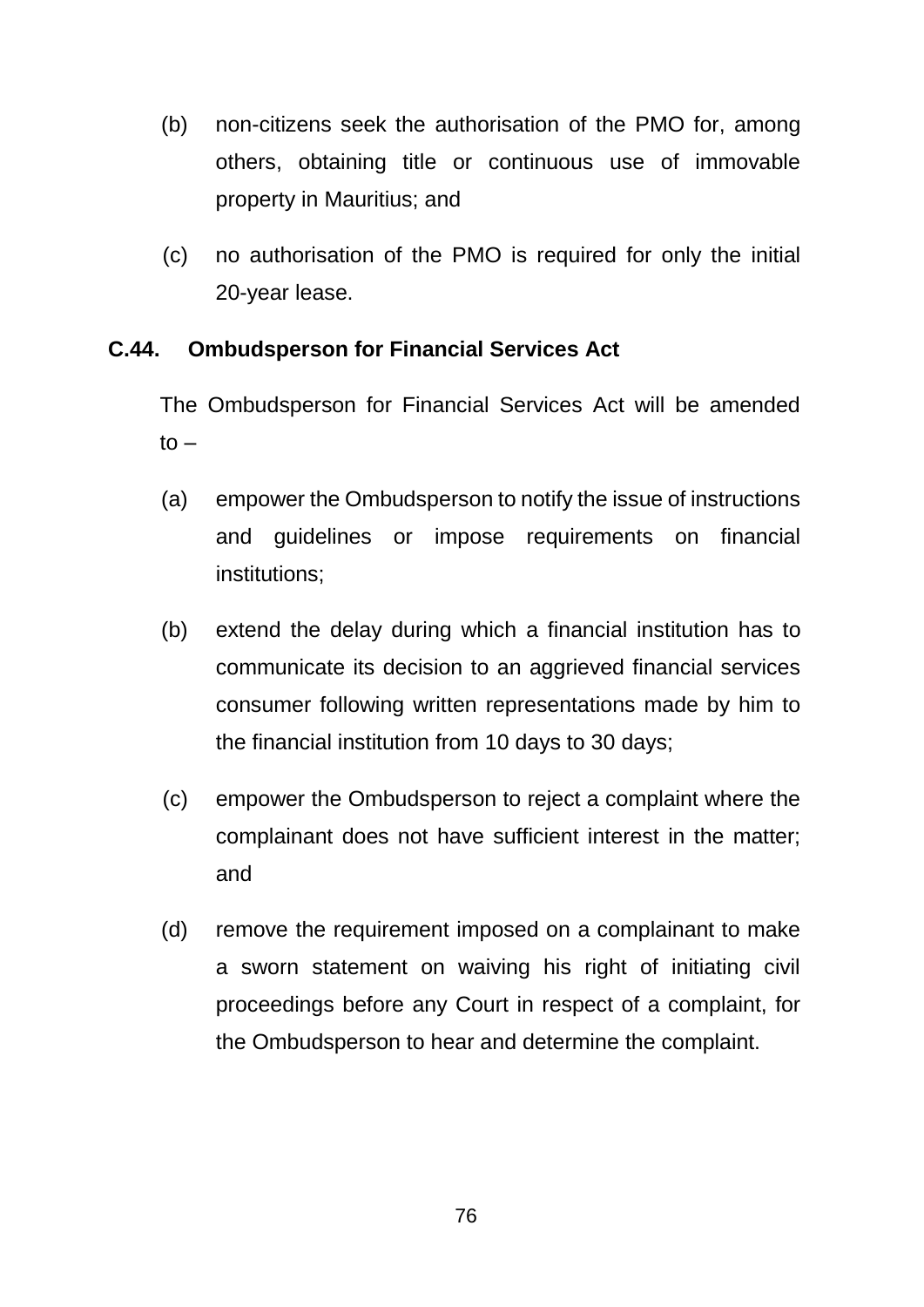## **C.45. Pensions Act**

The Pensions Act will be amended to review the composition of the Public Pensions Advisory Committee in view of the technical nature of issues discussed at its level.

## **C.46. Pharmacy Act**

The Pharmacy Act will be amended to -

- (a) empower the Education Committee to advise the Pharmacy Board on the qualifications, examinations, training and registration of Pharmacy Technicians following the recommendations in the Report of the Director of Audit 2019/2020;
- (b) provide for the keeping of a prescription book in view to record all prescriptions which are dispensed; and
- (c) provide for the definition of "Antibiotic Drug".

#### **C.47. Prevention of Corruption Act**

The Prevention of Corruption Act will be amended to –

- (a) extend the validity of an Attachment Order from 60 days to 180 days; and
- (b) provide for realisation of assets, which are subject to an Attachment or Seizure Order, to facilitate asset recovery.

#### **C.48. Prevention of Terrorism Act**

The Prevention of Terrorism Act will be amended to empower the Commissioner of Police to apply for Account Monitoring Orders.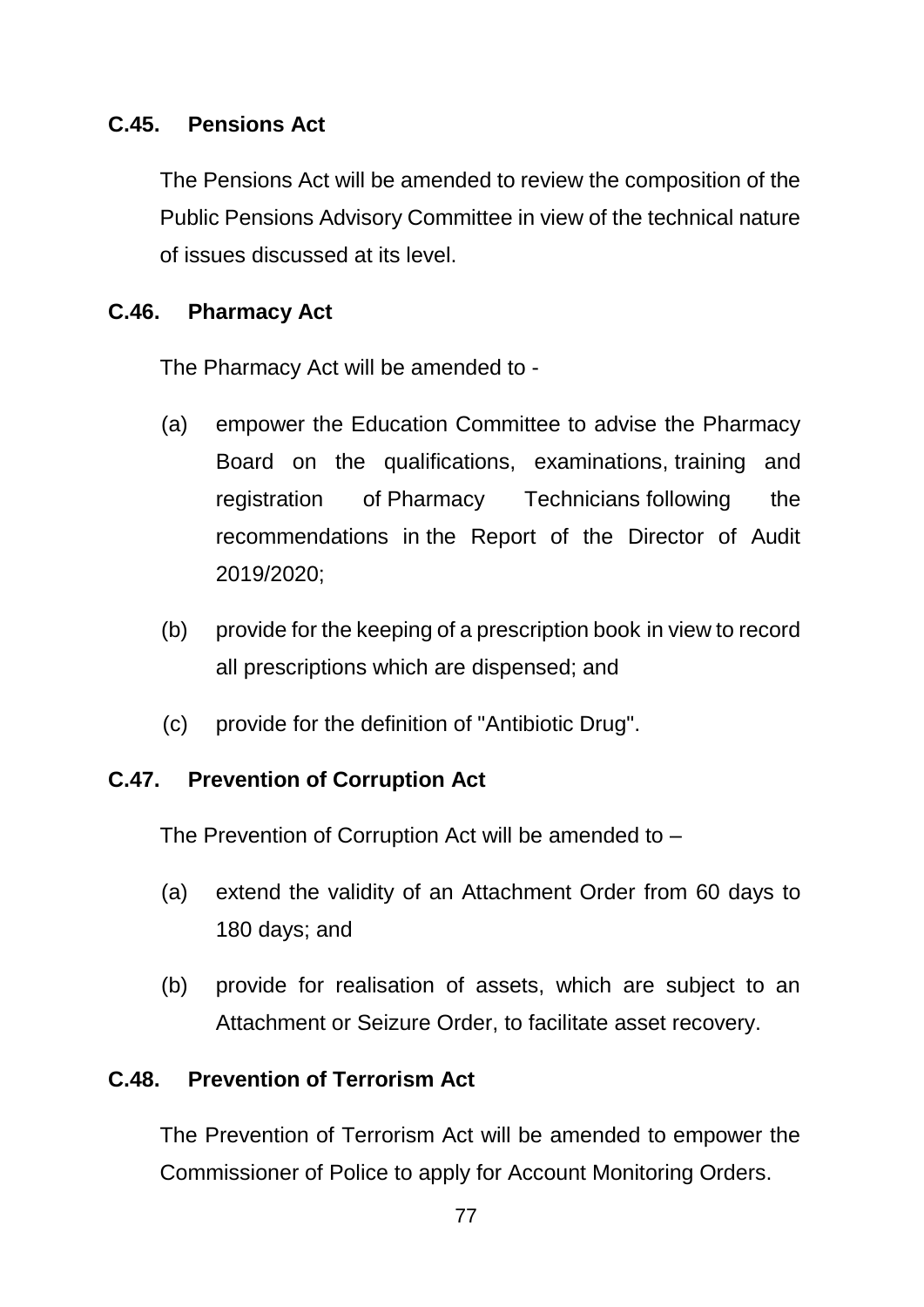## **C.49. Private Pension Schemes Act**

The Private Pension Schemes Act will be amended to –

- (a) set out, under the defined contribution scheme, that a reserve which is not held as a guarantee can be used by the scheme to smooth out investment returns; and
- (b) require that audited financial statements of a private pension scheme be prepared in accordance with International Financial Reporting Standards.

## **C.50. Protected Cell Companies Act**

The Protected Cell Companies Act will be amended to extend the use of the Protected Cell structure to domestic companies and to include such other activities as may be prescribed.

# **C.51. Public Collections Act**

The Public Collections Act will be amended to –

- (a) extend the period for reporting to the Commissioner of Police on funds raised by way of a public collection and the manner in which they have been disposed from 1 month to 6 months after completion of the public collection; and
- (b) review the fine to a maximum of Rs 500,000 and imprisonment term to a maximum of 5 years when a person has committed an offence under the Public Collections Act.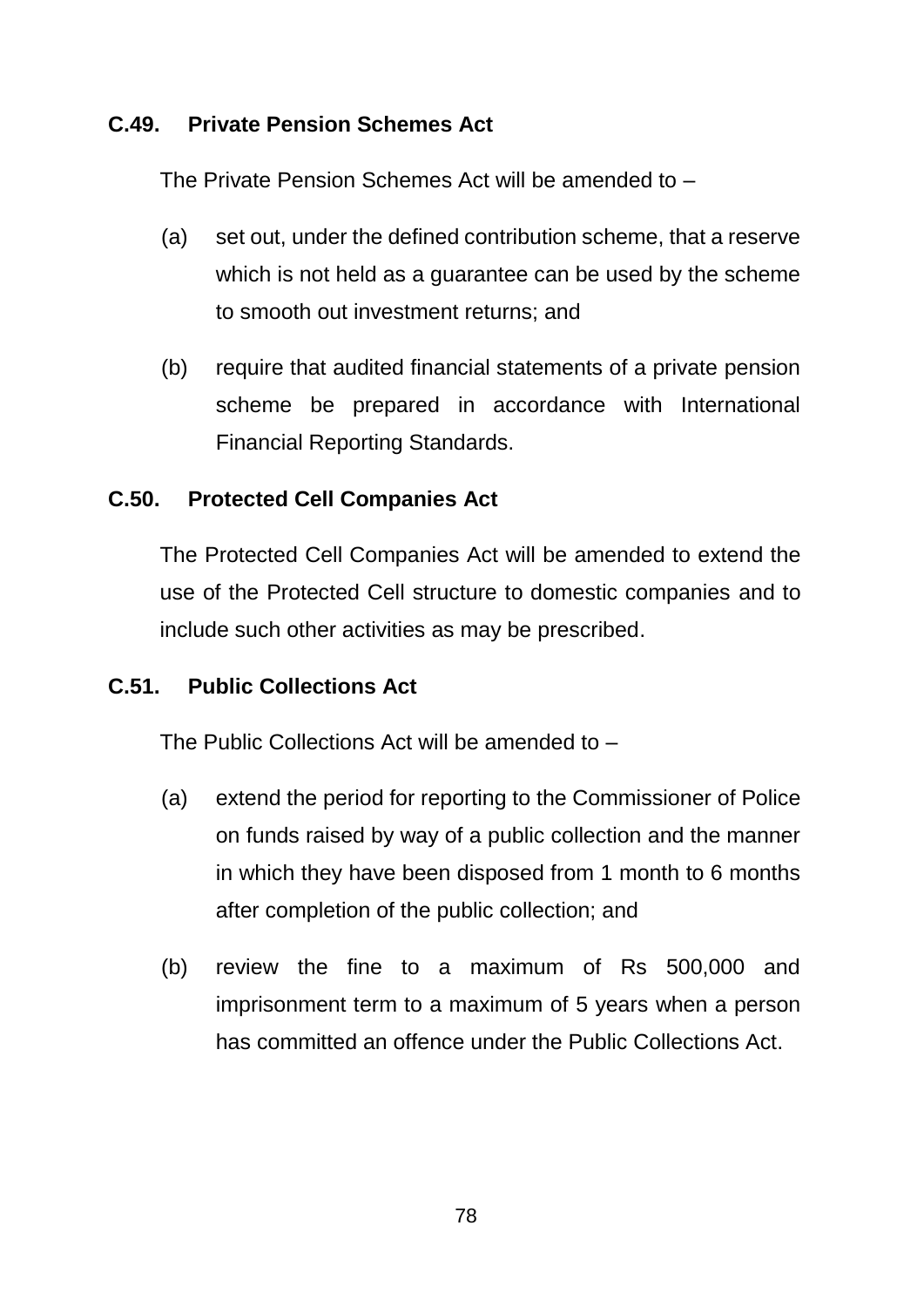### **C.52. Real Estate Agent Authority Act**

The Real Estate Agent Authority Act will be amended to require a licensed real estate agent to register himself with the FIU within 5 working days of his registration with the Real Estate Agent Authority. Failing to register within that timeframe will be considered as an offence.

# **C.53. Reform Institutions Act**

The Reform Institutions Act will be amended to give effect to the banning of cigarettes in prisons.

## **C.54. Registration of Associations Act**

The Registration of Associations Act will be amended to –

- (a) increase the value of a property that would require a special resolution before being disposed, pledged, mortgaged or charged by a registered association from Rs 3,000 to Rs 45,000;
- (b) increase the limit of expenditure for which a registered association would require the approval of a general meeting from Rs 1,000 to Rs 15,000 for any one item, and from Rs 4,000 to Rs 60,000 for total expenditure in a year; and
- (c) allow the Registrar to undertake outreach and educational programmes on terrorism financing.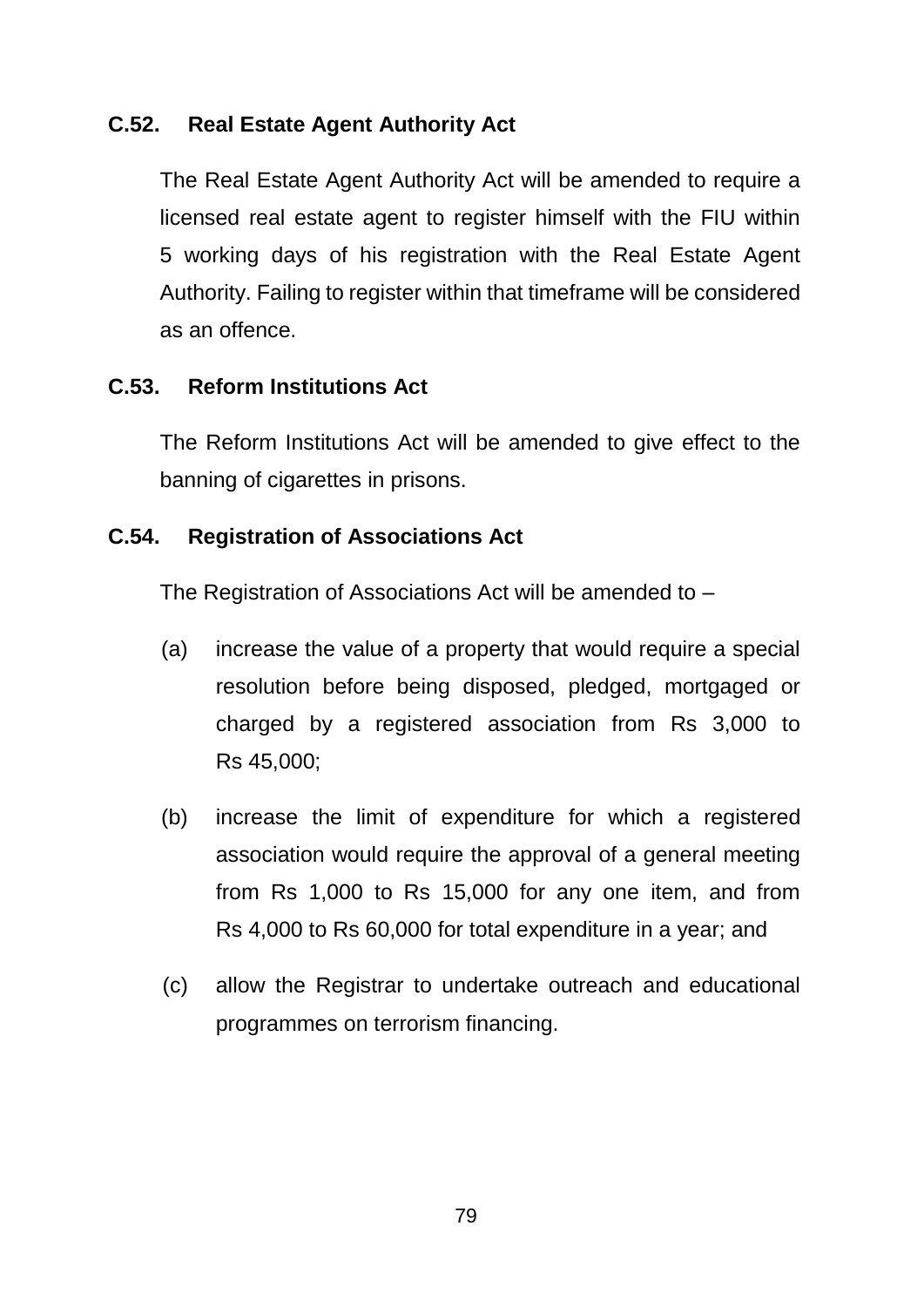#### **C.55. Rivers and Canals Act**

The Rivers and Canals Act will be amended to exempt Public Bodies, designated by the Land Drainage Authority to implement drain projects, from seeking the authority of the Supreme Court to carry out works along rivers and canals.

#### **C.56. Road Development Authority Act**

To improve coordination on road matters, the Road Development Authority Act will be amended to review the composition of its Board by adding a representative of the Ministry responsible for the subject of land and one from the Land Drainage Authority. The representative of the Ministry responsible for public infrastructure will be replaced by that responsible for roads.

#### **C.57. Roads Act**

The Roads Act will be amended to –

- (a) allow for controlled advertising on the structures of flyovers or lighting poles in order to help in embellishing these structures as well as generating economic value;
- (b) revise the definition of "Minister" to cater for the change in portfolio; and
- (c) define " flyover" as a structure which carries one road over another.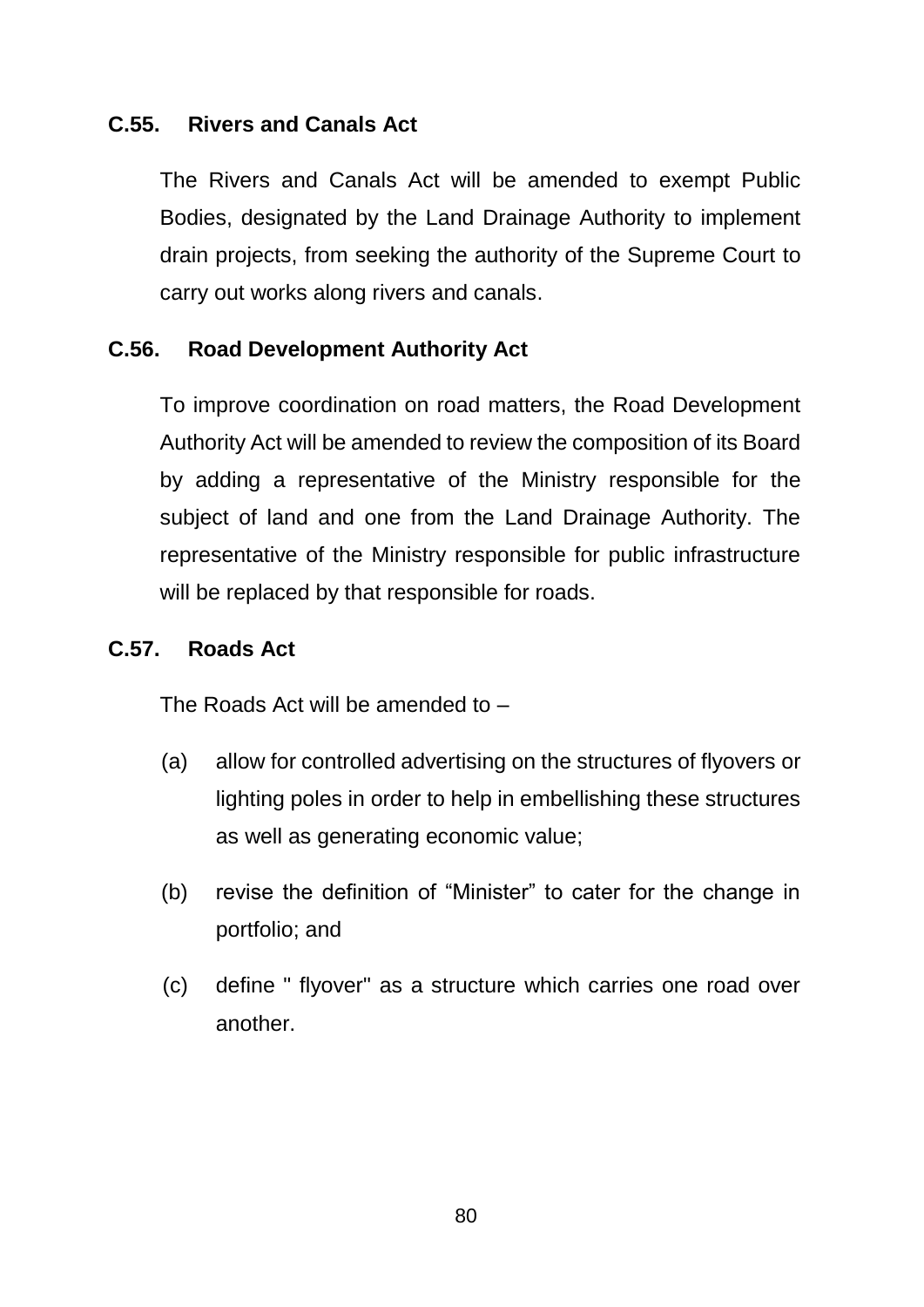## **C.58. Rose Belle Sugar Estate Board Act**

The Rose Belle Sugar Estate Board Act will be amended to change the accounting year of the Rose Belle Sugar Estate Board from 1 January to 31 December to 1 July to 30 June to be in line with the financial year of Government and other Statutory Bodies.

## **C.59. Statutory Bodies Pension Funds Act**

The Statutory Bodies Pension Funds Act will be amended to include the Marathi Speaking Union in the First Schedule of the Act in order to allow the institution to create a defined contribution pension scheme for its employees.

## **C.60. Sugar Industry Pension Fund Act**

The Sugar Industry Pension Fund (SIPF) Act will be amended to allow its members to contribute towards the SIPF on the same basis as they were contributing prior to 1 September 2020.

#### **C.61. Sugar Insurance Fund Act**

The Sugar Insurance Fund Act will be amended to extend the statutory deadlines set for the declaration of an event year given the delays encountered by the Sugar Insurance Fund Board in compiling data for that purpose, following the recent confinement period.

# **C.62. United Nations (Financial Prohibitions, Arms Embargo and Travel Ban) Sanctions Act**

The United Nations (Financial Prohibitions, Arms Embargo and Travel Ban) Sanctions Act will be amended to ensure the effective implementation of the UN Sanctions Act.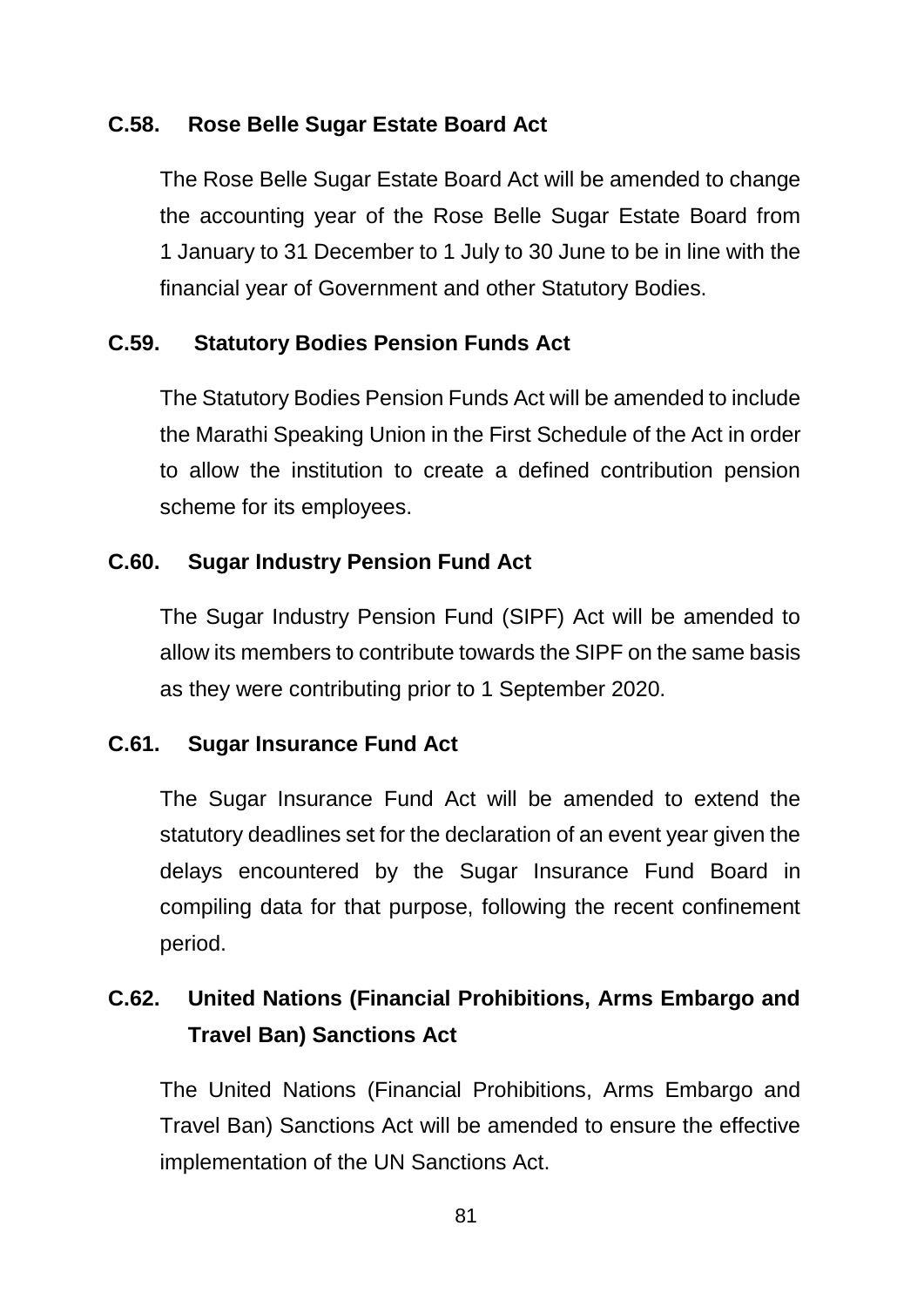## **C.63. Utility Regulatory Authority Act**

The Utility Regulatory Authority (URA) Act will be amended to review the composition of the Board of the URA.

#### **C.64. Workers' Rights Act**

The Workers' Rights Act will be amended to -

- (a) facilitate the enforcement of the compromise agreement;
- (b) allow payment under the Wage Guarantee Fund when the business has been placed into receivership, administration or liquidation;
- (c) facilitate the application of the payment of additional remuneration;
- (d) exclude workers earning above Rs 50,000 and employed on determinate contracts who are paid a gratuity or a compensation at the end of their contracts from the payment of severance allowance;
- (e) broaden the scope of the Workfare Programme to extend the entitlement of the transition unemployment benefit to workers who are unable to make their application within the prescribed period on ground of illness;
- (f) limit the payment of the transition unemployment benefit only to workers who are unemployed and to exclude workers who refuse offers of job placement or training for a third time;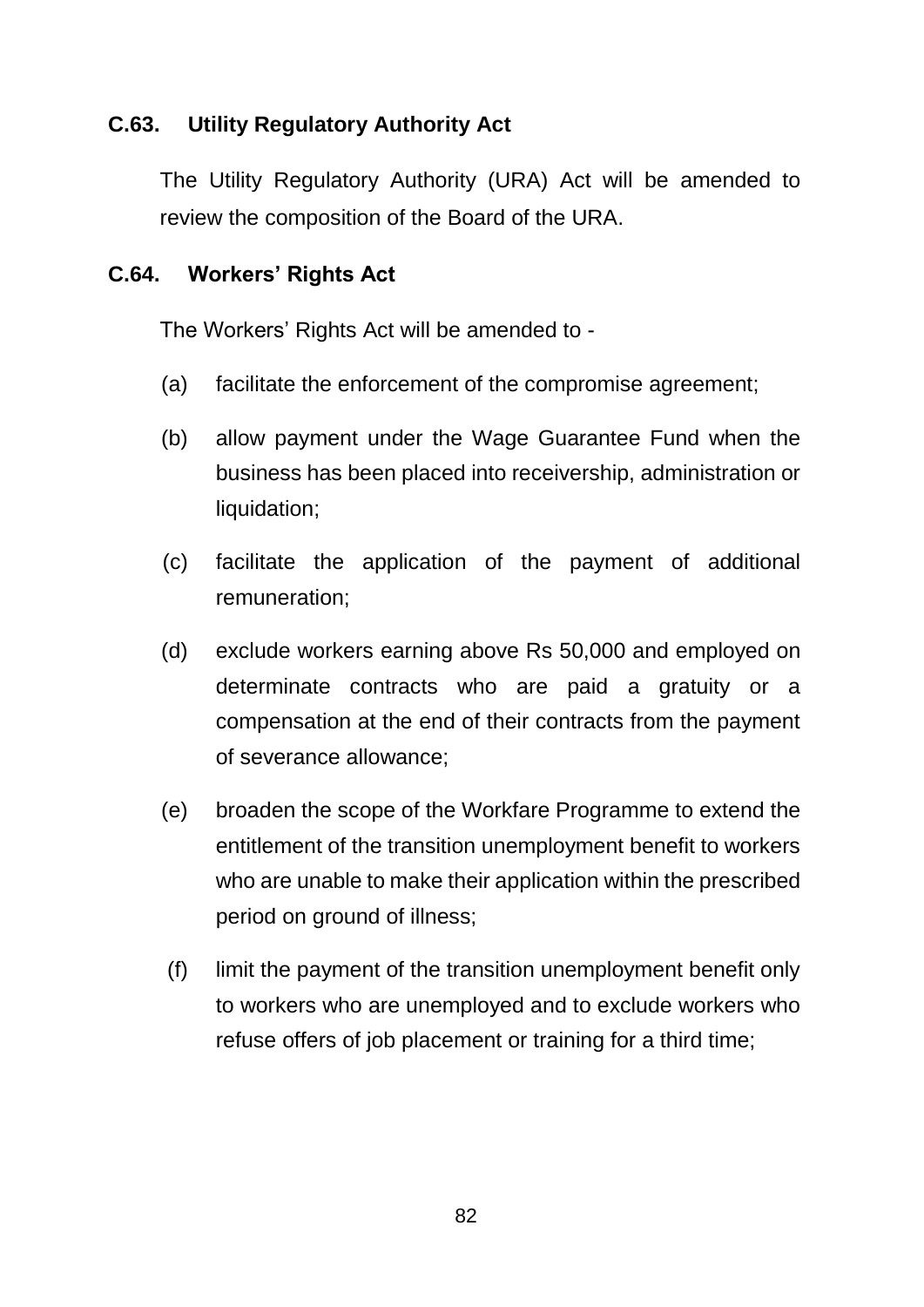- (g) reinforce the provision for the recovery of the transition unemployment benefit, in case of overpayment to workers;
- (h) provide for employers to refund the transition unemployment benefit paid to workers who are regularly laid off and re-employed on new contracts;
- (i) provide for the setting up of a conciliation and mediation service by the Redundancy Board;
- (j) provide that a receiver and manager or an administrator may apply to the Redundancy Board for cases of intended reduction of workforce;
- (k) extend the application of a protective order to situations where an order for the payment of severance allowance has been made by the Redundancy Board and broaden the definition of remuneration to include a claim of severance allowance lodged at the Industrial Court and any gratuity on retirement payable under the Portable Retirement Gratuity Fund;
- (l) extend the application of the Portable Retirement Gratuity Fund to jockeys and track riders engaged in horse racing activities and such other category of workers as may be prescribed;
- (m) provide that failure to submit information or document related to a charge against a worker appearing before a disciplinary hearing and failure to submit minutes of proceeding to the worker or to the person assisting the worker to be considered as an offence;